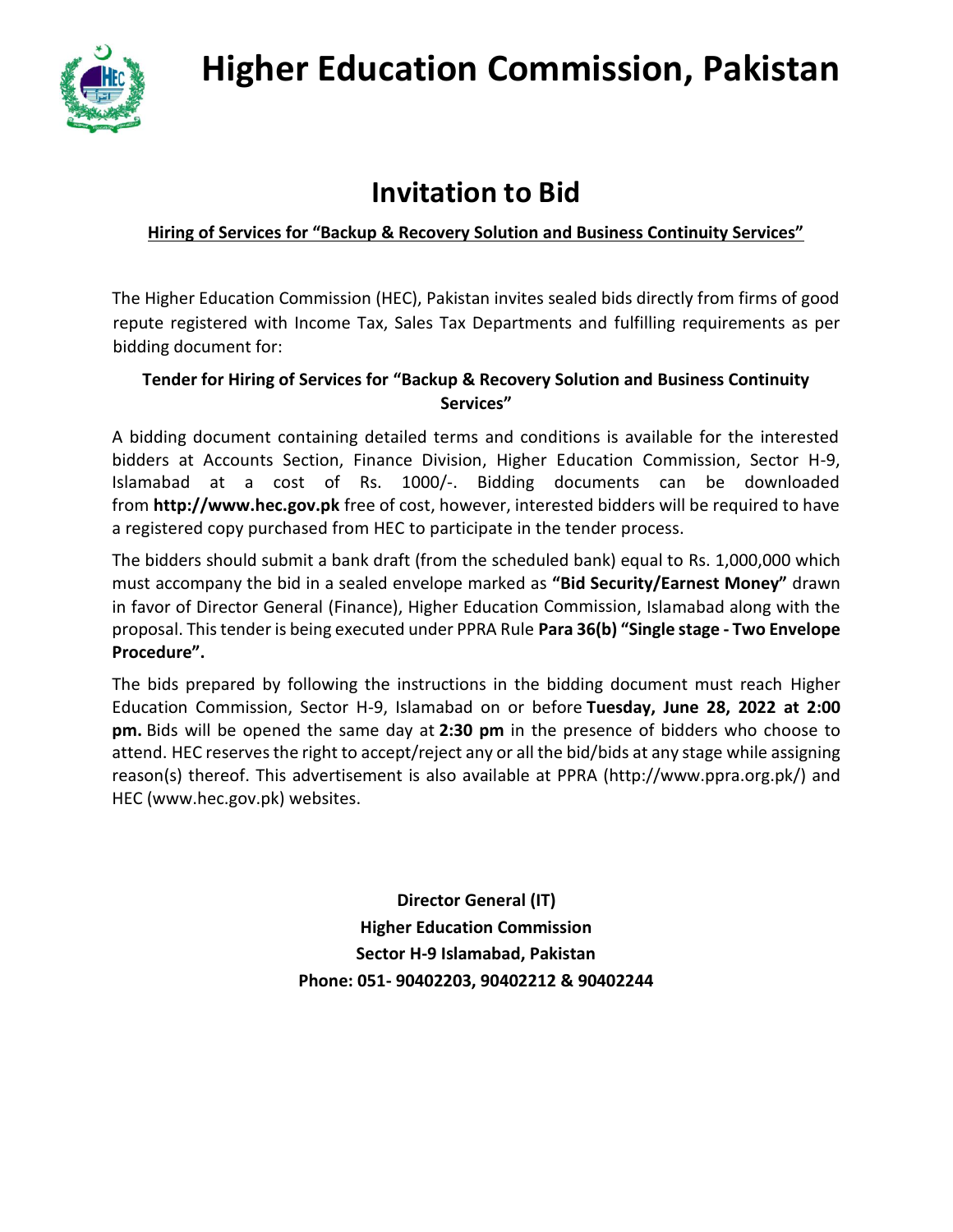# Higher Education Commission , Pakistan

# Extension in Date for Submission of Bids

# Backup & Recovery Solution and Business Continuity Services

This is with reference to the subject Higher E ducation Commission (HEC) advertisement published in newspapers on June 11, 2022. The date for submission of bids is hereby extended till July 26, 2022 (02:00 pm). Note: Electronic Biddi ng will not be permitted. Late b ids will be rejected. Bids will be publicly opened ]v šZ ‰Œ • v }( šZ ] Œ•[ •]Pv š  $\check{\mathsf{s}}$  CE ‰ CE • v š $\check{\mathsf{s}}$ ] $\check{\mathsf{A}}$  • attend at the HEC Islamabad office, on the same day i.e., July 26, 2022 (02: 30 PM Local Time). All the terms and conditions of the s pecific Request for Bids will remain unchanged until and unless expressly modified so in writing.

> Director Genera(IT) Higher Education Commission SectorH-9, Islamabad Phone: 90402212 & 90402244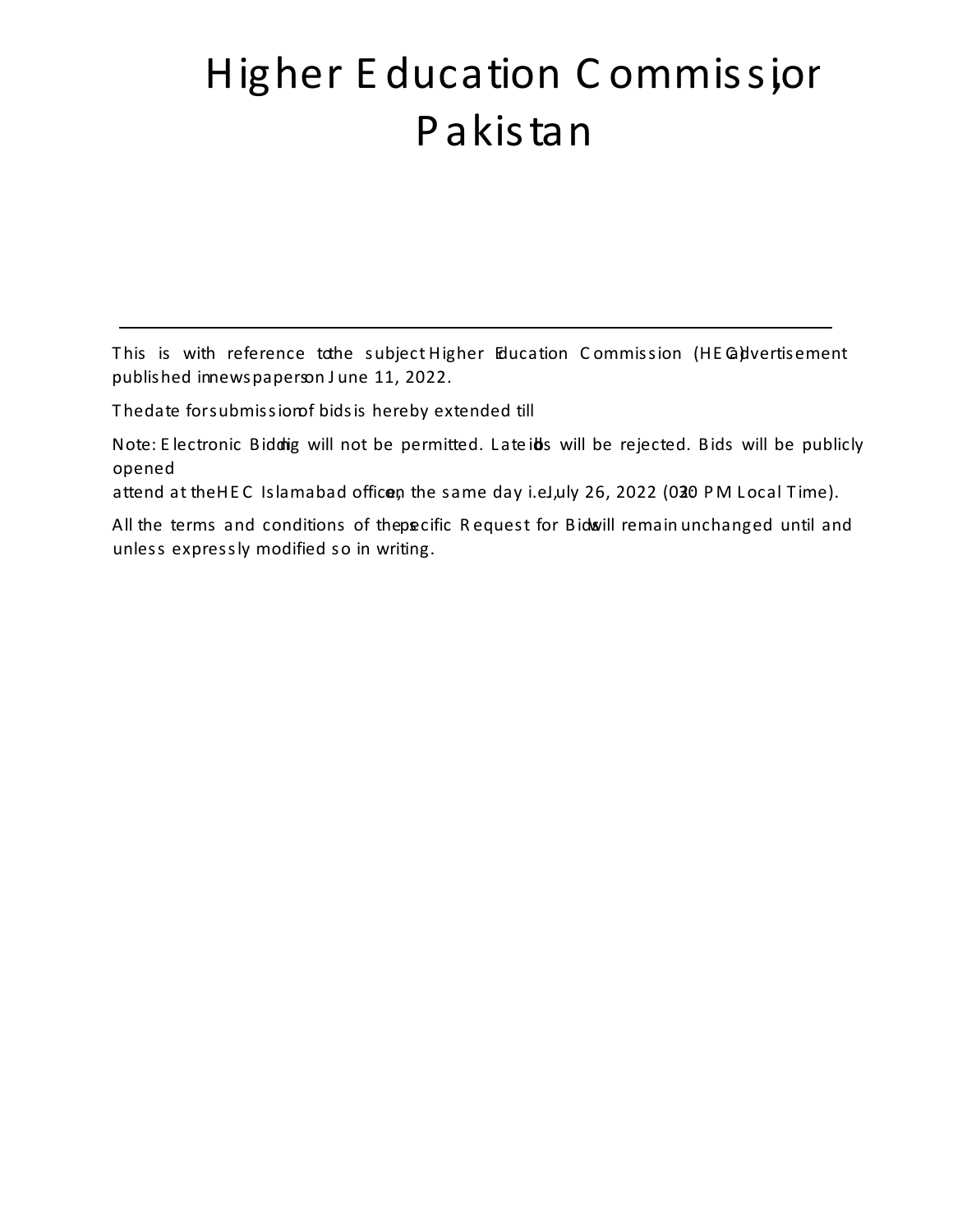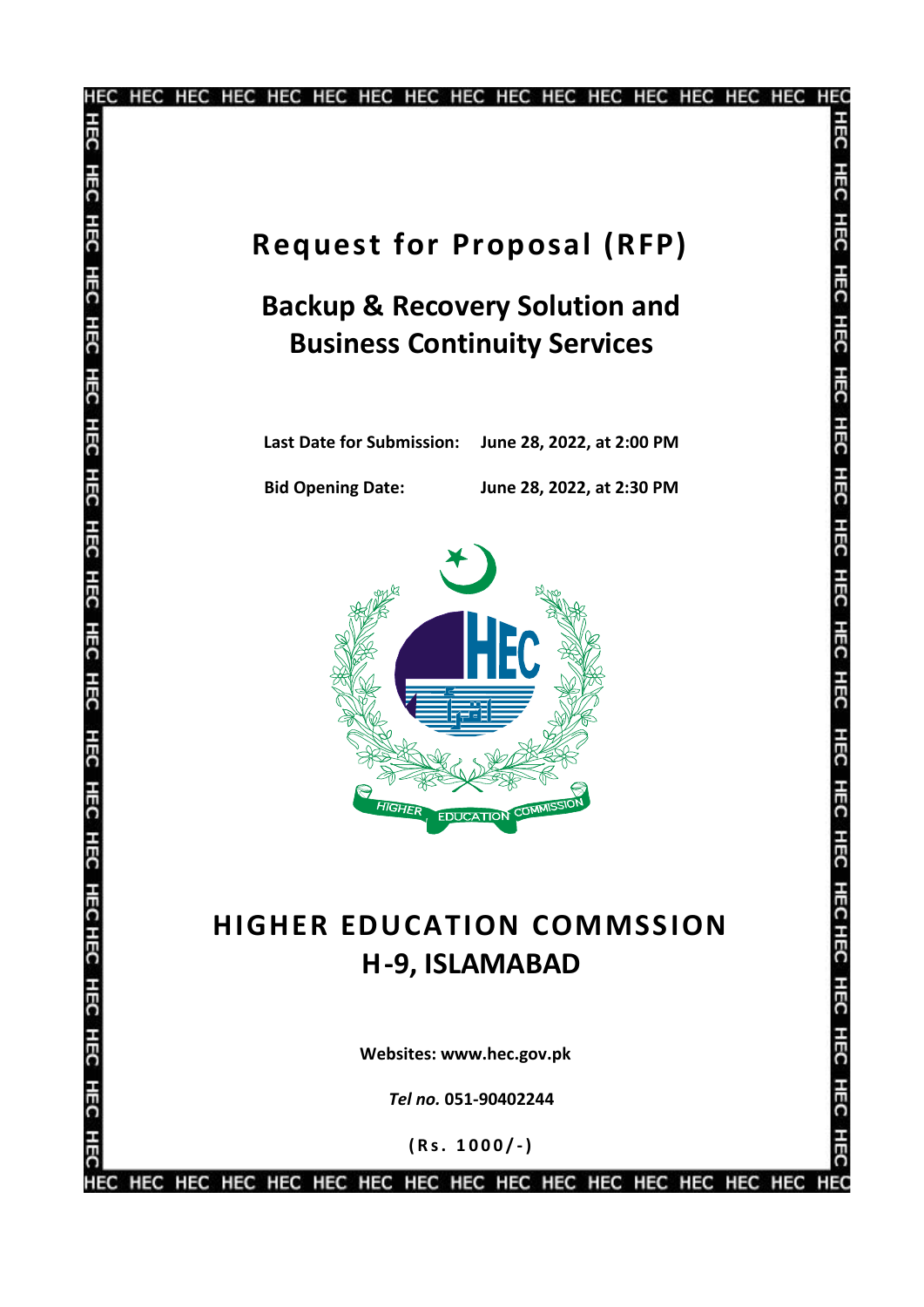

# **Table of Content**

<span id="page-3-0"></span>

| 1.  |                                                                                        |  |
|-----|----------------------------------------------------------------------------------------|--|
| 2.  |                                                                                        |  |
| 3.  |                                                                                        |  |
| 4.  |                                                                                        |  |
| 5.  |                                                                                        |  |
| 6.  |                                                                                        |  |
| 7.  |                                                                                        |  |
| 8.  |                                                                                        |  |
| 9.  |                                                                                        |  |
| 10. |                                                                                        |  |
|     |                                                                                        |  |
|     | Annex-II (Current Data/Instances Sizing and Estimated Growth per year) 22              |  |
|     |                                                                                        |  |
|     |                                                                                        |  |
|     | Annex V: Technical Evaluation & Mandatory Requirement Criteria for Firm to participate |  |
|     | Annex VI: Technical Compliance Certificates/Compliance Undertaking 35                  |  |
|     |                                                                                        |  |
|     |                                                                                        |  |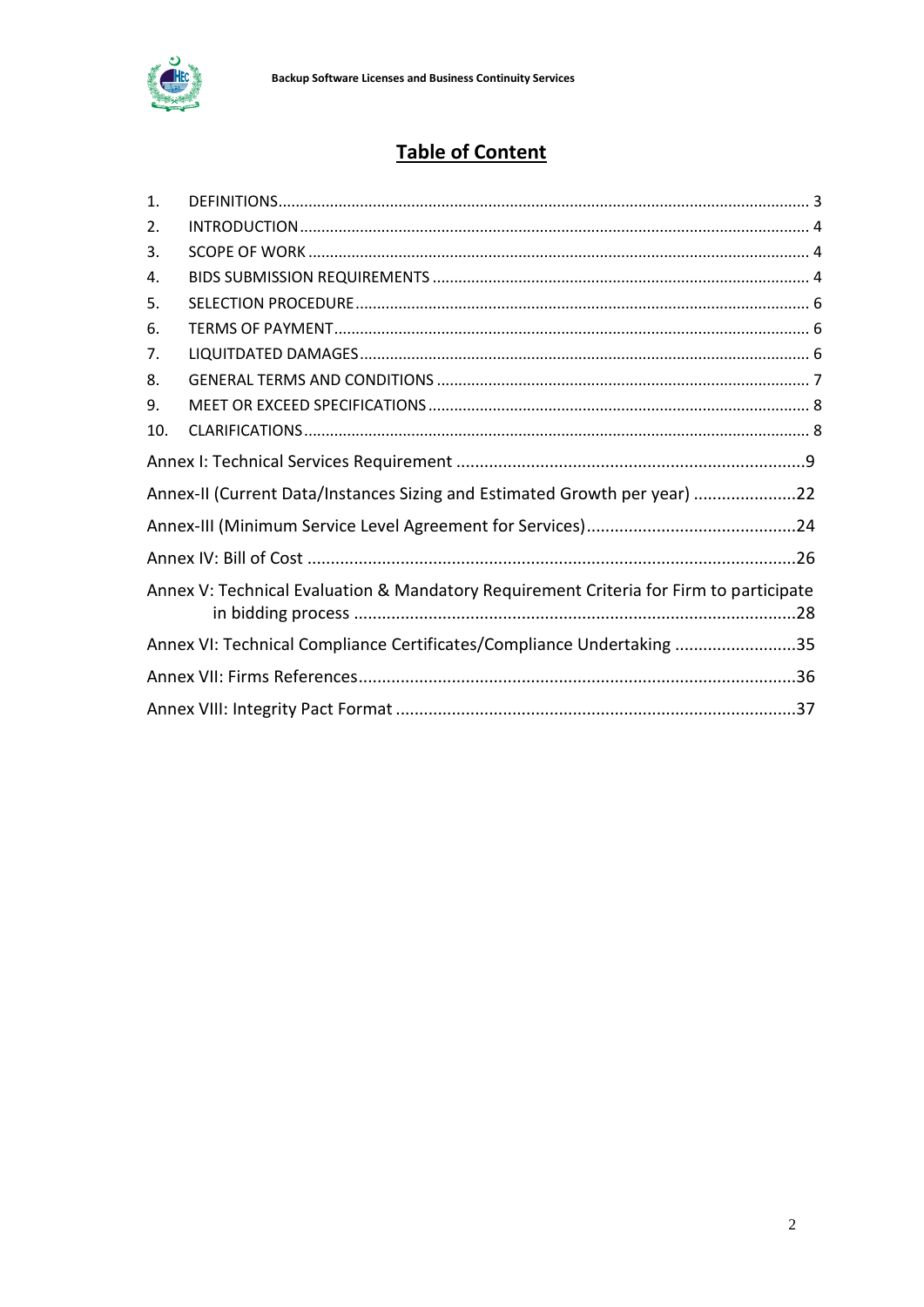

#### <span id="page-4-0"></span>**1. DEFINITIONS**

- 1.1. HEC: Higher Education Commission.
- 1.2. PERN: Pakistan Education & Research Network.
- 1.3. SLA: Service Level Agreement.
- 1.4. RFP: Request for Proposals.
- 1.5. BPAS: Business Process Automation System (IBM BPM)
- 1.6. MOSS: Microsoft Office SharePoint Server
- 1.7. BOQ: Bill of Quantities.
- 1.8. BOC: Bill of Cost
- 1.9. Total Bid Value: Cost of 3-year services as per BOC.
- 1.10. Total Contract Value: Cost of 3-year services as per BOC, licenses, services, etc.
- 1.11. Bidder: Bidder who has submitted the proposals.
- 1.12. Selected Bidder: Bidder selected for the award of tender.
- 1.13. first Party: Higher Education Commission
- 1.14. Second Party: Selected Bidder.
- <span id="page-4-1"></span>1.15. Service Level Agreement: The level of service which HEC purchases from vendor in respect of the service.
- 1.16. Trouble Ticket: A File that identify the fault, the technical detail.
- 1.17. Call-out Interval: The time between Network Operation Centre issuing a trouble ticket to the concerned vendor/engineer and confirming that the trouble ticket is received and accepted by the vendor.
- 1.18. Restoration Time: time measured between a trouble ticket being received and accepted by the vendor and restoration of the system(s)/service(s)/functionality (ies) in subject to operation condition.
- 1.19. Resolve: To restore the system(s)/services(s)/functionality (ies) on which a trouble ticket is issued and complete all further activities necessary to close the trouble ticket.
- <span id="page-4-2"></span>1.20. Resolution Time: The time measured between a Trouble ticket being received and accepted by the vendor and the answer to / completion of the trouble ticket.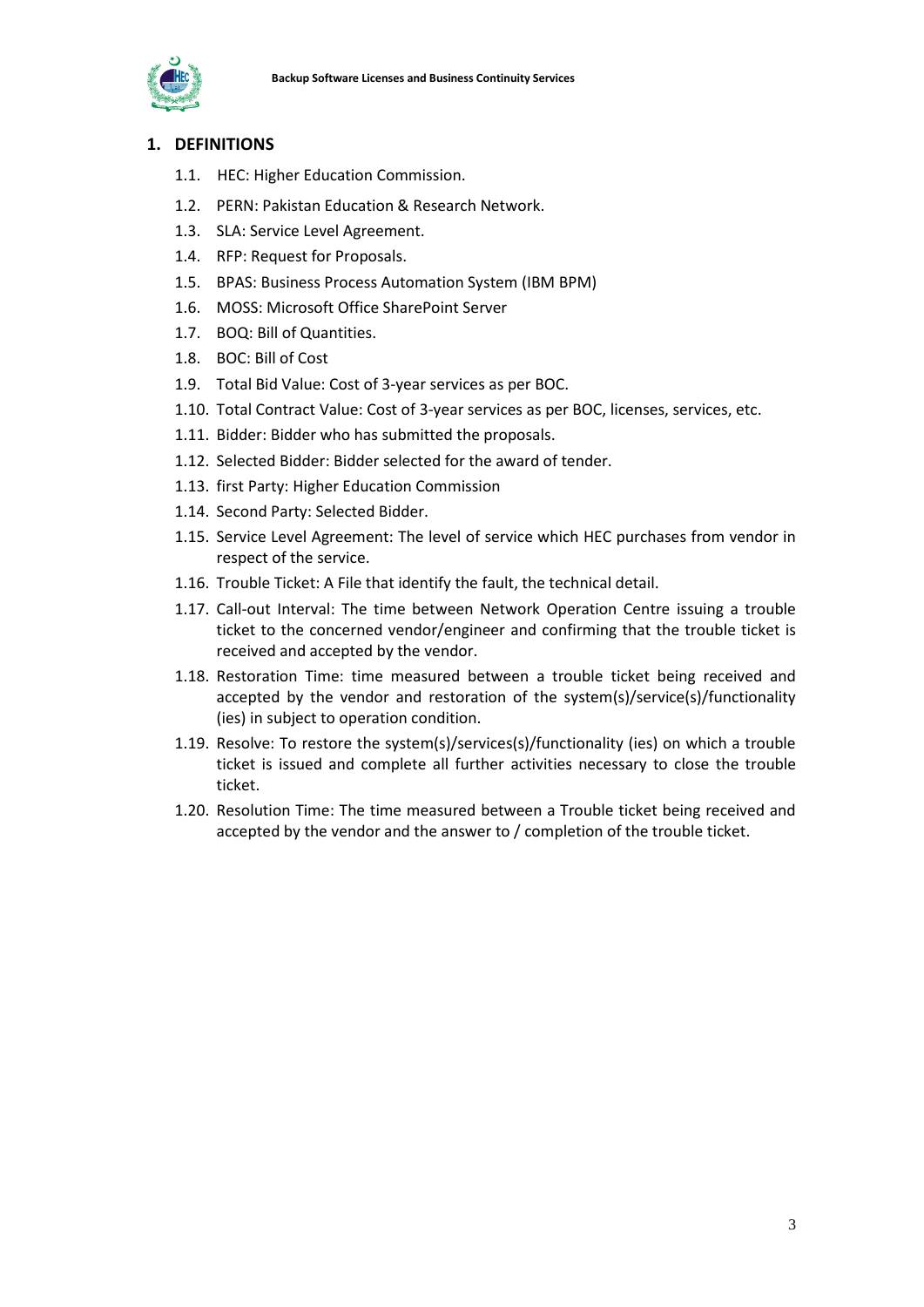

#### **2. INTRODUCTION**

Higher Education Commission (HEC), has IT Infrastructure which provides IT facilities to the employees of HEC and to the users of universities/institutes like BPAS Services, SAP, Scholarship Portals, ETC services, Video Conferencing, Interactive Lecturing and LMS, Internet Services, Email, and Websites/Internal & External Portals, etc. Over the past few years, advanced technology and enhanced version of software and new services have emerged and their requirement is penetrating in HEC routine business. Further number of employees has also increased at HEC. Therefore, the requirement of Business Continuity, Disaster Recovery and Data Backup has certainly increased many folds as it was before.

In this regard, HEC intends to procure and implement a comprehensive "Backup & Recovery as a Service" solution for HEC ICT Infrastructure and HEC/HEIs hosted services at HEC datacenters/Cloud Platform, by either the implementation of a new Backup & Recovery solution or the extension of the already implemented Enterprise level Backup & Recovery solution with same or equivalent solution set (details may be provided to the interested bidder(s) through HEC ICT infrastructure survey and assessment session(s)).The selected solution may primarily be deployed for the backups and recovery of the services like BPAS, MOSS, MS Exchange, SQL, Oracle OBIEE (10g/11g), Oracle (10g, 11g), SAP, Linux, and end users' Applications/Data of HEC/HEIs hosting their services at HEC Datacenters.

#### **3. SCOPE OF WORK**

HEC Datacenters are hosting all the ICT services for its departments and Universities. HEC Datacenters having multiple brands of servers/storages/applications, intend to obtain the complete backup and recovery solution including product, support, and services for its all systems and applications running in these Datacenters for next three years.

 Following requirements (but not limited to only these points) define the scope of work for this tender:

- The selected bidder shall be responsible for designing and implementation of the backup strategy, installation and configuration/upgradation of Backup software services and management of the data backups & recovery solution and services at HEC Head office Islamabad and its designated site(s).
- The selected bidder will extend a dedicated resource in HEC head office Islamabad (and additionally one in each of its regional offices/sites on demand as an optional service based on the availability of funds and approvals from the HEC authorities) to maintain and monitor backups and recovery services 24 x 7 x 365.
- The selected bidder will be responsible to respond to emergency events on urgent basis as per SLA mention in this RFP at Annex-III.
- Reporting Support and services on Quarterly basis.
- Selected bidder shall be responsible for at-least 3 years of Services and Support, in addition to the software warranty and licensing services.

#### **4. BIDS SUBMISSION REQUIREMENTS**

The objective of bid submission requirement is to provide bidders the information to submit their bid in response of this RFP according to the specifications defined in this RFP and in order/sequence as set forth in this document. Bidders must follow following requirements for their proposals/bids.

- 4.1. For this tender PPRA's Para 36(b) 'Single stage Two Envelope Procedure' for open competitive bidding shall be adopted.
- 4.2. Bids shall comprise of single envelope containing two separate envelops i.e., Technical and Financial Proposal and clearly marked Technical and Financial proposals.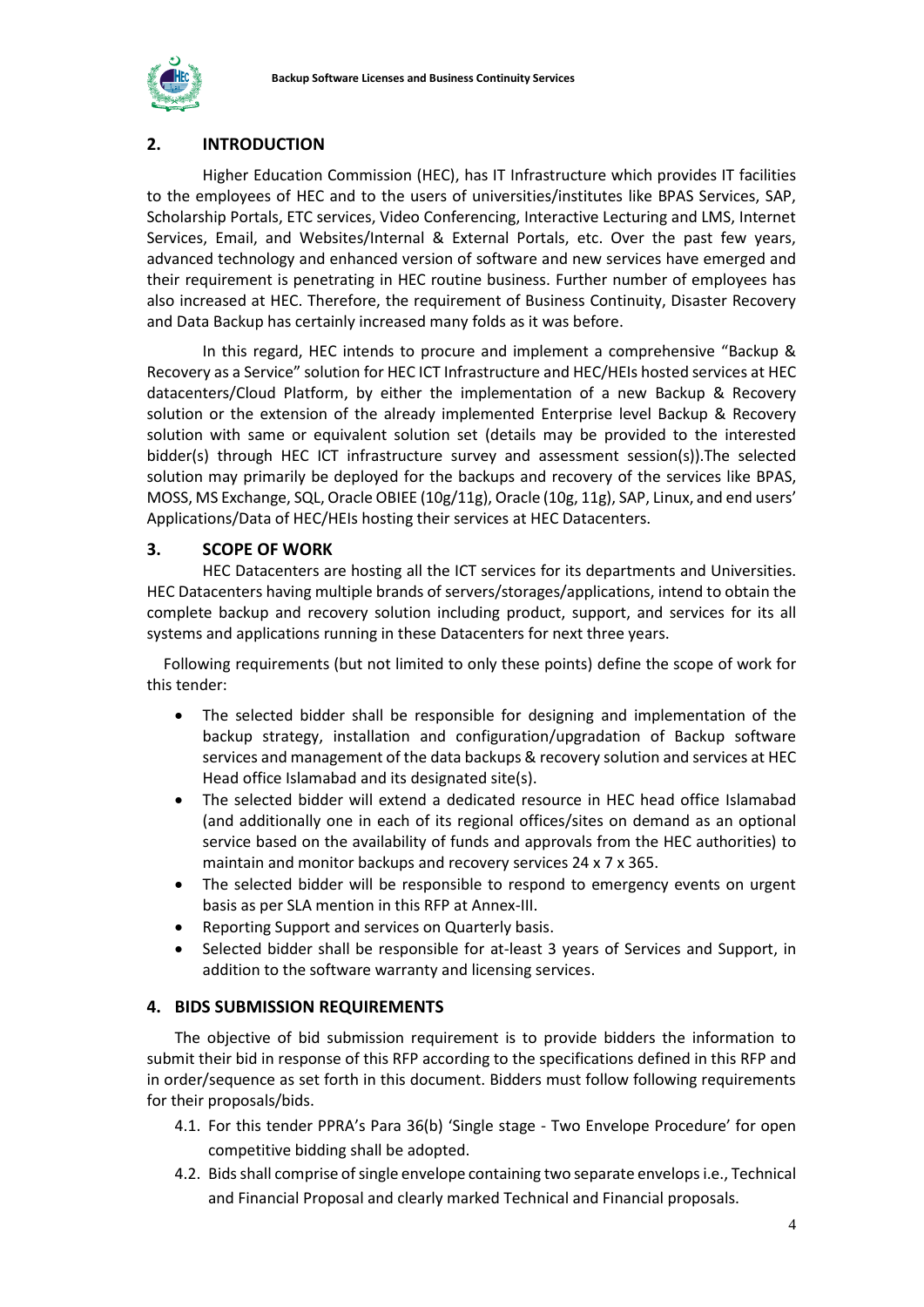

- <span id="page-6-0"></span>4.3. Bidder shall send technical and financial proposals to address given in Tender Notice and in this RFP by courier or by hand.
- 4.4. Bidders shall submit one copy of Technical and One Financial Proposal. Also provide the soft copy of the technical bid.
- 4.5. Technical proposals shall contain Company profile, Authorization & relationship with principal firm(s), location of branch offices, company experience in related field, technical staff, project completed, major clients' list as per the format given in Annex VII "Firm's References", Software technical details (brochures, data sheets etc.) mentioning compliance and properly highlighting all the compliance specification as requested in Form I "Technical Information Form" using florescent highlighter.
- 4.6. The bidder must provide project execution plan with Technical Proposal.
- 4.7. The bidder must attach all technical documents in support of solution/BoC.
- 4.8. Bidders are required to fill the Technical Information Forms attached at Annex-V and submit it along with Technical Proposal.
- 4.9. Bidders are required to fill the Financial Information Forms attached at Annex-IV and submit it along with Financial Proposal.
- 4.10.Quantity may be increased/decreased as per HEC requirement.
- 4.11.A bank draft equal to 1,000,000 PKR, should accompany the bid as part of financial proposal as bid security/earnest money drawn in favor of D.G. (Finance), Higher Education Commission, Islamabad. The bid shall not be considered without bid security/earnest money. The bid shall not be considered if the bid security/earnest money is less than the mentioned amount.
- <span id="page-6-1"></span>4.12.Total bid value shall cover cost of software and licensing, cost for scope of work & services and three-year warranty and support of scope defined in BoC and all applicable Govt. taxes.
- 4.13.Bidders shall be responsible to quote all software mentioned in BoC.
- 4.14.The bidders must have support office in Islamabad-Rawalpindi, Lahore, and Karachi.
- 4.15.Bidders shall submit a signed letter with Official stamp affixed on it as per the format given in Annex VI as a cover letter to the Bid/Proposal. Bids/Proposals submitted without this cover letter will not be accepted and bids will likely be rejected straightaway.
- 4.16.Bidders are required to fill and stamp the Technical Information Form I as provided in this RFP and must submit it along with Proposal.
- 4.17.Bidders are required to fill and stamp all pages of the Annex IV "Bill of Costs" while following the format given and submit it as Financial Proposal. Financial Proposals not following the given format may lead to the rejection of bid.
- 4.18.Bidders are required to submit their financial proposals in PAK Rupees (PKR).
- <span id="page-6-2"></span>4.19.If a bidder has quoted multiple options, in this case bidder should submit the bid security/earnest money equal to 1,000,000 PKR against the highest quoted option.
- 4.20.Each item in Bid will be labeled separately.
- 4.21.Integrity pact need to be furnished on legal stamp paper along with bid. Sample is given at Annex VIII. If not provided bids are likely to be rejected.
- 4.22.The Bidders are required to quote all the Items as per BoC, Bids will be evaluated and executed on turnkey basis, in case if any item(s) not quoted in the bid, the bid is likely to be rejected.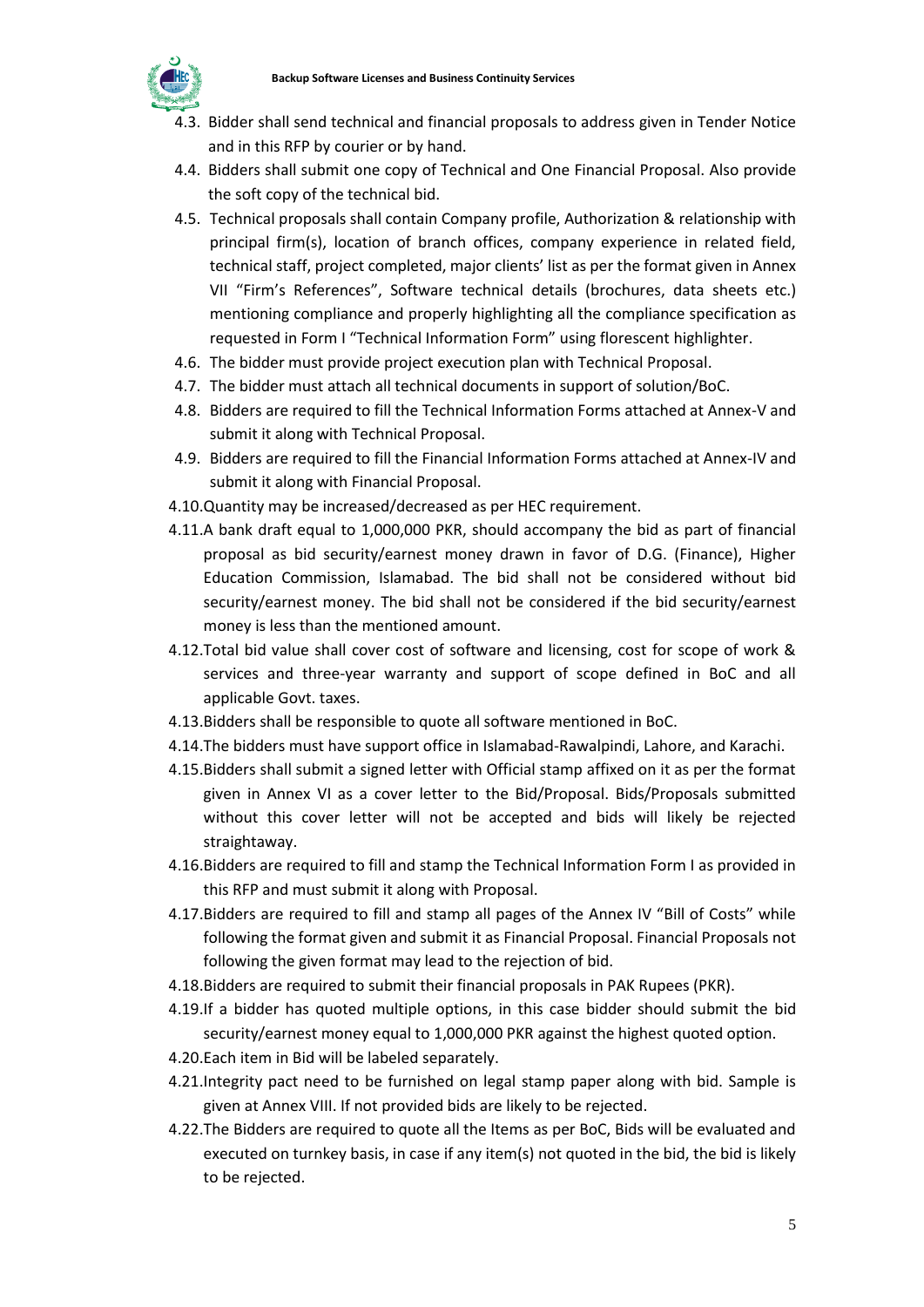

#### **5. SELECTION PROCEDURE**

- <span id="page-7-0"></span>5.1 In first stage for each category, only technical proposals will be opened in the presence of bidder's representatives
- 5.2 As a part of technical evaluation, bidders may be asked to conduct presentation/ demonstration if required.
- 5.3 For qualifying in technical responsiveness, bidders shall fulfill all the requirements as laid out in Part A "Mandatory Requirements" of Technical Evaluation Criteria at Annex-V. If any of the mandatory requirements is not met by the bidder, the bid shall be cancelled, and no further consideration will be given. Moreover, bidders will have to secure at least 80% score in totaling to 100% weightage assigned to Technical Evaluation. The bids will be evaluated on least cost procedure.
- 5.4 Financial proposals of bids found technically non-responsive will be returned unopened.
- 5.5 After the approval of contract award, a contract agreement on the stamp paper worth Rs. 1500/- shall be executed by the firm with selected bidder after the issuance of Letter of Intent within stipulated time as mentioned in Letter of Intent.
- 5.6 Bidder must pay the fee of PKR 1000/= to HEC Finance for registration to be considered for submission and onwards evaluation.
- 5.7 Technical evaluation of the firms shall be based on information provided in Technical Proposals.
- 5.8 On the basis of technical evaluation, the financial proposal of only technically responsive bidder will be opened in the presence of their representatives who choose to attend.

#### **6. TERMS OF PAYMENT**

- 6.1 No Mobilization advance will be paid to the vendor in any case.
- 6.2 Three (3) Years Total cost of services including software, solution and services shall be divided on three years ( $1<sup>st</sup>$  year 40%, and remaining years 30% each year till the period of contract) and paid to the contractors on Post yearly Basis.
- 6.3 Ten Percent (10%) of bank guarantee of the contract value shall be submitted by the vendor for period of three years or for one year and renewed every till the expiry of agreement. It will be released after completion of agreement.
- 6.4 All payments shall be made through Cross Cheque in the Pak Rupees.
- 6.5 Taxes will be deducted at source as per government rules at the time of payment.
- 6.6 The bid security/earnest money of the successful bidder will be returned after the signing of the contract.
- 6.7 Bidder should mention the installation, maintenance and any other charges/optional charges in financial bid deem necessary to complete the scope of work.

#### **7. LIQUITDATED DAMAGES**

- 7.1 In case of delay, HEC reserves the right to get specific damages not exceeding 10% of the total amount of the contract at the rates prescribed in Annex-III (Service Level Agreement) on the invoiced amount to each violation of SLA.
- 7.2 If the work is not executed according to the satisfaction HEC, HEC reserves the right to cancel the agreement altogether after serving the prior notice for 60 days and get the work done from some other party at the risk & cost of first party.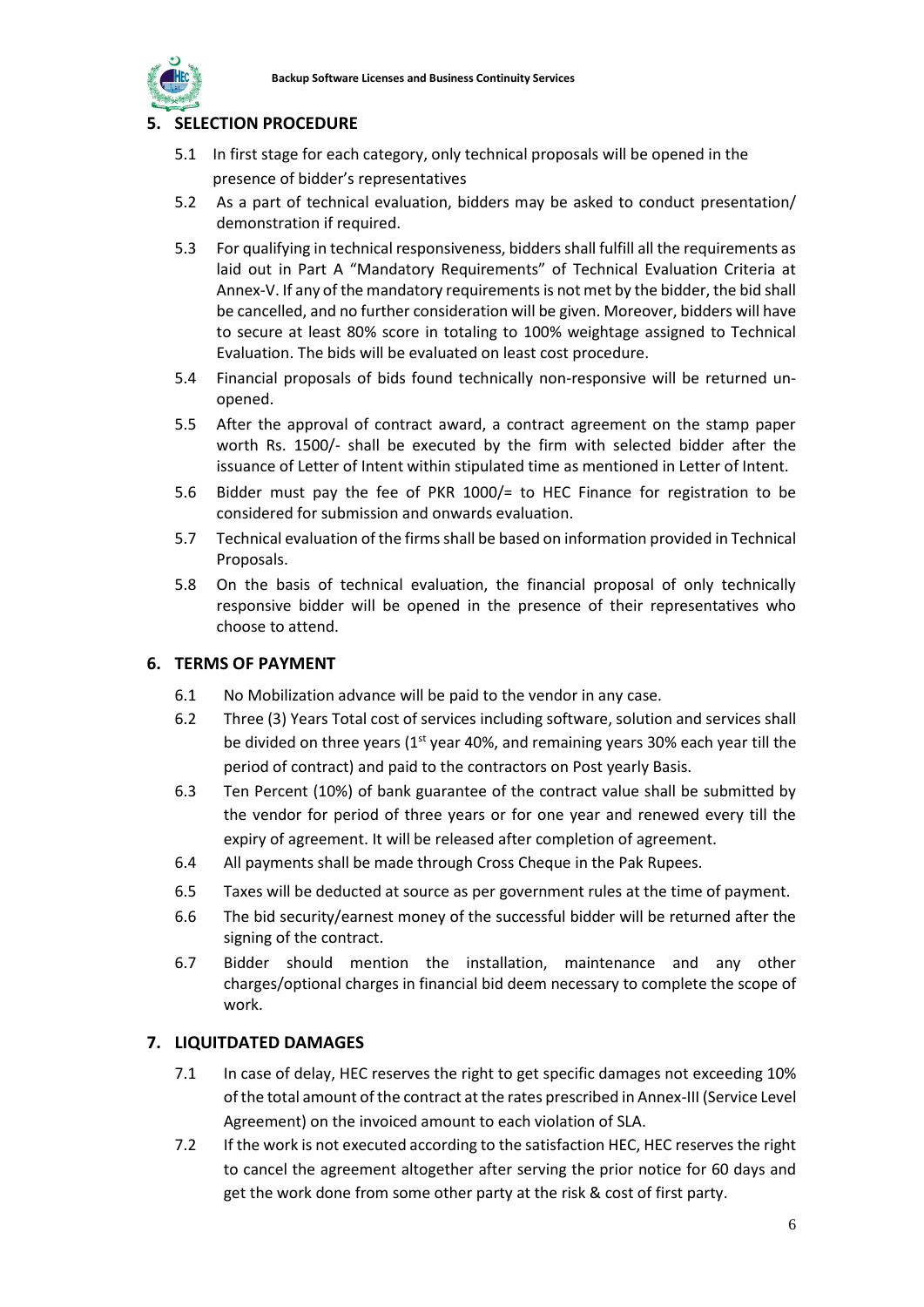

In case of services delay or unsatisfactory service delivery, Contractor performance Bank Guarantee / Retention Money will be forfeited.

#### <span id="page-8-0"></span>**8. GENERAL TERMS AND CONDITIONS**

Following general terms & conditions apply to RFP

- 8.1 Only authorized partner/System integrator of specific solution can participate (documentary proof is mandatory).
- 8.2 The bidder should be registered with Sales Tax and Income Tax Department.
- 8.3 An affidavit to the effect that the firm has not been blacklisted by any Government/Semi Government organization.
- <span id="page-8-1"></span>8.4 HEC reserves the right to accept/reject wholly or partially any tender while assigning reason thereof at any stage of the tender process.
- 8.5 Validity period of the bids shall be 180 days.
- 8.6 Bids are liable to be rejected if; they are not conforming the terms, conditions and specifications stipulated in this RFP.
- 8.7 During the examination, evaluation, and comparison of the bids, the HEC at its sole discretion may ask the bidder for clarifications of its bid.
- 8.8 The request for clarification and the response shall be in writing/email. However, no change in the price or substance of the bid shall be sought, offered, or permitted after bid submission.
- 8.9 If the contract amount exceeds Rs. 10 million annually, the selected bidder must furnish the integrity pact as provided at (Annex VIII).
- 8.10 Total Bid Value shall cover cost of Products, services, and support. Cost of extended warranty and services for three years shall account for financial evaluation and so shall be included in Total Bid Value.
- 8.11 The amount submitted as bid security/earnest money shall be refunded to the unsuccessful bidders after the decision of "Tender Committee" for the award of said tender.
- 8.12 If there is a discrepancy between unit price and total price in the submitted bid which is obtained by multiplying the unit price and quantity, the unit price shall prevail and total price shall be corrected. If there is a discrepancy between the words and figures, the amount in words shall prevail. If there is a mistake in addition/ totaling, that shall be corrected. If the bidder does not accept the corrected amount of bid, his bid shall be rejected and his tender security forfeited.
- 8.13 Incomplete and conditional tenders will not be entertained.
- 8.14 For this tender all updates/changes shall be communicated through email and be posted on HEC website.
- 8.15 In case of any dispute between the two parties of any matter arising out of after signing the contract agreement, the case shall be referred to Executive Director, HEC whose decision shall be final and binding on both parties.
- 8.16 Bids submitted via email or fax will not be entertained.
- 8.17 Bidders shall provide a certificate from their bank certifying their sound financial position and credit limit from the bank or any appropriate documentary proof (e.g., Annual Audit Report), showing the financial strength of the bidders.
- 8.18 Bidders indemnify HEC against all third-party claims of infringement of patent trademark, industrial design rights arising from use of the goods of any part thereof in Pakistan.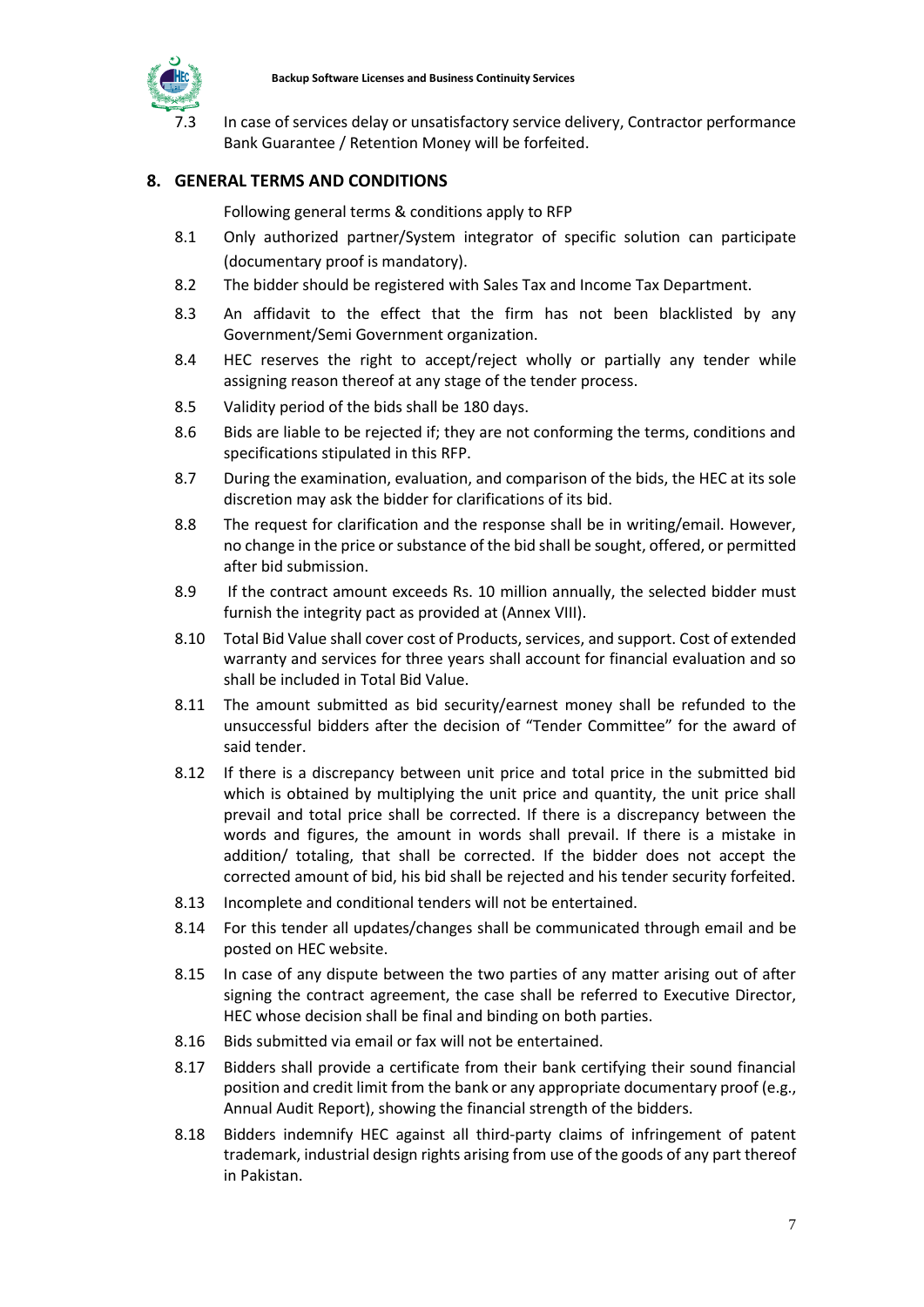

<span id="page-9-0"></span>The Selected Bidders has to furnish the Performance Bank Guarantee equivalent to 10% of annual contract value at the time of singing of contract, which will be released after total services tenure."

#### **9. MEET OR EXCEED SPECIFICATIONS**

The specifications provided in this RFP are the minimum requirements of HEC. The vendors must meet or exceed these specifications to meet the actual requirements of HEC and its successful practical implementation in such case additionally proposed or altered specifications should clearly be highlighted to enable HEC to identify modified specifications.

#### **10. CLARIFICATIONS**

Queries regarding this RFP shall be submitted in writing to:

#### **Syed M. Jamil Shah**

Assistant Director (S.M) Higher Education Commission H – 9, Islamabad. Phone: +92-(051)90402244 E-mail: [smjshah@hec.gov.pk](mailto:smjshah@hec.gov.pk)

#### **Faisal Rafique**

Deputy Director Higher Education Commission H – 9, Islamabad. Phone: +92-(051)90402244 E-mail: [frafique@hec.gov.pk](mailto:frafique@hec.gov.pk)

#### **Ch Abdulla Fayyaz Chattha**

Director Operations (PERN) Higher Education Commission H – 9, Islamabad. Phone: +92-(051)90402208 E-mail: [achattha@hec.gov.pk](mailto:achattha@hec.gov.pk)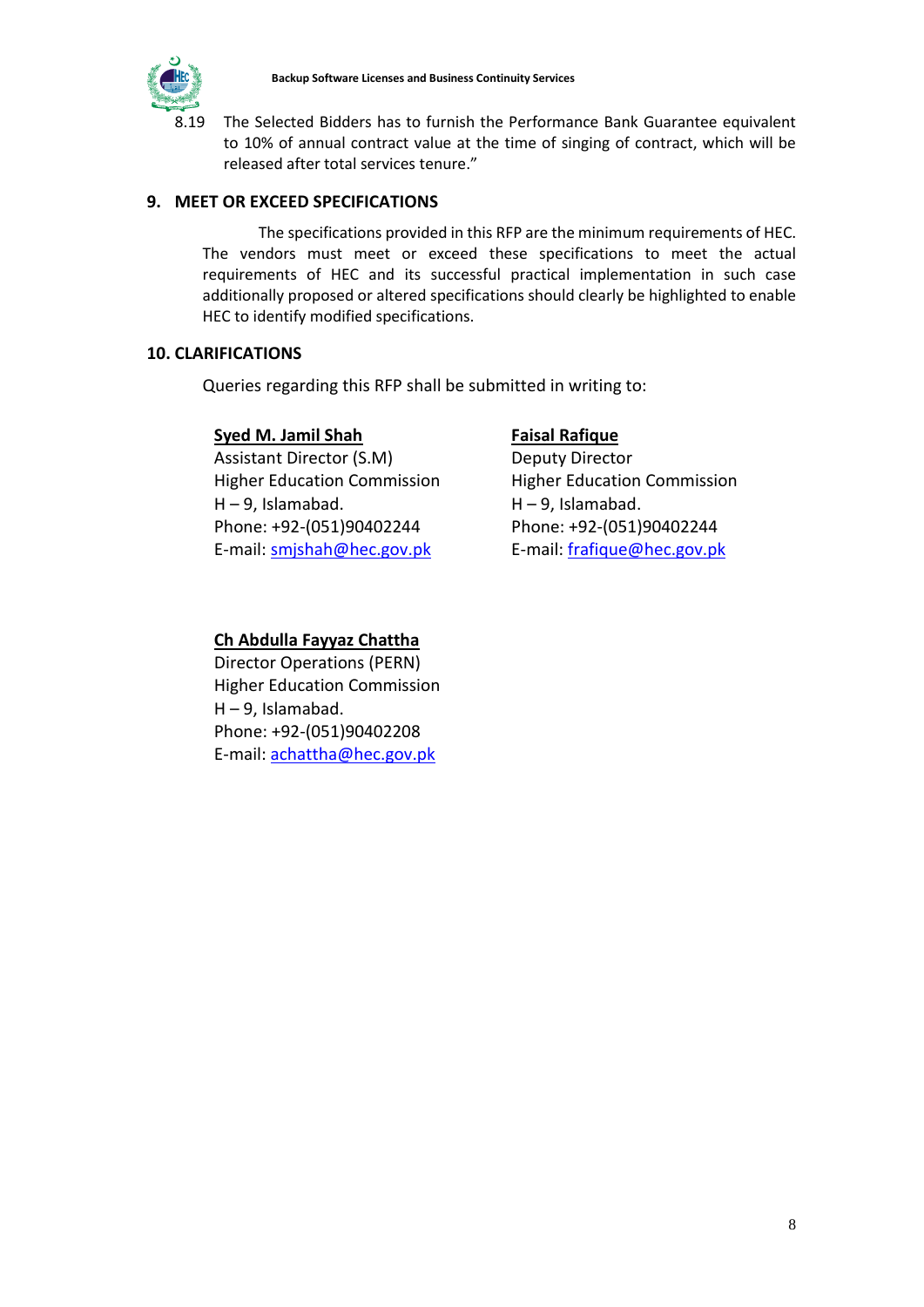

#### **Annex. I**

## **Form I: Technical Information Form**

## **(Technical Services Requirement)**

| <b>Service</b>                                                                                                                           | <b>Attributes</b>                                    |                            | <b>Description</b>                                                                                                                                                                                                                                                                                                                                                                                                                                                                                                                                                                                                                                                                                                                                                                                                                                                                                                                                                                                                                                                                                                                      | Compliance y/n | <b>Comments</b> |
|------------------------------------------------------------------------------------------------------------------------------------------|------------------------------------------------------|----------------------------|-----------------------------------------------------------------------------------------------------------------------------------------------------------------------------------------------------------------------------------------------------------------------------------------------------------------------------------------------------------------------------------------------------------------------------------------------------------------------------------------------------------------------------------------------------------------------------------------------------------------------------------------------------------------------------------------------------------------------------------------------------------------------------------------------------------------------------------------------------------------------------------------------------------------------------------------------------------------------------------------------------------------------------------------------------------------------------------------------------------------------------------------|----------------|-----------------|
| <b>PART A - Mandatory</b>                                                                                                                |                                                      |                            |                                                                                                                                                                                                                                                                                                                                                                                                                                                                                                                                                                                                                                                                                                                                                                                                                                                                                                                                                                                                                                                                                                                                         |                |                 |
| 1 Backup &<br><b>Recovery</b><br><b>Solution</b><br>(with<br>Ransomware<br>data<br>protection<br>capabilities<br>as a whole<br>solution) | 1.1<br><b>Enterprise</b><br>level Backup<br>solution | 1)<br>2)<br>3)<br>4)<br>5) | Must include but not limited to the<br>following mandatory requirements:<br>Data Backup and Recovery, along with<br>data<br>Ransomware<br>protection<br>whole<br>unified<br>capabilities as<br>a<br>solution, with market share leadership<br>among the leaders board of<br>Gartner's Magic Quadrant for backup<br>and recovery solutions for more than<br>five (5) years.<br>Source Optimized De-duplication with<br>built-in Global de-dup. Simultaneous<br>Client<br>Target Deduplication<br>and<br>policies and has a true global, block-<br>level, end-to-end fixed and variable<br>deduplication without adding the<br>overhead<br>of<br>third-party<br>any<br>tools/appliances.<br>Multi-tier Application Resiliency and<br>Availability<br>The Backup server (along with its<br>catalog database) itself mainly be<br>deployed on Linux platform for the<br>better security and control of the<br>backups & recovery solution services<br>and resilience.<br>Scalability<br>Complexity.<br>without<br>Classification<br>Extensive<br>Built-in<br>Policies and automated hands-off data<br>protection<br>instead<br>of<br>manual |                |                 |
|                                                                                                                                          | 6)                                                   |                            | interventions for DR orchestrations<br>and for cross vendor/multivendor<br>infrastructure<br>and<br>storage-array<br>replications etc.<br>Should support native replication<br>capabilities to allow replication of<br>backup data between sites.                                                                                                                                                                                                                                                                                                                                                                                                                                                                                                                                                                                                                                                                                                                                                                                                                                                                                       |                |                 |
|                                                                                                                                          |                                                      | 7)                         | Must support automated tiering of<br>backup<br>data<br>between<br>different                                                                                                                                                                                                                                                                                                                                                                                                                                                                                                                                                                                                                                                                                                                                                                                                                                                                                                                                                                                                                                                             |                |                 |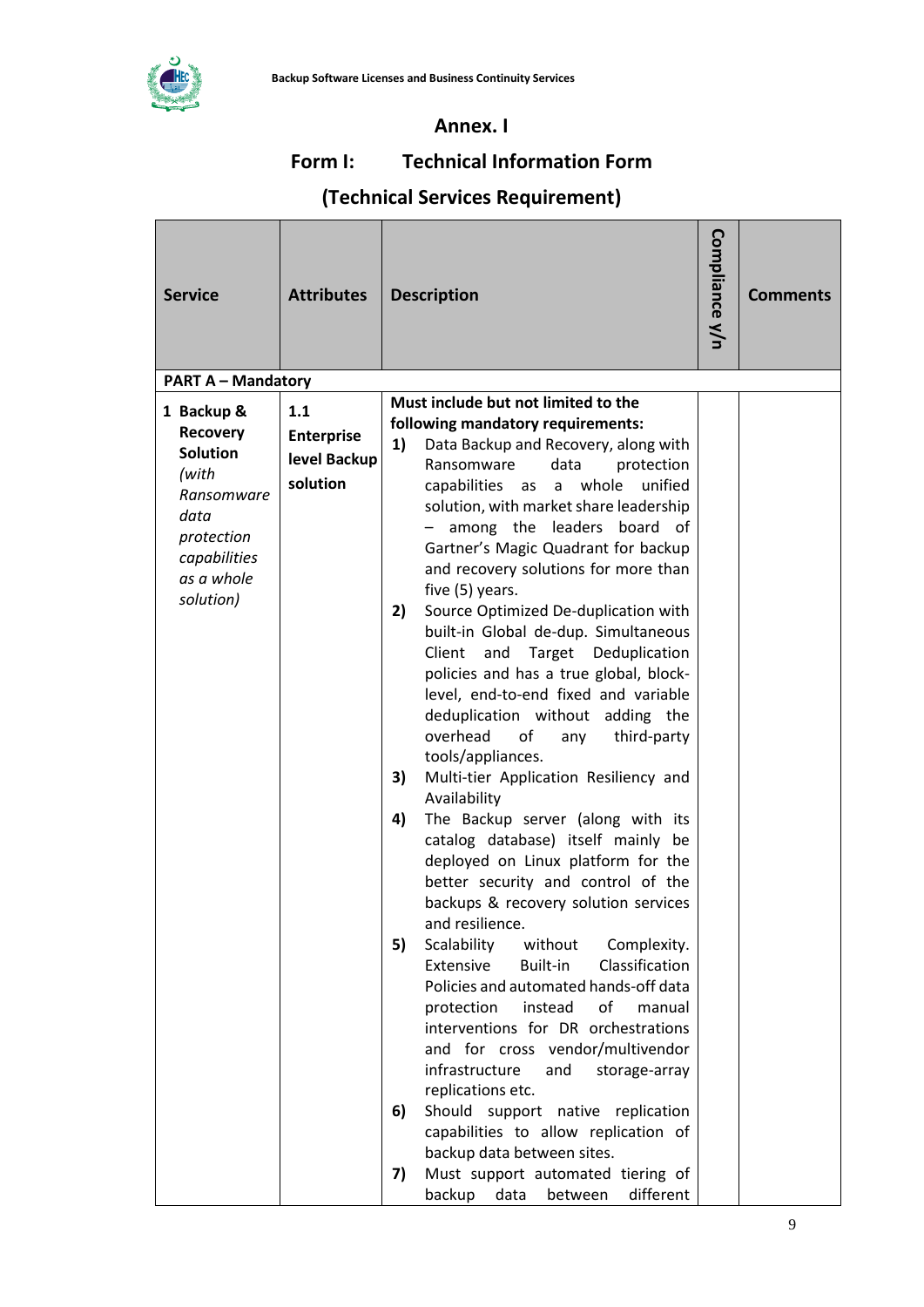

|    | backup storage tiers (Primary backup         |  |
|----|----------------------------------------------|--|
|    | storage, long term disk<br>backup            |  |
|    | storage, physical tapes, replication to      |  |
|    | DR, etc.) based on classification of         |  |
|    | data. It should support each tier with       |  |
|    | different retention policies.                |  |
| 8) | Layered security against Ransomware,         |  |
|    | Immutable Storage features<br>set,           |  |
|    | anomaly detection and Ransomware             |  |
|    | Protection capabilities integrated with      |  |
|    | the solution.                                |  |
| 9) | Unified data<br>protection<br>solution       |  |
|    | across all workloads, and Complete           |  |
|    | Primary and Secondary Data Visibility.       |  |
|    | 10) Agentless,<br>modern,<br>next-gen        |  |
|    | workload protection.                         |  |
|    | 11) The backup software must not rely on     |  |
|    | external database to store its catalog       |  |
|    | or configuration. The catalog database       |  |
|    | must be native to the backup software        |  |
|    | and<br>not<br>installed<br>or<br>managed     |  |
|    | separately.                                  |  |
|    | 12) Built-in IDS and IPS security protection |  |
|    | 13) If the proposed solution involves any    |  |
|    |                                              |  |
|    | additional hardware/components, it           |  |
|    | must have redundant hot-swappable            |  |
|    | hardware components (e.g. Power              |  |
|    | supplies, fans, disks, etc.)                 |  |
|    | 14) If the proposed solution involves any    |  |
|    | sort of Physical components or               |  |
|    | appliances:                                  |  |
|    | It must give high data reduction             |  |
|    | ratio etc.                                   |  |
|    | It must use with RAID-6 protection           |  |
|    | for backup data, with multiple hot           |  |
|    |                                              |  |
|    | spares.                                      |  |
|    | All-inclusive components, with no            |  |
|    | hidden dependencies i.e., external           |  |
|    | licensing decencies. All Inclusive           |  |
|    | licenses model, etc.                         |  |
|    | physical<br>component/appliance<br>٠         |  |
|    | must be in active-active mode with           |  |
|    |                                              |  |
|    | synchronous configurations on all            |  |
|    | controller nodes.                            |  |
|    | Must support for all protocols: i.e.,        |  |
|    | versions<br>latest<br>of<br>protocols        |  |
|    | including SMB, NFS, fiber protocols,         |  |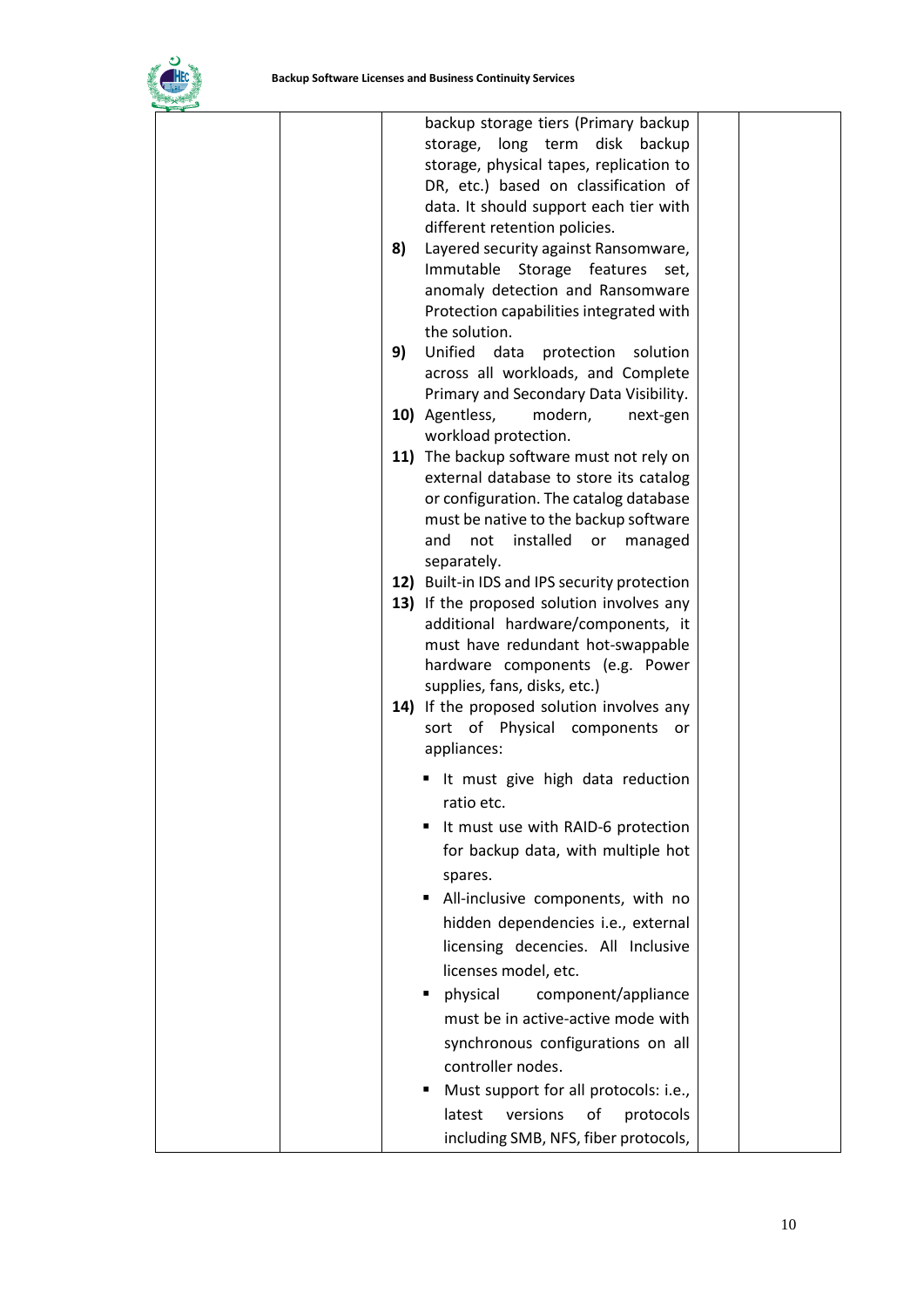

|  |    | ISCI protocols, NDMP and all latest                      |  |
|--|----|----------------------------------------------------------|--|
|  |    | protocols.                                               |  |
|  |    |                                                          |  |
|  |    | 15) The proposed backup & recovery                       |  |
|  |    | Solution must comply with following                      |  |
|  |    | organizational<br>needs-based                            |  |
|  |    | specifications:                                          |  |
|  |    | With minimum following features:                         |  |
|  | a) | Enterprise level backup software for                     |  |
|  |    | HEC Servers in HEC Data Center with                      |  |
|  |    | annual support with software                             |  |
|  |    | assurance including Upgrades and                         |  |
|  |    | Updates, preferably Linux based                          |  |
|  |    | master/media servers/appliances                          |  |
|  |    | solution.                                                |  |
|  | b) | Enterprise - class data protection                       |  |
|  |    | from desktops to datacenters with                        |  |
|  |    | UNIX, Windows, Linux, or NetWare                         |  |
|  |    | environments etc and ransomware                          |  |
|  |    | protection as a whole solution.                          |  |
|  | c) | Single unified solution and                              |  |
|  |    | centralized management console for                       |  |
|  |    | Backup & Recovery and reporting                          |  |
|  |    | service (Bare Metal/VM Backups and                       |  |
|  |    | Recovery, data protection for Servers                    |  |
|  |    | and Desktops/Laptop, Applications                        |  |
|  |    | and Databases, including (but not                        |  |
|  |    | limited to these) MOSS2007/2013,                         |  |
|  |    | Exchange 2007/2010/2013, SQL                             |  |
|  |    | Server 2012/2014/2016/2017/2019,                         |  |
|  |    | IBM BPM Servers, MYSQL (all                              |  |
|  |    | versions) Windows 2012                                   |  |
|  |    | R2/2016/2019, Linux/Centos/Ubuntu                        |  |
|  |    | all versions etc.) or any further latest                 |  |
|  |    | versions of OS and Applications.                         |  |
|  | d) | Must support all types of backup and                     |  |
|  |    | recovery scheduling features i.e.                        |  |
|  |    | Schedule full, differential, and                         |  |
|  |    | incremental backups etc.                                 |  |
|  | e) | Solution should support single sign-                     |  |
|  |    | on through integration with Active                       |  |
|  |    | Directory/LDAP for authentication.                       |  |
|  | f) | Backup software should be able to                        |  |
|  |    | backup online email archives from                        |  |
|  |    | the centralized archiving server.                        |  |
|  | g) | <b>Detailed Historical Reports/Forecast</b>              |  |
|  | h) | <b>Report Management</b><br>Leverage advanced disk-based |  |
|  |    | protection methods.                                      |  |
|  | i) | Storage Lifecycle Management                             |  |
|  | j) | Solution must provide instant                            |  |
|  |    | recovery for virtual machines                            |  |
|  |    |                                                          |  |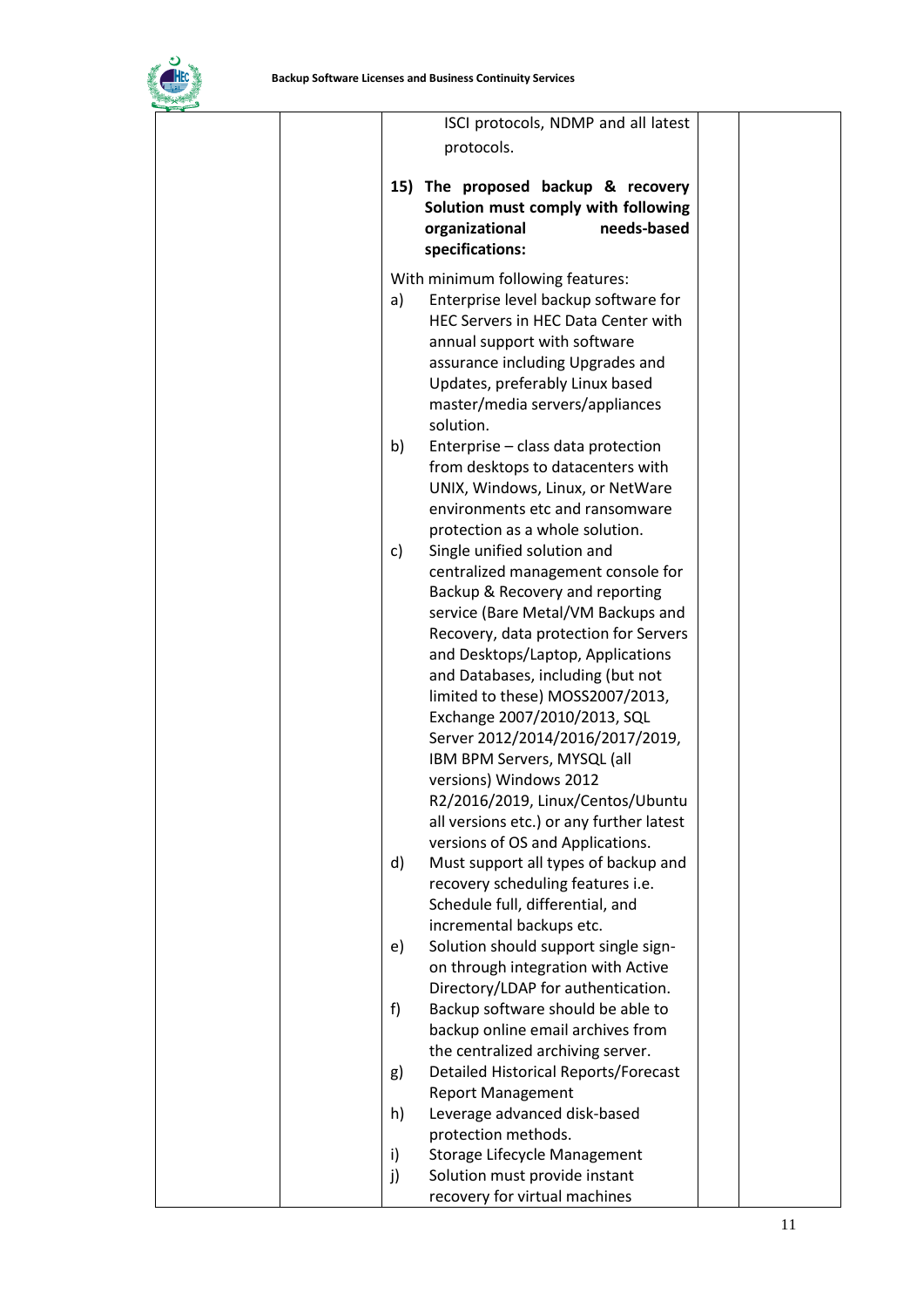

|  |              | through powering up the VMs             |  |
|--|--------------|-----------------------------------------|--|
|  |              | directly from the backups.              |  |
|  | $\mathsf{k}$ | <b>Integrated Deduplication Support</b> |  |
|  | $\vert$      | Solution must provide workflow to       |  |
|  |              | automate the day-to-day process of      |  |
|  |              | backup, replication, vaulting,          |  |
|  |              | retention management, etc.              |  |
|  | m)           | Must provide option for export of       |  |
|  |              | long-term retention backups from        |  |
|  |              | internal or external media.             |  |
|  |              |                                         |  |
|  | n)           | Proposed solution must be an            |  |
|  |              | integrated purpose-built backup         |  |
|  |              | appliance that features convergence     |  |
|  |              | of media server and integrated          |  |
|  |              | storage with deduplication within the   |  |
|  |              | same appliance.                         |  |
|  | o)           | Proposed solution must be simple to     |  |
|  |              | maintain and upgrade using a single     |  |
|  |              | package upgrade for the entire          |  |
|  |              | appliance stack (Firmware, Drivers,     |  |
|  |              | OS, Backup, Security and Storage        |  |
|  |              | management software and any other       |  |
|  |              | software included).                     |  |
|  | p)           | Solution should provide a singular      |  |
|  |              | management console for                  |  |
|  |              | management of multiple backup           |  |
|  |              | nodes/hardware and software             |  |
|  |              | components if any, across sites to      |  |
|  |              | allow centralized patch                 |  |
|  |              | management, monitoring, and             |  |
|  |              | capacity management.                    |  |
|  | q)           | Solution should support Ethernet        |  |
|  |              | failover, Ethernet aggregation and      |  |
|  |              | VLAN tagging.                           |  |
|  | r)           | Proposed solution and its               |  |
|  |              | components as a whole must provide      |  |
|  |              | 10G FC SFP interfaces.                  |  |
|  | s)           | Solution must support an internal       |  |
|  |              | mechanism to provide the best           |  |
|  |              | defense against data integrity issues   |  |
|  |              | to continuously verify, detect and      |  |
|  |              | protect against data recoverability     |  |
|  |              | issues throughout the life cycle of     |  |
|  |              | the backup data.                        |  |
|  | t)           | Solution should provide network-        |  |
|  |              | efficient, automated, ultra-safe        |  |
|  |              | replication for disaster recovery (DR), |  |
|  |              | remote office(s) data protection        |  |
|  | u)           | The backup solution components          |  |
|  |              | should have latest backup software      |  |
|  |              | packages being pre-installed on to it.  |  |
|  |              |                                         |  |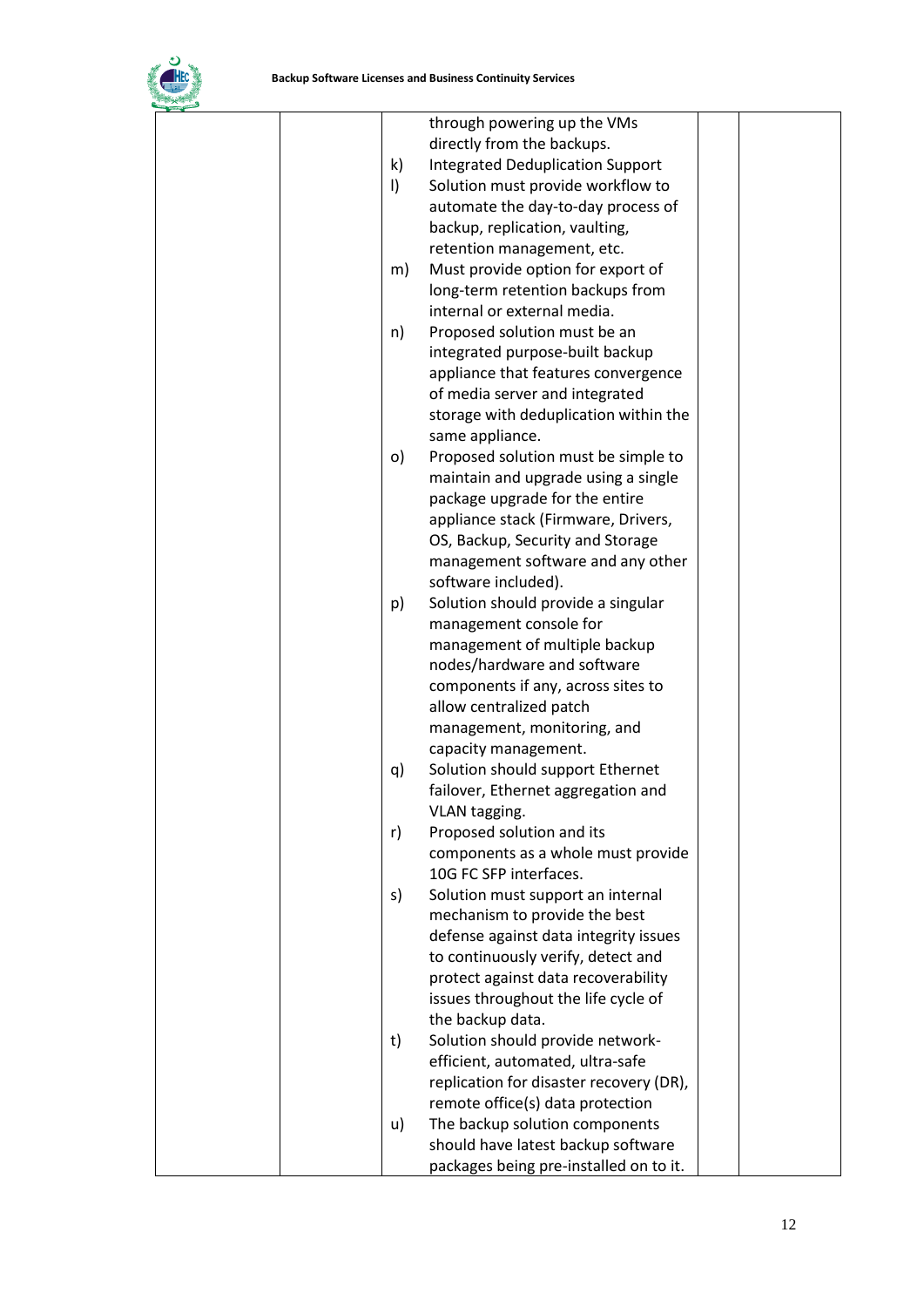

|  | v)  | If proposed solution accounts for any                                     |  |
|--|-----|---------------------------------------------------------------------------|--|
|  |     | backup component or appliance, it                                         |  |
|  |     | must be configured as primary                                             |  |
|  |     | backup server with backup                                                 |  |
|  |     | catalog/index and deduplication data                                      |  |
|  |     | stored on itself and it can be                                            |  |
|  |     | configured as media server role etc.                                      |  |
|  |     | as well.                                                                  |  |
|  | w)  | The proposed solution and its allied                                      |  |
|  |     | components should eliminate and                                           |  |
|  |     | reduce the operating cost,                                                |  |
|  |     | complexity, of building and                                               |  |
|  |     | supporting your own media servers.                                        |  |
|  | x)  | The Backup solution and any of its                                        |  |
|  |     | inclusive/exclusive component must                                        |  |
|  |     | be quoted and supplied from the                                           |  |
|  |     | same backup software vendor with                                          |  |
|  |     | all levels of support, services,                                          |  |
|  |     | licensing, and any other requisites,                                      |  |
|  |     | must be provided by the same                                              |  |
|  |     | service provider and vendor inclusive                                     |  |
|  |     | to the solution as a whole.                                               |  |
|  | y)  | Live Replication Support                                                  |  |
|  | z)  | Bare-Metal Restore (BMR) and                                              |  |
|  |     | virtualized restore for Windows,                                          |  |
|  |     | Linux, Solaris, Red Hat etc.                                              |  |
|  | aa) | Provide Disaster Recovery                                                 |  |
|  |     | functionality with Bootable System                                        |  |
|  |     | <b>Recovery Disk</b>                                                      |  |
|  | bb) | <b>Granular Recovery Technology</b>                                       |  |
|  | cc) | Support for Heterogeneous Storage                                         |  |
|  |     | like IBM, HP, EMC, Fujitsu, NEC, Sun,                                     |  |
|  |     | NetApp, and Huawei etc.                                                   |  |
|  | dd) | Capable to provide the dissimilar                                         |  |
|  |     | Hardware Recovery and Integration                                         |  |
|  |     | with Cloud Based backup recovery                                          |  |
|  |     | and restore platforms capability to                                       |  |
|  |     | provide a robust Disaster Recovery                                        |  |
|  |     |                                                                           |  |
|  |     | option.                                                                   |  |
|  | ee) | Support for the currently running                                         |  |
|  |     | and all latest OS versions i.e.                                           |  |
|  |     | Microsoft <sup>®</sup> Windows <sup>®</sup> , Linux <sup>®</sup> (all     |  |
|  |     | Flavors), VMware®, Microsoft Hyper-<br>V™, IBM AIX and Citrix™ XenServer™ |  |
|  |     | and other available operating                                             |  |
|  |     | systems/visor/ platforms. Including                                       |  |
|  |     | support for updated                                                       |  |
|  |     | versions/packages of all above                                            |  |
|  |     | mentioned                                                                 |  |
|  |     | OS/applications/platforms.                                                |  |
|  |     |                                                                           |  |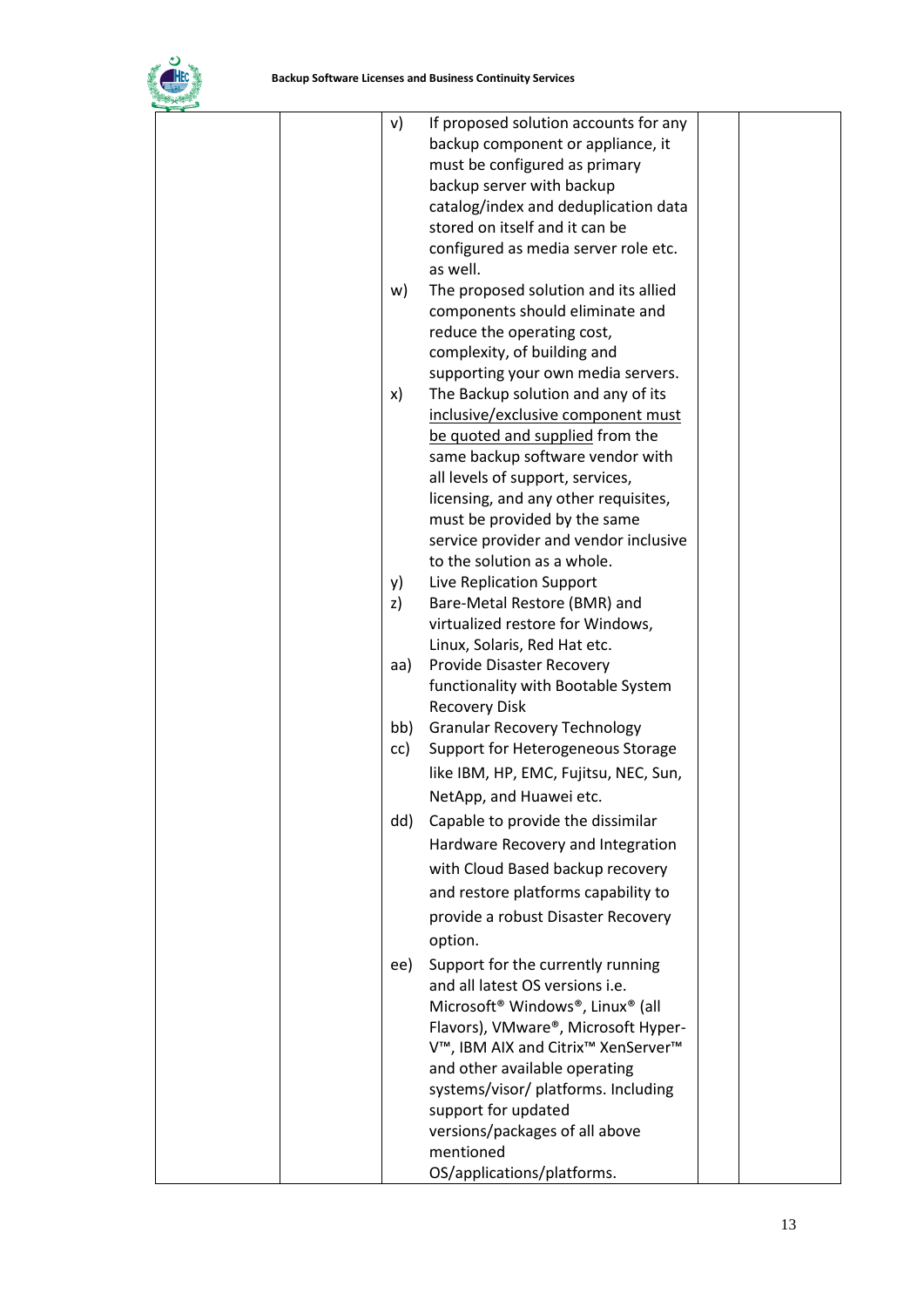

|                |                   | ff)<br>Backup Software must be able to                   |
|----------------|-------------------|----------------------------------------------------------|
|                |                   | take multiple backup copies                              |
|                |                   | simultaneously of a single or multiple                   |
|                |                   | clients.                                                 |
|                |                   | Backup Software should be capable<br>gg)                 |
|                |                   | of using backup Multiplexing &                           |
|                |                   | Multi-streaming feature                                  |
|                |                   | Backup Server should be able to<br>hh)                   |
|                |                   | manage a record of user-initiated                        |
|                |                   | action                                                   |
|                |                   | ii)<br>Physical to virtual (P2V), virtual to             |
|                |                   | physical (V2P) and virtual to virtual                    |
|                |                   | (V2V) cross-platform conversions and                     |
|                |                   | interoperability in terms of both the                    |
|                |                   | hardware and the software i.e.                           |
|                |                   | versions/                                                |
|                |                   | platforms/products/manufacturers/s                       |
|                |                   | olutions etc.                                            |
|                |                   | Can handle number of backup<br>jj)                       |
|                |                   | clients, agents, and options with no                     |
|                |                   | limitations.                                             |
|                |                   | kk)<br>Should Support Continuous Data                    |
|                |                   | Protection (CPS)                                         |
|                |                   | Should be capable to support NDMP<br>$\parallel$         |
|                |                   | mm) Should support compression in the                    |
|                |                   | backup up to 60%                                         |
|                |                   | Storage optimization<br>nn)                              |
|                |                   | Platforms interoperability for<br>OO)                    |
|                |                   | backups & recovery in terms of<br>operations support and |
|                |                   | manageability: i.e. should support                       |
|                |                   | backup of different files directly from                  |
|                |                   | different visors (Microsoft, VMWare,                     |
|                |                   | Cisco, Huawei, Linux etc.)                               |
| 2 Backup       | 2.1               | a) Backup Client should be capable to                    |
| <b>Clients</b> |                   | offload backup traffic from the LAN                      |
|                | <b>Backup</b>     | and allows for fast backups over the                     |
|                | <b>Client</b>     | SAN.                                                     |
|                |                   | b) Integrated protection of VMware and                   |
|                |                   | Hyper-V environments.                                    |
|                |                   | c) Can be used on number of HEC servers                  |
|                |                   | required to be backed up with software                   |
|                |                   | assurance including Upgrades and                         |
|                |                   | Updates with no limitations.                             |
|                |                   | d) Bare Metal Recovery of OSs                            |
|                | 2.2               | a) Backup & Restores SQL databases                       |
|                | <b>SQL Server</b> | (Clustered & Standalone) to the exact                    |
|                | Client            | point in time or transaction log mark                    |
|                |                   | by rolling forward only the transactions                 |
|                |                   | that occurred prior to a user-specified                  |
|                |                   | date and time                                            |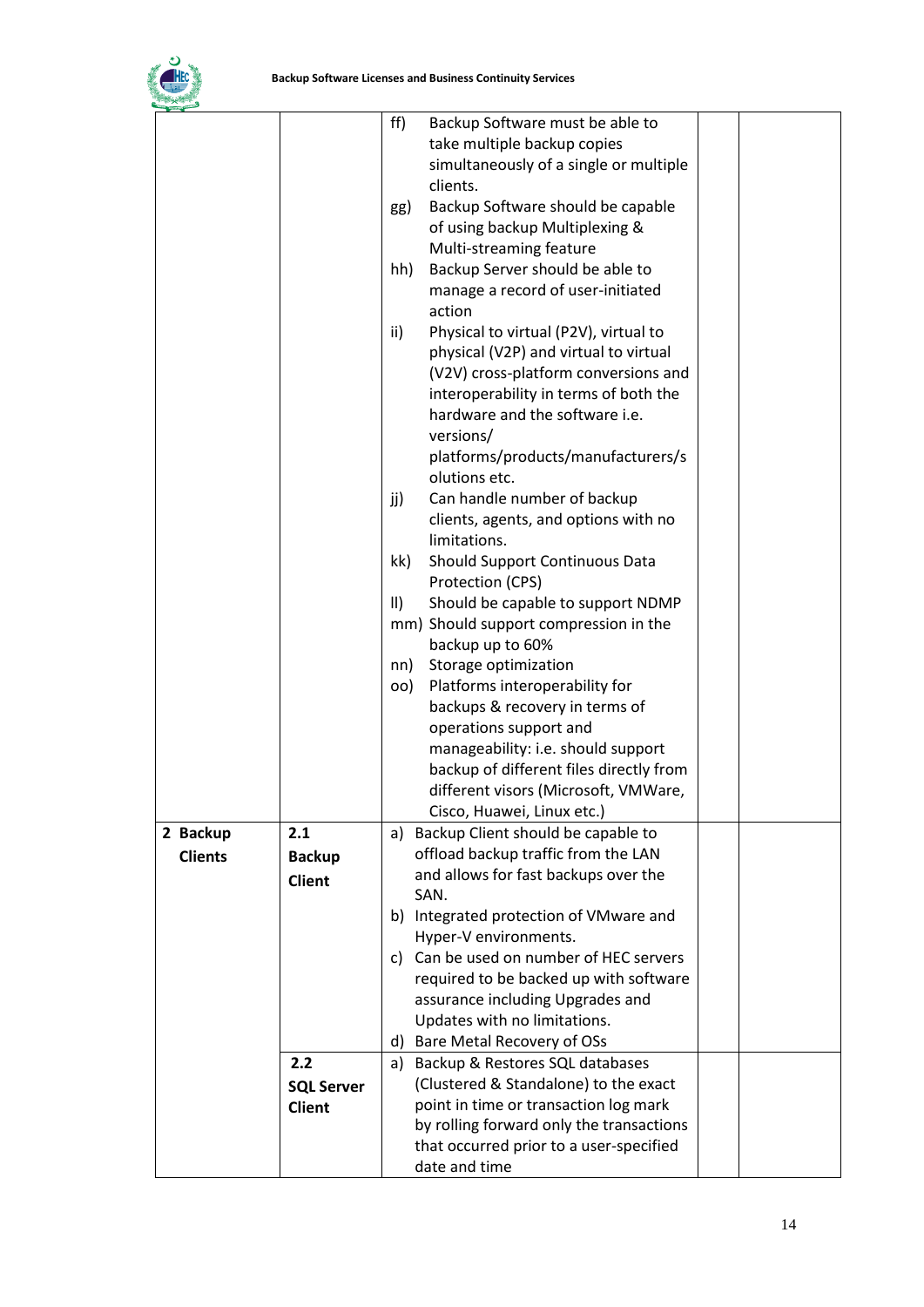

|                   | b) Granular database view to Display        |  |
|-------------------|---------------------------------------------|--|
|                   | database object properties provides         |  |
|                   | backup and recovery flexibility             |  |
|                   |                                             |  |
|                   | Data protection for SQL and related<br>C)   |  |
|                   | databases during Backup & Restore           |  |
| 2.3               | a) Backup and recovery of multiple          |  |
| <b>MySQL</b>      | MySQL databases/servers across Linux,       |  |
| <b>Server</b>     | Solaris, and Windows operating              |  |
|                   | systems                                     |  |
| <b>Client</b>     | b) Schedule full, differential, and         |  |
|                   |                                             |  |
|                   | incremental backups of MySQL                |  |
|                   | database                                    |  |
| 2.4               | Oracle Server Files and Folder Level<br>a)  |  |
| Oracle            | Backup (Linux and Windows both)             |  |
| <b>Server</b>     | Oracle Database Online / Hot Backups<br>b)  |  |
|                   | / restore (Full & Incremental)              |  |
| <b>Client</b>     | c) Oracle Server BMR specific Backup        |  |
|                   | Oracle Database cloning and<br>d)           |  |
|                   | deduplication support                       |  |
|                   | Point in time restore of Oracle<br>e)       |  |
|                   | database                                    |  |
|                   |                                             |  |
|                   | f<br>Complete restore of Oracle database    |  |
|                   | with control file                           |  |
|                   | Complete System Recovery of Oracle<br>g)    |  |
|                   | Server using Bare Metal Restore             |  |
| 2.5               | Support Microsoft VSS system state<br>a.    |  |
|                   | backup                                      |  |
| <b>Active</b>     | Granular recovery of Active Directory<br>b. |  |
| <b>Directory</b>  | with full attributes (for example, user,    |  |
| <b>Client</b>     | server, printers)                           |  |
|                   | One backup image of AD for Daily            |  |
|                   | c.                                          |  |
|                   | backup and Disaster Recovery                |  |
|                   | Support Microsoft WMI for block level<br>d. |  |
|                   | incremental backups or accelerator.         |  |
| 2.6               | Support for Exchange 2013/2016 in<br>a.     |  |
|                   | stand-alone and a Database                  |  |
| <b>Exchange</b>   | Availability Group (DAG) configuration      |  |
| <b>Server</b>     | Complete, non-disruptive protection<br>b.   |  |
| <b>Client</b>     | of the Exchange database and mailbox        |  |
|                   | components, including mailbox-level         |  |
|                   | backup                                      |  |
|                   |                                             |  |
|                   | Exchange Rapid, granular recovery of<br>c.  |  |
|                   | databases and mailboxes,                    |  |
|                   | Granular Recovery for individual<br>d.      |  |
|                   | message restores                            |  |
|                   | Eliminate MAPI backups<br>e.                |  |
|                   | f.<br>Server level backup and recovery      |  |
| 2.7               | MOSS Server 2007, SP2013 and<br>a.          |  |
|                   | SP2019 File Level Backup                    |  |
| <b>SharePoint</b> | Single Console to backup SharePoint<br>b.   |  |
| <b>Server</b>     | and Windows services; including             |  |
| <b>Client</b>     |                                             |  |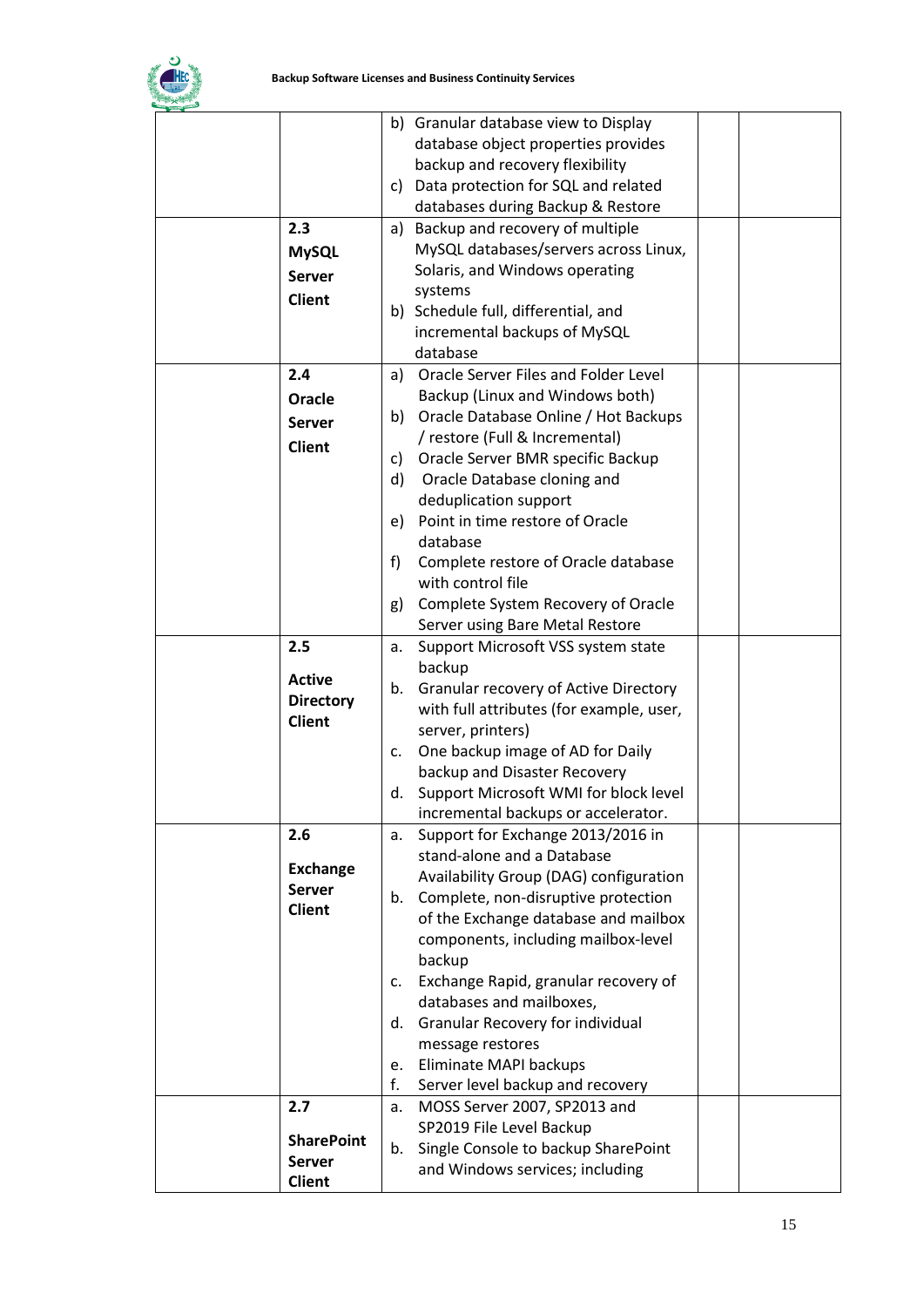

|                | server farm configuration and single             |  |
|----------------|--------------------------------------------------|--|
|                | sign-on for databases                            |  |
|                | Granular recovery of SharePoint files,           |  |
|                | c.                                               |  |
|                | including different versions of a file,          |  |
|                | sites, sub-sites, and lists such as              |  |
|                | calendars and links                              |  |
|                | d. Backup/Restoration of SharePoint              |  |
|                | Sites MOSS 2007, SharePoint 13 &                 |  |
|                | <b>SharePoint 19 Farms</b>                       |  |
|                |                                                  |  |
| 2.8            | Support for SAP NetWeaver with the<br>а.         |  |
|                | SAP DBA administrative interface,                |  |
| <b>SAP ERP</b> | along with the DR backup and                     |  |
| <b>Server</b>  | recovery commands,                               |  |
| <b>Client</b>  | Should support backup of oracle DB as<br>b.      |  |
|                | well as SAP's own HANA DB as well.               |  |
|                |                                                  |  |
|                | c. Provides a solid, SAP NetWeaver-              |  |
|                | centric data protection solution for             |  |
|                | customer specific configurations on              |  |
|                | the UNIX, Windows, and Linux                     |  |
|                | platforms.                                       |  |
|                | d. Leverage Oracle RMAN benefits when            |  |
|                |                                                  |  |
|                | protecting SAP NetWeaver using                   |  |
|                | Oracle                                           |  |
|                | Support SAP Real-time continuous<br>e.           |  |
|                | data protection and live replication             |  |
| 2.9            | Support VMware®, Microsoft Hyper-<br>a.          |  |
|                | V™, Huawei Fusion Sphere and Citrix <sup>™</sup> |  |
| Virtualizatio  | XenServer <sup>™</sup> , Linux KVM and all other |  |
| n Backup       | Linux hypervisor options, etc.                   |  |
| <b>Client</b>  |                                                  |  |
|                | b. Protect VMs without using a client or         |  |
|                | agent inside the virtual machine                 |  |
|                | Recovery of files from block-level<br>c.         |  |
|                | increment backups (BLIB) in Virtual              |  |
|                | environment                                      |  |
|                | d. Linux single file restore for Virtualized     |  |
|                | Server                                           |  |
|                | Support Auto discover and protect<br>e.          |  |
|                | new VM in VM environment                         |  |
|                | f.<br>Continuous any point in time data          |  |
|                |                                                  |  |
|                | protection for VMware environment                |  |
|                | File-level incremental backups of<br>g.          |  |
|                | virtual machines                                 |  |
|                | h. Hyper-V <sup>™</sup> incremental and off-host |  |
|                | backup support                                   |  |
|                | Hyper-V™ failover cluster VMs backup<br>i.       |  |
|                | and restore support                              |  |
| 2.10           | Backup Software support Dynamic<br>a.            |  |
|                | store sharing                                    |  |
| <b>Shared</b>  |                                                  |  |
| <b>Storage</b> | Backup Software Support Shared<br>b.             |  |
| <b>Client</b>  | Storage                                          |  |
|                | Utilize storage area network (SAN) for<br>c.     |  |
|                | backup operations.                               |  |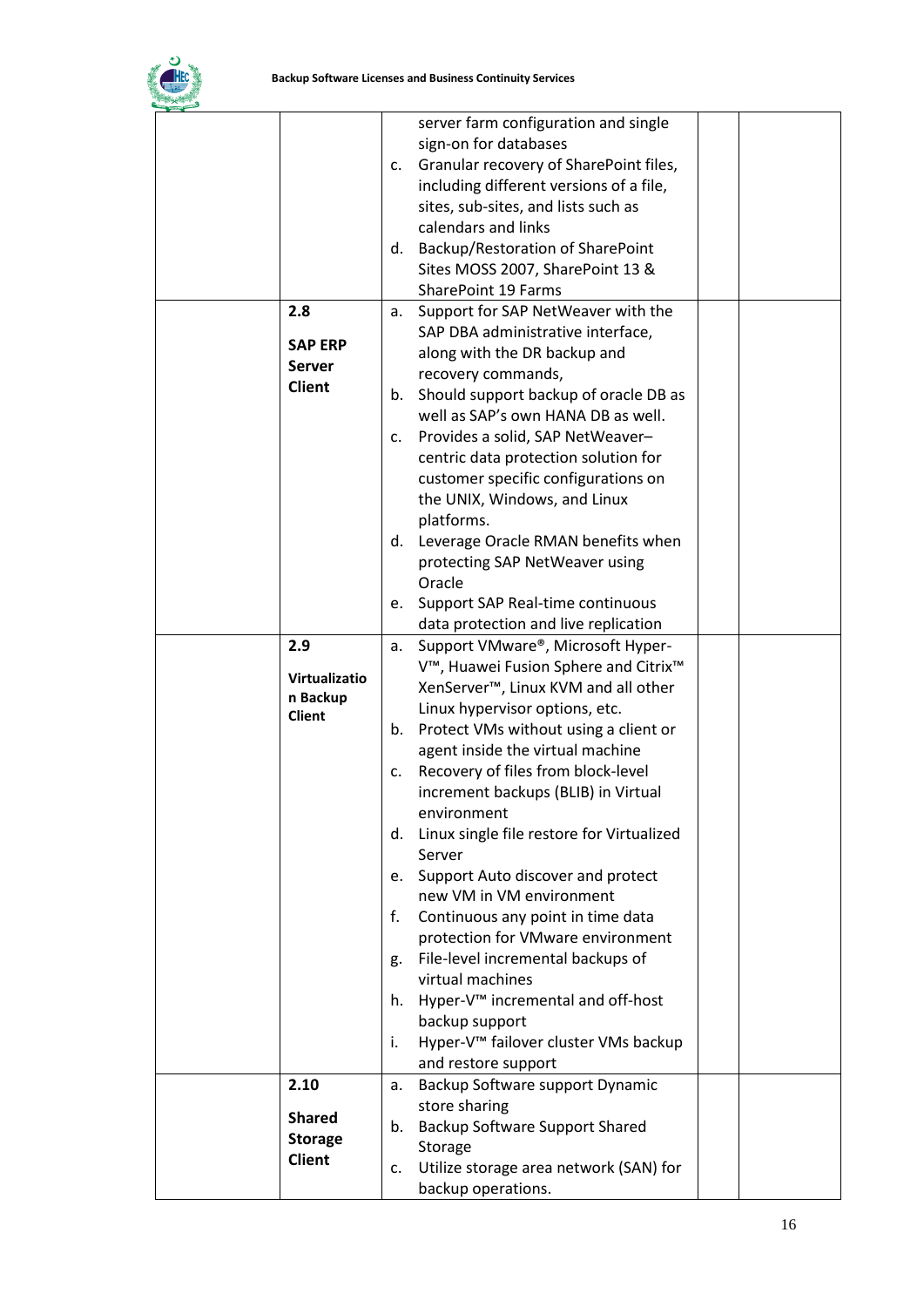

| 3 Security of        | 3.1                               | a. | Backup Software should be able to                                         |  |
|----------------------|-----------------------------------|----|---------------------------------------------------------------------------|--|
| <b>Backup</b>        | Security of                       |    | encrypt data at the source/client,                                        |  |
| infrastructure       | <b>Backup</b>                     |    | while in transit and at rest.                                             |  |
|                      | infrastructu                      | b. | Should provide native intrusion                                           |  |
|                      | re, and                           |    | detection and intrusion prevention                                        |  |
|                      | backing up                        |    | capabilities on the backup appliance to                                   |  |
|                      | clients/                          |    | protect the system and resident                                           |  |
|                      | server                            |    | backup data.                                                              |  |
|                      |                                   |    |                                                                           |  |
|                      |                                   | c. | Support encryption algorithm                                              |  |
|                      |                                   | d. | Ransomware protection by immutable                                        |  |
|                      |                                   |    | storage feature support for both the                                      |  |
|                      |                                   |    | backup infrastructure and backup                                          |  |
|                      |                                   |    | clients/Servers.                                                          |  |
| 4 Backup             | 4.1                               | a) | Heterogeneous support across                                              |  |
| <b>Operations</b>    | <b>Backup</b>                     |    | heterogeneous backup and archive.                                         |  |
| <b>Manager &amp;</b> | <b>Operation</b>                  | b) | Solution must provide built-in robust                                     |  |
| <b>Reporting</b>     | <b>Manager</b><br>with            |    | reporting engine covering SLA                                             |  |
| <b>Server</b>        | <b>Enhanced</b>                   |    | compliance reports, charge back                                           |  |
|                      |                                   |    | reporting, daily backup status,                                           |  |
|                      | <b>Reporting</b><br>features etc. |    | inventory management of scheduled<br>jobs and assets, creating customized |  |
|                      |                                   |    |                                                                           |  |
|                      |                                   |    | reports, scheduling reports and                                           |  |
|                      |                                   |    | notifications/alerting from the same                                      |  |
|                      |                                   |    | singular backup management console                                        |  |
|                      |                                   |    | (must not require separate console).                                      |  |
|                      |                                   | c) | Support Policy based data retention                                       |  |
|                      |                                   |    | for trends and analysis                                                   |  |
|                      |                                   | d) | Able to Verify backup service-level<br>compliance with recovery-time and  |  |
|                      |                                   |    | recovery-point objective (RTO and                                         |  |
|                      |                                   |    | RPO) requirements                                                         |  |
|                      |                                   | e) | Multiple reports of backup data                                           |  |
|                      |                                   |    | viewable at Dashboards                                                    |  |
|                      |                                   | f  | Web-based interface for reports and                                       |  |
|                      |                                   |    | analysis                                                                  |  |
|                      |                                   | g) | Analysis service support agent-less                                       |  |
|                      |                                   |    | data collection                                                           |  |
|                      |                                   | h) | Backup Analysis Report must Auto                                          |  |
|                      |                                   |    | generated and distributed by                                              |  |
|                      |                                   |    | Scheduled email                                                           |  |
|                      |                                   | i) | Export reports to .csv, .html, Excel®                                     |  |
|                      |                                   |    | spreadsheet, PDF or .xml formats                                          |  |
| 5                    | 5.1                               | a) | Optimized online deduplication for                                        |  |
| Deduplication        |                                   |    | physical and virtual environments.                                        |  |
|                      | Deduplicatio<br>n Support         | b) | Multi-stream replication                                                  |  |
|                      |                                   | c) | Fast recovery of an individual                                            |  |
|                      |                                   |    | Microsoft Exchange file and an entire                                     |  |
|                      |                                   |    | Exchange image with a single backup                                       |  |
|                      |                                   |    | pass                                                                      |  |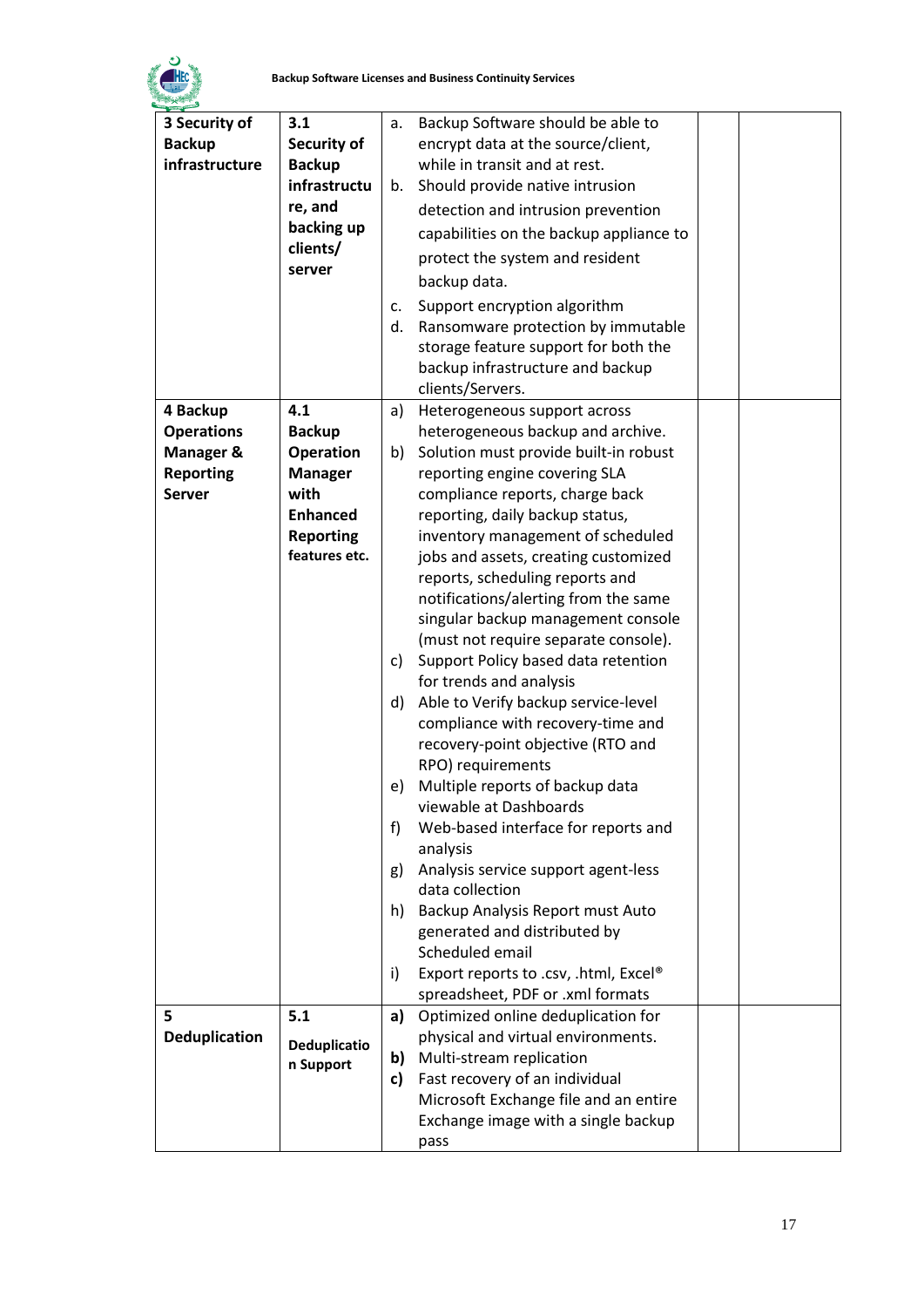

| 6<br>Live          | 6.1                  | a) Live replication support for critical       |
|--------------------|----------------------|------------------------------------------------|
| <b>Replication</b> | <b>Backup Data</b>   | data                                           |
|                    |                      | Continuous data protection for any<br>b)       |
|                    |                      | point in time recovery.                        |
|                    |                      | Recovery using virtualized disk<br>c)          |
|                    |                      | volumes called "Time Images".                  |
|                    |                      | d) Provides live IP-based replication          |
| 7 Archiving        | 7.1                  | With minimum following features                |
|                    | <b>Mail</b>          | Archiving<br>solution<br>for<br>Exchange<br>a) |
|                    |                      | 2007/2013.                                     |
|                    | <b>Archiving</b>     | Manage email storage via automated,<br>b)      |
|                    |                      | policy-controlled archiving to online          |
|                    |                      | stores for active<br>retention<br>and          |
|                    |                      | seamless retrieval of messages and             |
|                    |                      | attachments.                                   |
|                    |                      | c) Automatic mailbox management by             |
|                    |                      | eliminating<br>mailbox<br>quotas<br>and        |
|                    |                      | message size restrictions                      |
|                    |                      | Archiving software should acts as a<br>d)      |
|                    |                      | long-term<br>repository<br>for<br>older        |
|                    |                      | information<br>which<br>can<br>help            |
|                    |                      | dramatically to improve Exchange               |
|                    |                      | Server performance                             |
|                    |                      | e) Archiving software should have an           |
|                    |                      | option to eliminate PST files by finding,      |
|                    |                      | collecting, and centralizing them into         |
|                    |                      | the archive.                                   |
|                    |                      | Archiving software should provide<br>f)        |
|                    |                      | offline and online access to a user's          |
|                    |                      | mailbox archive even when<br>not               |
|                    |                      | connected to the corporate network.            |
|                    |                      | Archiving software should provide<br>g)        |
|                    |                      | public folder archiving also, end-user         |
|                    |                      | search and retrieval of live and archived      |
|                    |                      | public folder data continues to be done        |
|                    |                      | using the native Outlook interface.            |
|                    |                      | Lifetime management of email<br>h)             |
|                    |                      | Optimized single-instance-storage of<br>i)     |
|                    |                      | emails in an archive store                     |
|                    | 7.2                  | Backup software Enterprise Vault<br>a)         |
|                    | <b>Enterprise</b>    | agent for automatic detection and              |
|                    | <b>Vault Agent</b>   | configuration of multiple servers and          |
|                    |                      | applications that need protection in           |
|                    |                      | HEC environment with three-year                |
|                    |                      | software assurance including                   |
|                    |                      | <b>Upgrades and Updates</b>                    |
| 8 Other            | 8.1                  | Project plan and regular progress<br>b)        |
| <b>Services</b>    | Implement            | reports and monitoring as per Annex            |
| Required           | ation                | III "Service Level Agreement for               |
|                    | <b>Support &amp;</b> | Service "                                      |
|                    | <b>Services</b>      |                                                |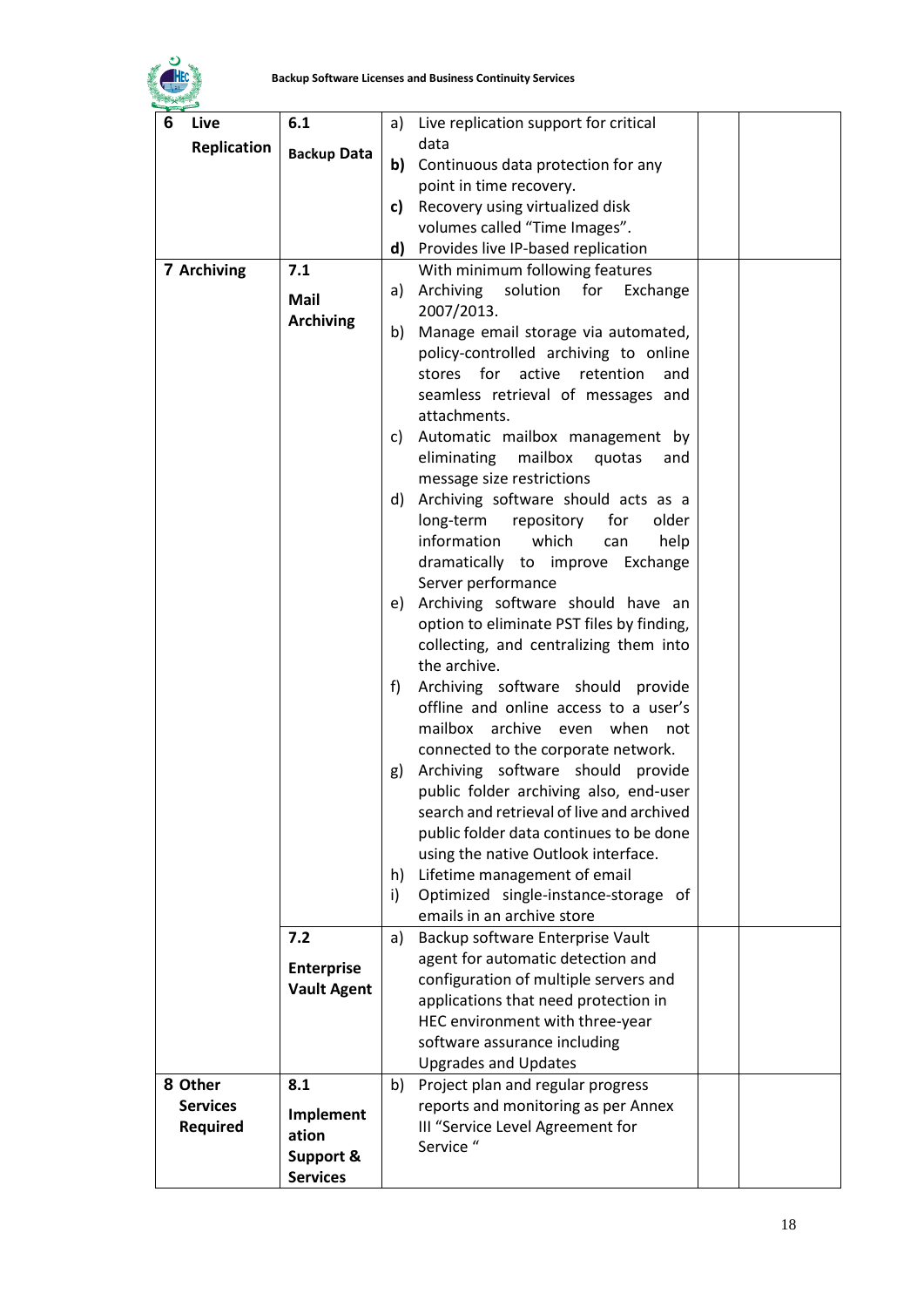

| Detailed Backup design<br>c)                                                  |  |
|-------------------------------------------------------------------------------|--|
| documentation and acceptance test                                             |  |
| specification.                                                                |  |
| <b>Fully configured Backup</b><br>d)                                          |  |
| implementation, in accordance with                                            |  |
| the agreed design and build                                                   |  |
| documentation.                                                                |  |
| Execution of acceptance testing<br>e)                                         |  |
| On-site implementation and testing,<br>f)                                     |  |
| including installation of Backup Servers                                      |  |
| and Backup Clients, and configuration                                         |  |
| of all agreed policies, media                                                 |  |
| management.                                                                   |  |
| On-site Backup testing with<br>g)                                             |  |
| documented results, and formal                                                |  |
| handover and skills transfer to                                               |  |
| customer's support staff.                                                     |  |
| Configuration of Storage Units and<br>h)                                      |  |
| Integration with the Backup Servers                                           |  |
| and ransomware protection capability.                                         |  |
| Configuration of backup policies of all<br>i)                                 |  |
| the supported database and                                                    |  |
| applications whose details are                                                |  |
| mentioned below:                                                              |  |
| Oracle Database Server (Windows<br>а.                                         |  |
| & Linux)                                                                      |  |
| b. Share Point Server                                                         |  |
| c. Exchange Server                                                            |  |
| d. SAP Server including SAP HANA DB                                           |  |
| e. Hyper V Environment                                                        |  |
| f.<br>Microsoft Hyper-V Failover cluster                                      |  |
| environment                                                                   |  |
| <b>Active Directory Servers</b><br>g.                                         |  |
| <b>SQL Server</b><br>h.                                                       |  |
| Linux (MySQL)<br>i.                                                           |  |
| VMWare environment<br>İ.                                                      |  |
| Testing of backup policies with<br>j)                                         |  |
| successful run of backup jobs for all                                         |  |
| backup polices                                                                |  |
| Testing Restoration of data which have<br>k)                                  |  |
| been backed up using the configured                                           |  |
| backup policies.                                                              |  |
| Documentation of acceptance testing<br>$\vert$                                |  |
| of the required backups and restores<br>m) Formal Backup environment handover |  |
| and skills transfer to customer's                                             |  |
| support staff.                                                                |  |
| n) Configuration of backup policies                                           |  |
| including backup attributes, backup                                           |  |
| schedules, backup selection list and                                          |  |
| machines need to be backed up.                                                |  |
|                                                                               |  |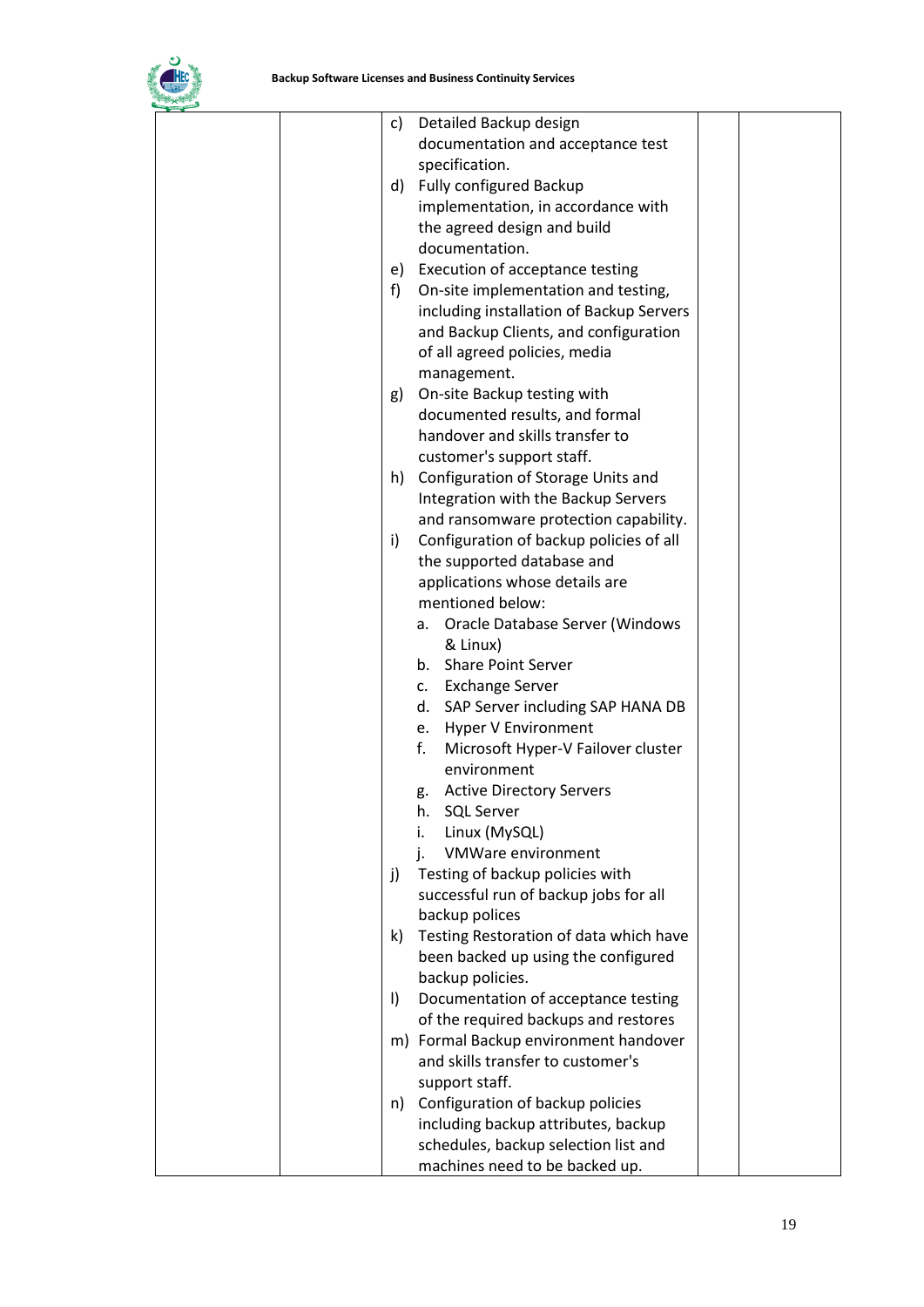

|                 | $\circ$ ) | Configuration of backup policy for            |  |
|-----------------|-----------|-----------------------------------------------|--|
|                 |           | Microsoft SharePoint server specific          |  |
|                 |           | data including SharePoint                     |  |
|                 |           | configuration files, sites, sub-sites and     |  |
|                 |           | lists.                                        |  |
|                 | p)        | Configuration of BMR based backup             |  |
|                 |           |                                               |  |
|                 |           | policy for multiple servers with              |  |
|                 |           | different Operating Systems                   |  |
|                 | q)        | Configuration of file level backup            |  |
|                 |           | policy to backup Linux based machine          |  |
|                 | r)        | Configuration of Disk Storage Units           |  |
|                 |           | required for backups                          |  |
|                 | s)        | Installation of Backup Client on Oracle       |  |
|                 |           | Servers.                                      |  |
|                 | t)        | Data File restoration of the Oracle           |  |
|                 |           | database                                      |  |
|                 | u)        | Installation of Backup Client on SAP          |  |
|                 |           | Servers.                                      |  |
|                 |           | v) Data File restoration of the SAP           |  |
|                 |           |                                               |  |
|                 |           | w) Installation of Backup Client on MOSS      |  |
|                 |           | Server.                                       |  |
|                 | X)        | Restoration of a SharePoint Web               |  |
|                 |           | application within a farm                     |  |
|                 | y)        | Redirecting a restore of a SharePoint         |  |
|                 |           | Web application to another farm               |  |
|                 | z)        | Restoration of site collection on the         |  |
|                 |           | same farm                                     |  |
|                 |           | aa) Restoration of single site                |  |
|                 |           | bb) Restore Document Library                  |  |
|                 |           | cc) Restoration of Central Admin              |  |
|                 |           | dd) Restore Document/Item                     |  |
|                 |           | ee) Restore permissions                       |  |
|                 | ff)       | Disaster Recovery Plan, SOP and Active        |  |
|                 |           | Test                                          |  |
|                 |           | gg) All possible scenario / requirement       |  |
|                 |           | may be added for servers mentioned            |  |
|                 |           |                                               |  |
|                 |           | at point "i" & others at any stage.           |  |
|                 |           | hh) Overall application backup/archived       |  |
|                 |           | data file cycle management on online          |  |
|                 |           | storage stages management.                    |  |
|                 | ii)       | Support service for minimum 3 years.          |  |
| 8.2             |           | A technical/functional level training at      |  |
| <b>Training</b> |           | product principal's authorized training       |  |
|                 |           | of<br>three<br>(03)<br>IT<br>staff<br>center, |  |
|                 |           | officials/officers must be carried out for    |  |
|                 |           |                                               |  |
|                 |           | smooth<br>functioning<br>of<br>the<br>the     |  |
|                 |           | after signing<br>applications<br>of<br>the    |  |
|                 |           | contract. The proposal must include all       |  |
|                 |           | the official material and certification       |  |
|                 |           |                                               |  |
|                 |           | costs, training must be carried out at        |  |
|                 |           | principal's Authorized training center        |  |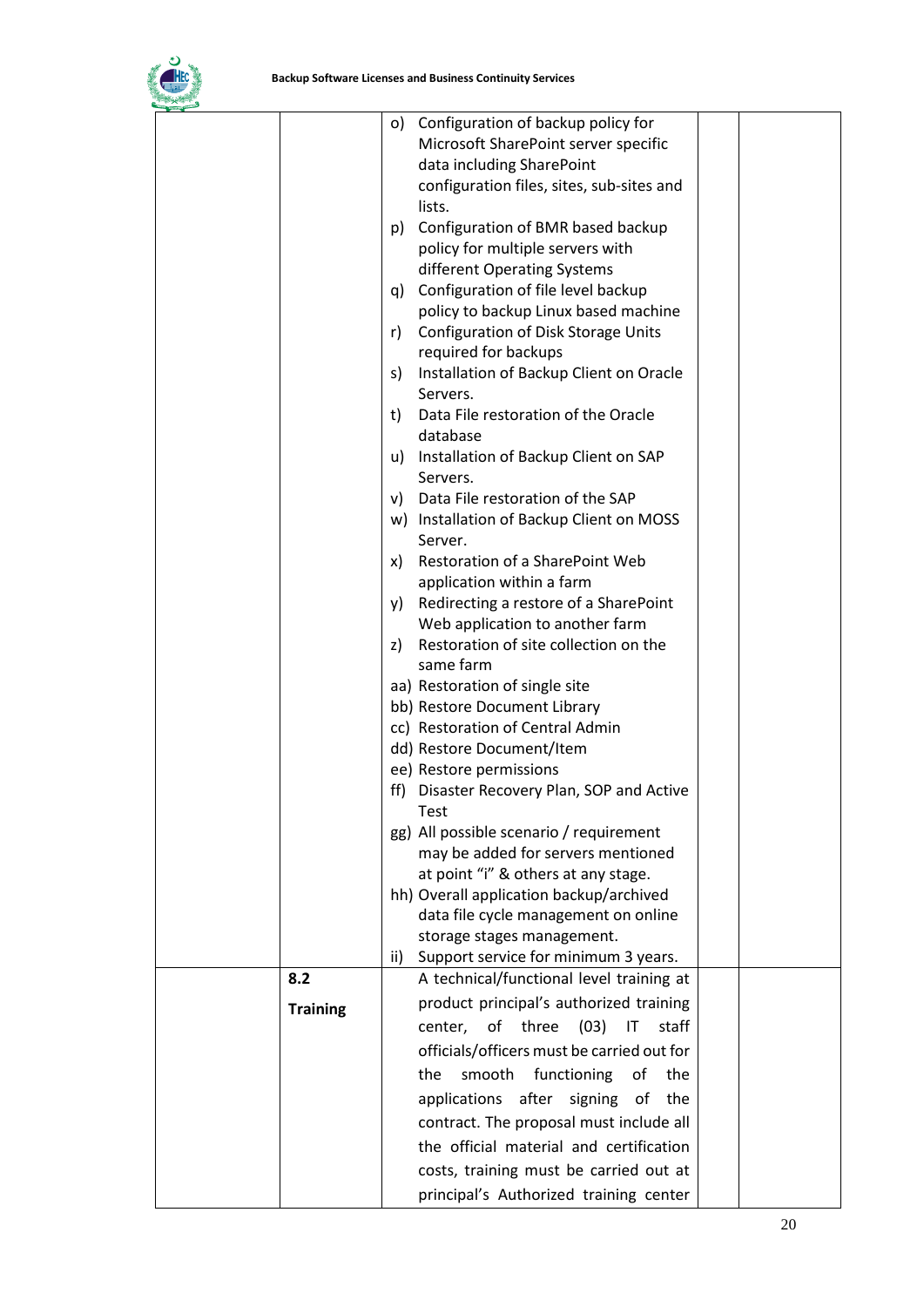

<span id="page-22-0"></span>

|                          |                     |    | by certified and authorized trainer/       |  |
|--------------------------|---------------------|----|--------------------------------------------|--|
|                          |                     |    | Instructor                                 |  |
|                          | 8.3                 |    | Bidders are required to go through the     |  |
|                          | <b>Other/Miscel</b> |    | requirements and should identify parts     |  |
|                          | laneous             |    |                                            |  |
|                          | items               |    | / items deem necessary to comply           |  |
|                          |                     |    | with the Service Level Agreement and       |  |
|                          |                     |    | operations and maintenance Job             |  |
| <b>PART B - Optional</b> |                     |    |                                            |  |
| 9 Optional               | 9.1 Backup          |    | As described in Annex. II part B at Sr.    |  |
| <b>Services</b>          | <b>Services for</b> |    | No. 21 and 22 respectively, the            |  |
|                          | the                 |    | Optional services may be required on       |  |
|                          | <b>Desktop</b>      |    | demand either with the mandatory           |  |
|                          | and Laptop          |    | services part A or later separately by     |  |
|                          | <b>Clients</b>      |    | HEC. However, bidder must quote the        |  |
|                          | &                   |    | optional services part prices as well      |  |
|                          |                     |    | (inclusive all applicable taxes and        |  |
|                          | Backup as a         |    | warranties/services) for 3 years, and      |  |
|                          | service for         |    | prices will be locked in the period of     |  |
|                          | the HEIs            |    | contract validation to obtain those        |  |
|                          |                     |    | services from the selected bidder based    |  |
|                          |                     |    | on availability of funds and approvals     |  |
|                          |                     |    | for the said requirements.                 |  |
|                          | 9.1.1               | a. | Services and Support for automated         |  |
|                          | <b>Backup</b>       |    | backup and recovery for initially 500      |  |
|                          | <b>Services for</b> |    | users' desktops and laptops with           |  |
|                          | the                 |    | continuous data protection, scale may      |  |
|                          | <b>Desktop</b>      |    | be increased as described in Annex. II     |  |
|                          | and Laptop          |    | (sr. 21)                                   |  |
|                          | <b>Clients</b>      | b. | Online backup on Network folder and        |  |
|                          |                     |    | offline backup on local desktop and        |  |
|                          |                     |    | laptop folders of 500 HEC users initially. |  |
|                          |                     |    | However, the scale may be increased as     |  |
|                          |                     |    | described in Annex. II (sr. 21) or more    |  |
|                          |                     |    | as per requirements.                       |  |
|                          | 9.1.2               | a. | Backup & Recovery Services<br>and          |  |
|                          | Backup as a         |    | Support for automated backup and           |  |
|                          | service for         |    | recovery for initially 10 TB Volume or     |  |
|                          | the HEIs            |    | 20 Instances from HEIs/Universities of     |  |
|                          |                     |    | Pakistan being centrally managed and       |  |
|                          |                     |    | stored backups and recovery solution       |  |
|                          |                     |    | i.e., Backup as A Service as a standard    |  |
|                          |                     |    | BaaS cloud feature set, with self-service  |  |
|                          |                     |    | portal and requisite technical and         |  |
|                          |                     |    | functional facilities with continuous      |  |
|                          |                     |    | data protection as per initial scale of    |  |
|                          |                     |    | Annex. II (Sr.22). However, the scale      |  |
|                          |                     |    | may be increased as described in           |  |
|                          |                     |    | Annex. II (Sr. 22) or more as per          |  |
|                          |                     |    | requirements.<br>The<br>details<br>of      |  |
|                          |                     |    | functional/technical requirements for      |  |
|                          |                     |    | Backup as a Service (BaaS) and its         |  |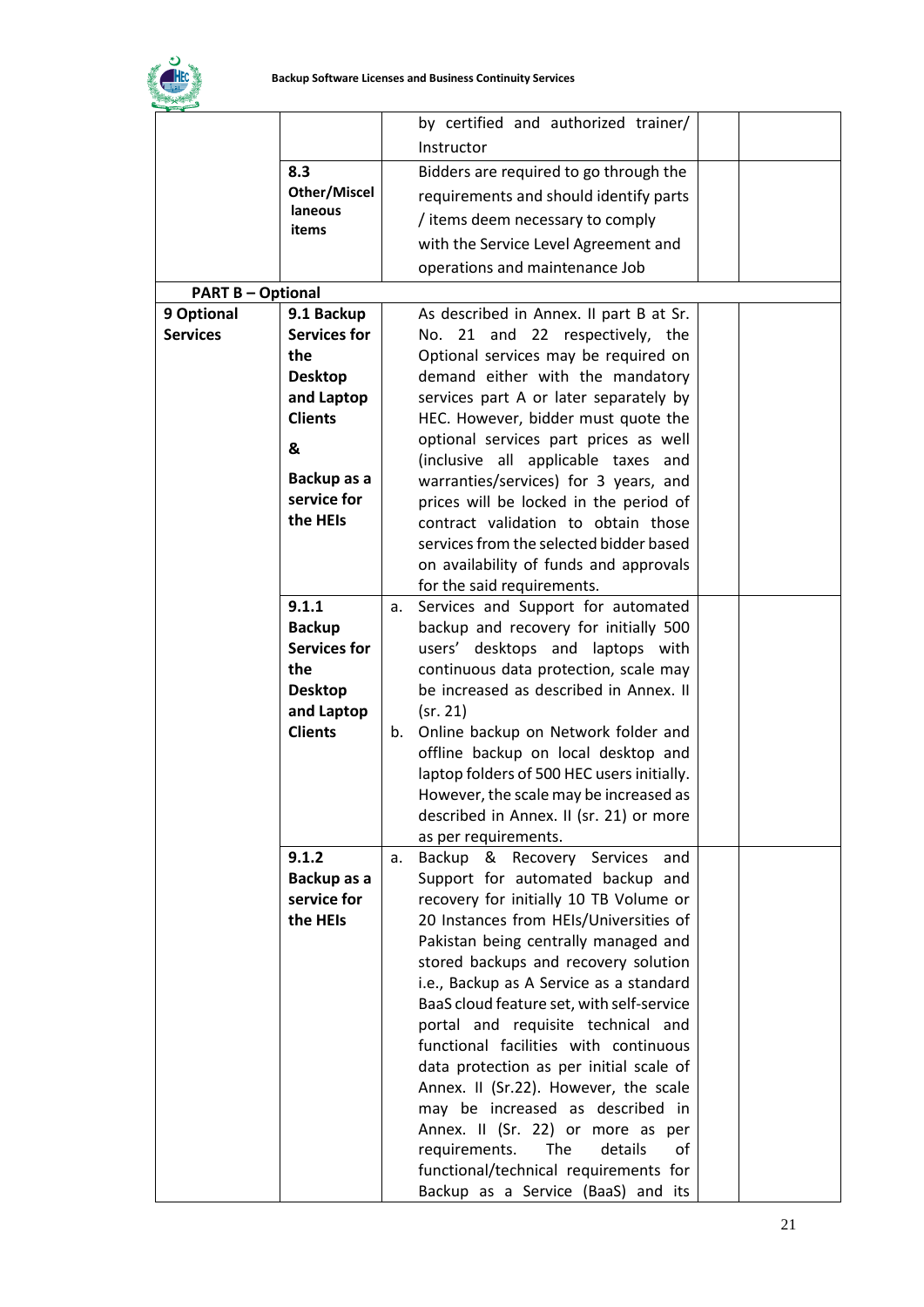

| related modalities may be the same as   |  |
|-----------------------------------------|--|
| mentioned above in the technical form   |  |
| I (Sr. no. 1-8) for mandatory services  |  |
| and it may further be elaborated as per |  |
| requirements for BaaS services for the  |  |
| HEIs specifically as well.              |  |

# **Annex-II Current Data/Instances Sizing and Estimated Growth per year**

#### **A) Mandatory Services Requirement along with projected sizing estimations:**

| Sr. | <b>Server Name</b>                                        | <b>Current</b> | <b>Current</b><br>Data Size | year1  |                | year2  |                | year3  |                |
|-----|-----------------------------------------------------------|----------------|-----------------------------|--------|----------------|--------|----------------|--------|----------------|
| No. |                                                           | Qty            | (TB)                        | Volume | <b>Servers</b> | Volume | <b>Servers</b> | Volume | <b>Servers</b> |
| 1.  | <b>Physical hosts with agents</b>                         | 10             |                             |        | 10             |        | 15             |        | 20             |
| 2.  | Physical host with volume                                 |                | $\overline{2}$              | 1.00   |                | 1.50   |                | 2.00   |                |
| 3.  | <b>Exchange Server Client</b><br>agents                   | 8              |                             |        | 8              |        | 8              |        | 10             |
| 4.  | <b>Exchange Server with</b><br>volume                     |                | 13.00                       | 5.00   |                | 6.00   |                | 7.00   |                |
| 5.  | <b>SAP ERP/Oracle Server</b><br><b>Client agents</b>      | 10             |                             |        | 10             |        | 14             |        | 14             |
| 6.  | <b>SAP ERP/Oracle Server</b><br><b>Client with volume</b> |                | 1.50                        | 1.00   |                | 1.50   |                | 2.00   |                |
| 7.  | <b>Active Directory Client</b><br>agents                  | 4              |                             |        | 6              |        | 8              |        | 8              |
| 8.  | <b>Active Directory Client</b><br>with volume             |                | 0.50                        | 0.50   |                | 0.50   |                | 0.50   |                |
| 9.  | <b>SQL Server Client agents</b>                           | 10             |                             |        | 10             |        | 15             |        | 25             |
| 10. | <b>SQL Server Client with</b><br>volume                   |                | 10.00                       | 2.50   |                | 12.00  |                | 14.00  |                |
| 11. | <b>SharePoint Server Client</b><br>agents                 | 8              |                             |        | 8              |        | 10             |        | 15             |
| 12. | <b>SharePoint Server Client</b><br>with volume            |                | 5.00                        | 1.00   |                | 5.00   |                | 6.00   |                |
| 13. | <b>MySQL Server Client</b><br>agents                      | $\overline{2}$ |                             |        | 4              |        | 15             |        | 8              |
| 14. | <b>MySQL Server Client with</b><br>volume                 |                | 2.00                        | 1.00   |                | 3.00   |                | 4.00   |                |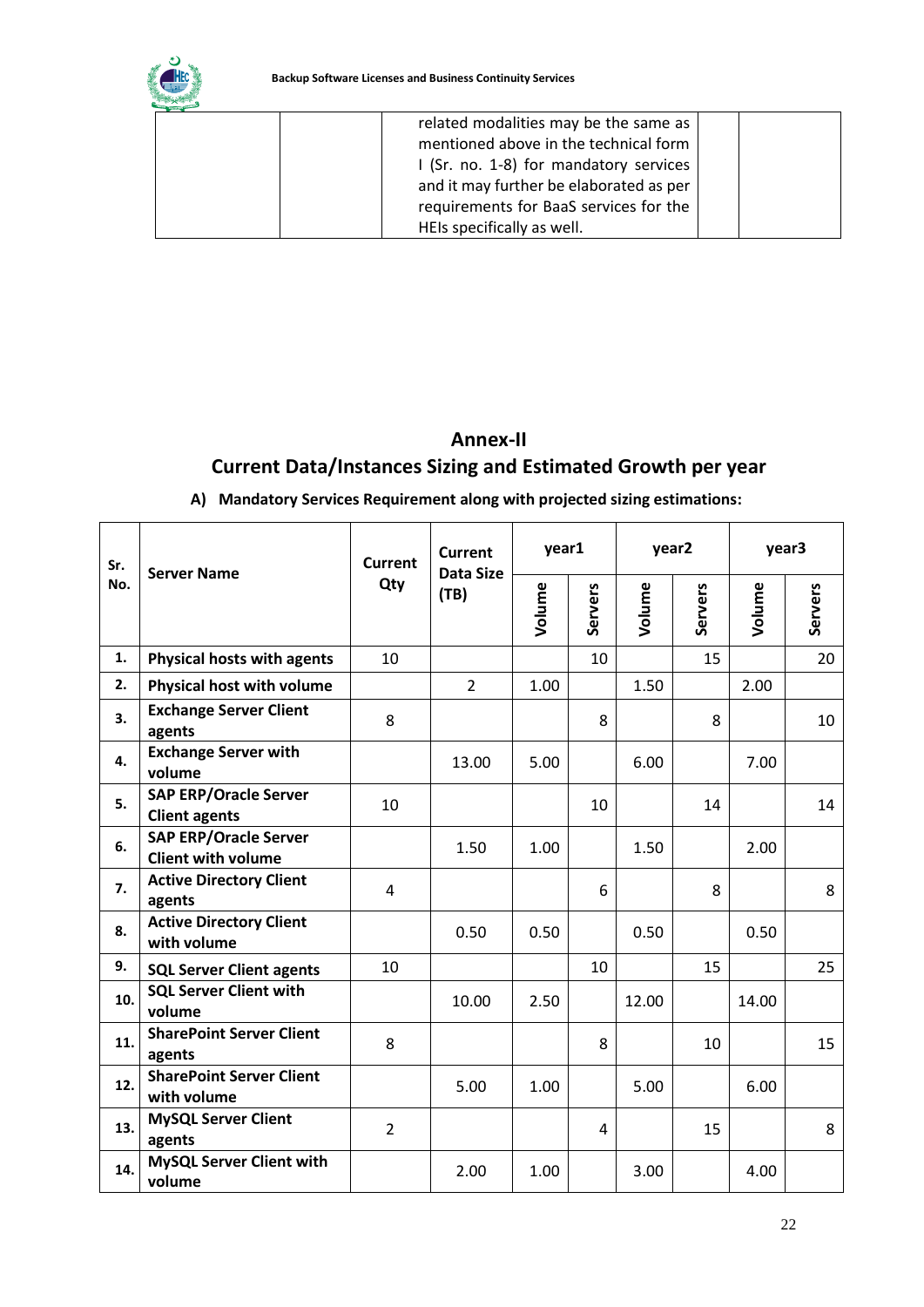

| 15. | <b>Virtual Machines agents</b>                                              | 200  |       |       | 200 |       | 200            |       | 250 |
|-----|-----------------------------------------------------------------------------|------|-------|-------|-----|-------|----------------|-------|-----|
| 16. | <b>Virtual Machines with</b><br>volume                                      |      | 10.0  | 7.00  |     | 15.00 |                | 20.00 |     |
| 17. | <b>Backup Operation</b><br><b>Manager with Enhanced</b><br><b>Reporting</b> | ำ    |       |       |     | -     |                |       |     |
| 18. | <b>Data Deduplication Agents</b>                                            | 10   |       |       |     |       |                |       |     |
| 19. | <b>Live Replication agents</b>                                              | 50   |       |       |     |       |                |       |     |
| 20. | <b>Vault Agents</b>                                                         | 1000 |       |       |     |       | $\overline{a}$ |       |     |
|     | <b>Total server agents/Data Size</b>                                        | 250  | 44.00 | 20.00 | 256 | 44.50 | 285            | 55.50 | 350 |

#### <span id="page-24-0"></span>**B) Optional Services Requirement:**

| Sr. | <b>Service Name</b>                        | Current | Current<br>Data Size | year1 |              | year <sub>2</sub> |         | year3 |         |
|-----|--------------------------------------------|---------|----------------------|-------|--------------|-------------------|---------|-------|---------|
| No. |                                            | Qty     | (TB)                 | Space | ပ္ပ<br>nstan | Space             | nstance | Space | nstance |
| 21. | <b>Desktop/Laptop Clients</b>              | 500     | 10                   | 10    | 500          | 15                | 600     | 20    | 700     |
| 22. | <b>Backup as a Service for HEIs</b>        | 20      | 10.00                | 10    | 20           | 15                | 40      | 20    | 50      |
| 23. | Cost per TB for HEIs (BaaS)                | 1       | 1                    |       |              |                   |         |       |         |
| 24. | <b>Cost per Instance for HEIs</b><br>BaaS) | 1       | 1                    |       |              |                   |         |       |         |

\* Bidders are required to quote minimum required licences for backup software to comply scope of above mention sizing for year1, while, the quotes as per the projected growth rates for 3 years may also be provided as well. However, the charges will be paid as per actual utilization per annum and may be varied accordingly.

\* Bidders can quote either volumes based or instance-based licensing model or both, while covering the current landscape of the services requirements as a mandatory quote. For Instance, based licensing the values will be same as per given Qty and requirements at Annex. II.

\* Requirements may be varied (at any stage with prior information/discussion with the service provider(s) according to the needs and technical specifications may also be considered as per actual usage and requirements.

Optional Services procurement will be based on demand with subject to the availability of funds and necessary approvals from the concerned authorities at HEC.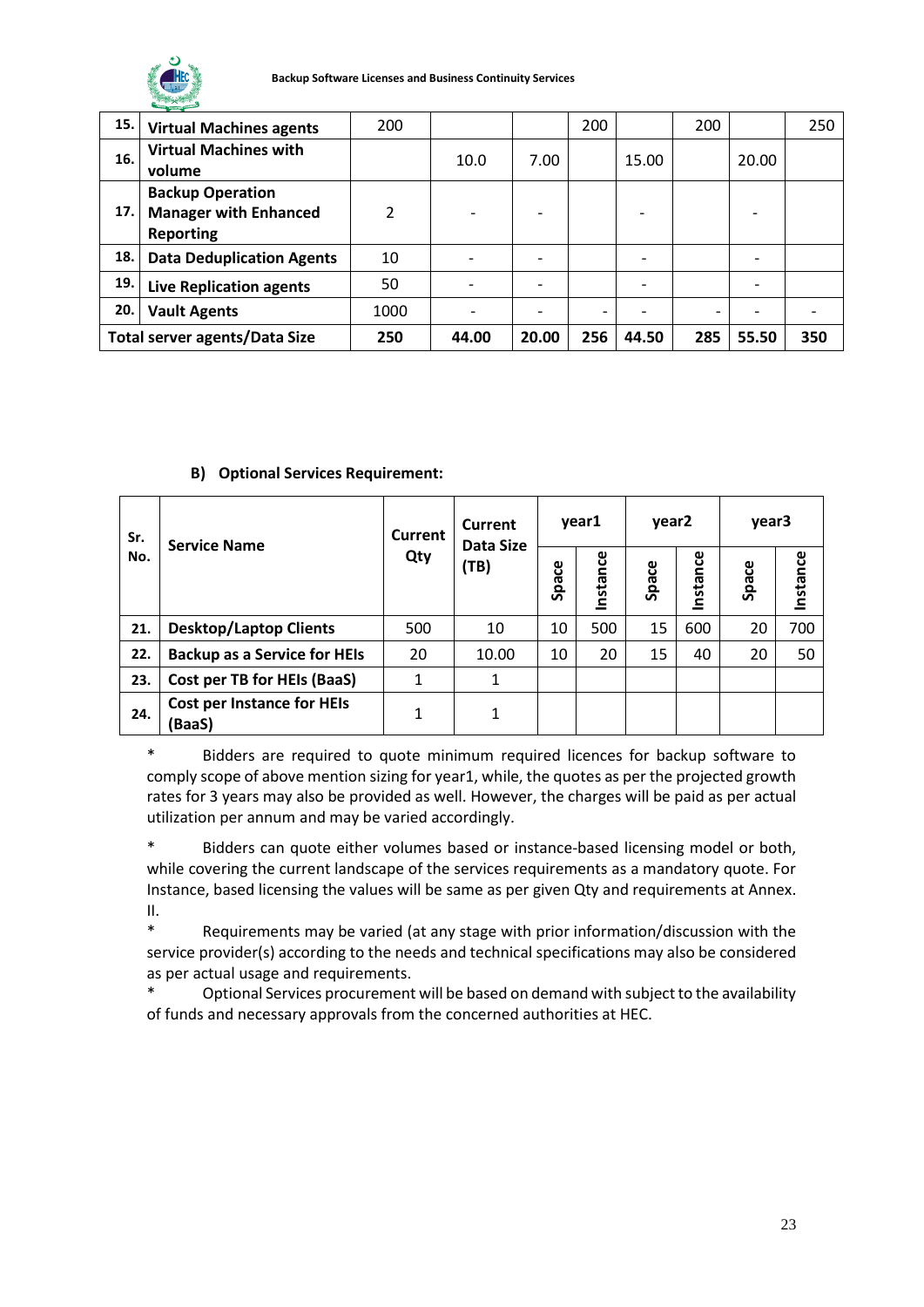

## **Annex-III (Minimum Service Level Agreement for Services)**

Following requirements for SLA apply to this RFP for this project.

- 1. Comprehensive Support & services must be provided for a period of three years onsite.
- 2. Preventive maintenance in the respect of system and its auxiliaries must be carried out on monthly basis.
- 3. Response time of the successful bidder in the context of warranted services at all days, 24 X 7, shall be one hour from the reporting of the fault. In case reporting incident is affecting critical Components. The same will be valid for all non-working hours and non-workings days of HEC.
- 4. The Bidders must ensure the escalation / backup provision response time as per following table through the dedicated engineer's deputed onsite in business hours:

| Level          | Event    | <b>Description</b>                                                                                                                                                                                                                                                      | <b>Maximum time to</b><br>provide restoration<br>of services/backup |
|----------------|----------|-------------------------------------------------------------------------------------------------------------------------------------------------------------------------------------------------------------------------------------------------------------------------|---------------------------------------------------------------------|
| L1             | Severe   | Main Site goes down and backup Data<br>require restoration at DR Site (anywhere<br>in Pakistan as per requirement of HEC<br>for the designated sites i.e., Lahore,<br>Karachi, or Islamabad) and main site<br>restoration will also be included in the<br>scope of SLA. | 4hrs                                                                |
| $\overline{2}$ | Critical | Multiple Servers down and Backup<br>needs to restore to activate the service<br>or in case a complete service goes down.                                                                                                                                                | 8hrs                                                                |
| L <sub>3</sub> | High     | In case of a server/service goes down<br>which does not affect any major service,<br>or its functionality and its recovery<br>required                                                                                                                                  | 24hrs                                                               |

5. In case of delay in service provisioning Liquidated Damages will be calculated and imposed as per following table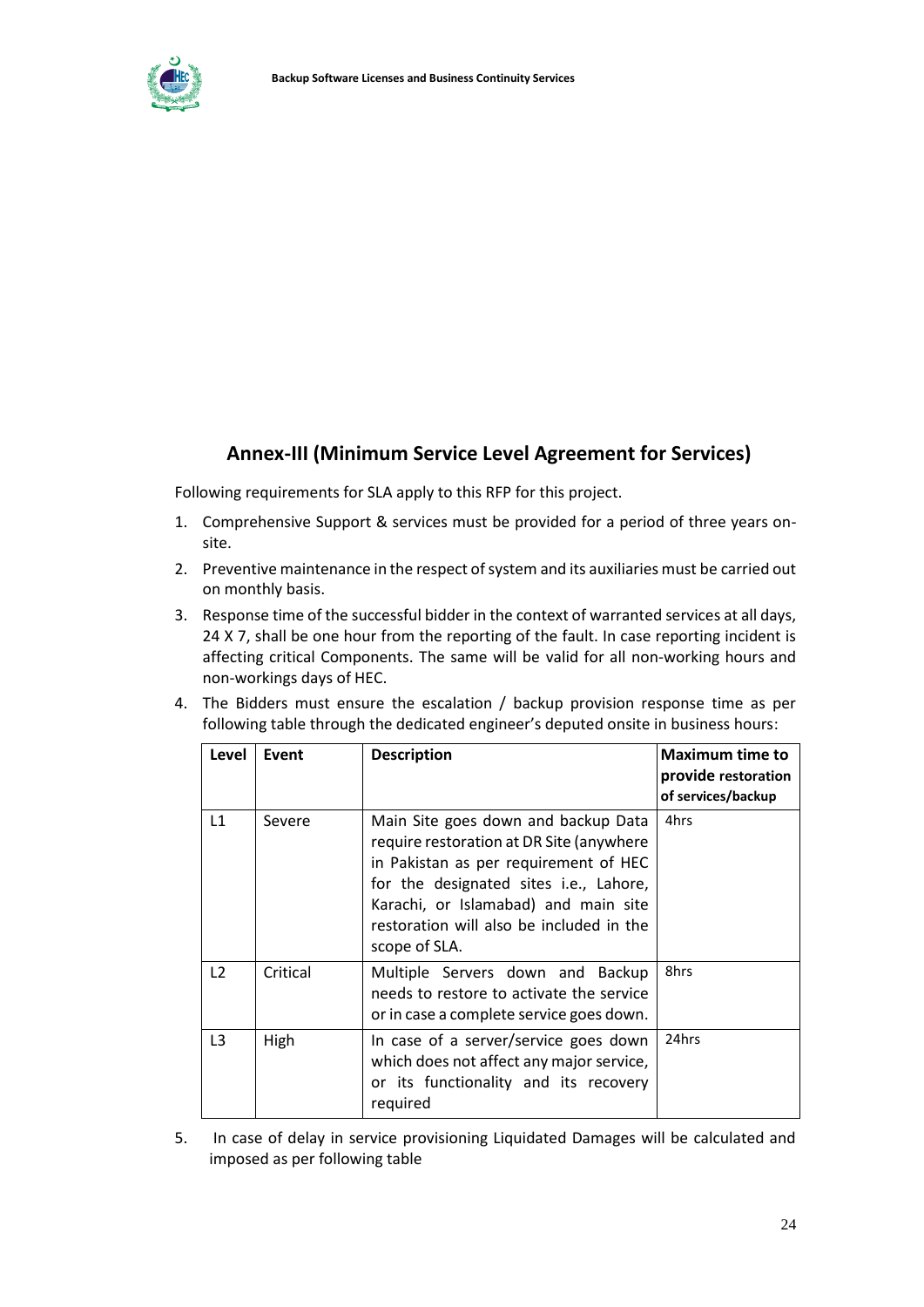

<span id="page-26-0"></span>

| Level | Event    | % Of Invoiced amount per volition |
|-------|----------|-----------------------------------|
| L1    | Severe   | 7.5%                              |
| L2    | Critical | 5%                                |
| L3    | High     | 2%                                |

- 6. It will be responsibility of contractor so to ensure the backup policies implemented with the help of HEC senior management and check for regular backups and compliance to policy to avoid any future failures.
- 7. Contactor will be responsible for maintaining the SLA and ensure the backup data accuracy and execute the backup according to scheduled policies.
- 8. The Selected bidder shall provide a weekly Operation and Maintenance (O&M) report that shall include but not limited to the following information:
	- 1. Overview of Service running
	- 2. Application / Servers Impact Analysis
	- 3. Application and server Usability Report
	- 4. Quarterly backup service-level compliance with recovery-time and recoverypoint objective (RTO and RPO) drill
	- 5. Trouble ticket handling statistics and analysis
	- 6. Monthly work plan and Assigned New Work /jobs progress report
- 9. The Selected bidder shall provide support service for installation, configurations, and O&M Services with premier support services/SLA from the principal online and on-site services, for 24/7 days (16 hours day min.) a year including public holidays, without any additional cost or liabilities to the HEC.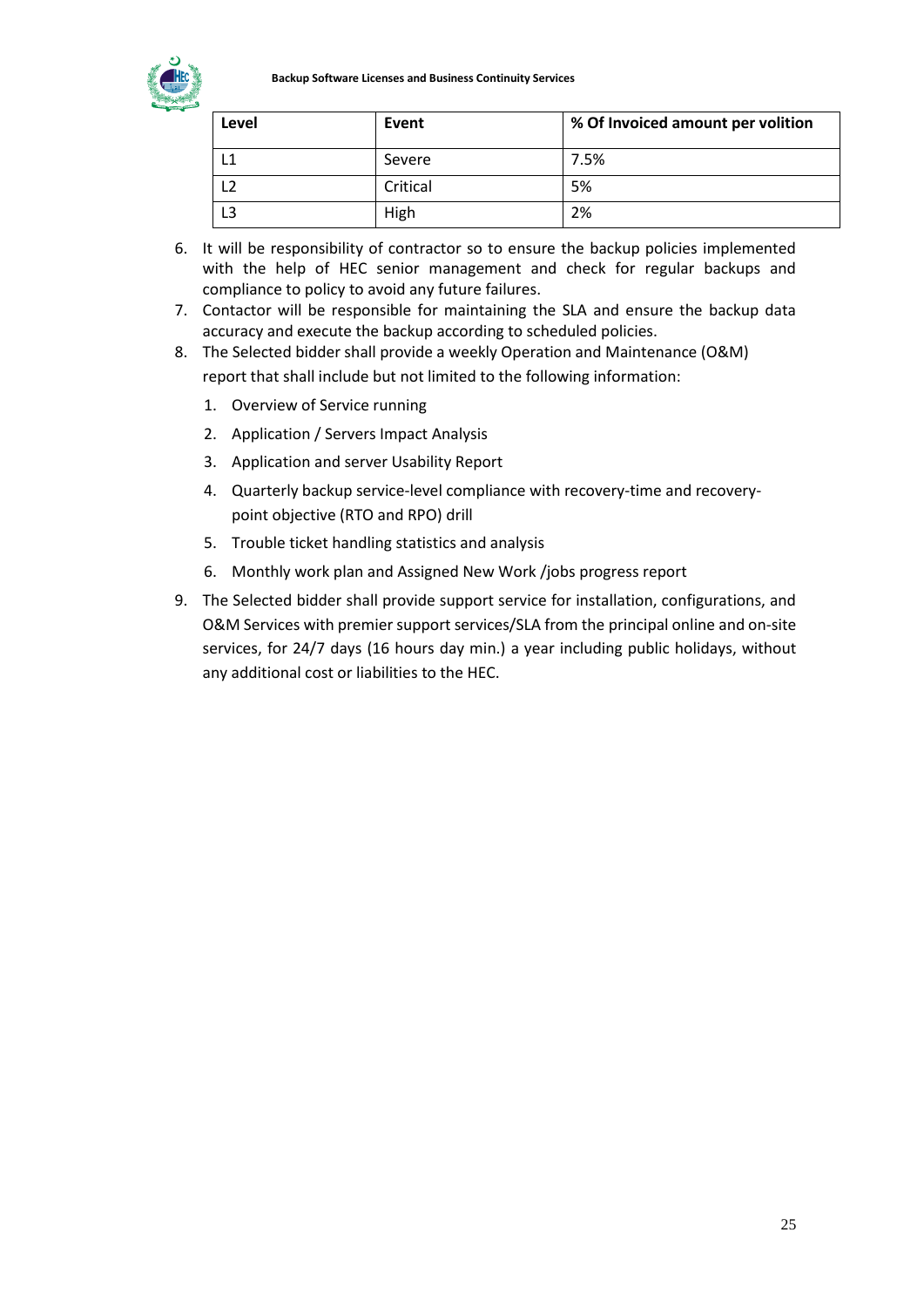

# **Annex IV: Bill of Cost**

(To be filled by the bidder as part of Financial Proposal)

|    | <b>Attributes</b>       | <b>Description</b><br>"As per Annex-I<br><b>Technical</b><br>Service<br>Requirement" | Year 1 | Year 2 | Year <sub>3</sub> | <b>Total Cost</b><br>(3 Years) |
|----|-------------------------|--------------------------------------------------------------------------------------|--------|--------|-------------------|--------------------------------|
| а. | Backup &                | Item 1.1 and                                                                         |        |        |                   |                                |
|    | <b>Recovery</b>         | its sub-                                                                             |        |        |                   |                                |
|    | <b>Solution</b>         | clauses                                                                              |        |        |                   |                                |
|    | b. Backup Client        | Item 2.1 and<br>its sub-<br>clauses                                                  |        |        |                   |                                |
|    | c. SQL Server           | Item 2.2 and                                                                         |        |        |                   |                                |
|    | <b>Client</b>           | its sub-                                                                             |        |        |                   |                                |
|    |                         | clauses                                                                              |        |        |                   |                                |
|    | d. MySQL Server         | Item 2.3 and                                                                         |        |        |                   |                                |
|    | <b>Client</b>           | its sub-                                                                             |        |        |                   |                                |
|    |                         | clauses                                                                              |        |        |                   |                                |
|    | e. SAP ERP/Oracle       | Item 2.4and                                                                          |        |        |                   |                                |
|    | <b>Server Client</b>    | 2.8 and the                                                                          |        |        |                   |                                |
|    |                         | sub-clauses                                                                          |        |        |                   |                                |
| f. | <b>Active Directory</b> | Item 2.5 and                                                                         |        |        |                   |                                |
|    | <b>Client</b>           | its sub-                                                                             |        |        |                   |                                |
|    |                         | clauses                                                                              |        |        |                   |                                |
|    | g. Exchange             | Item 2.6 and                                                                         |        |        |                   |                                |
|    | <b>Server Client</b>    | its sub-                                                                             |        |        |                   |                                |
|    |                         | clauses                                                                              |        |        |                   |                                |
|    | h. SharePoint           | Item 2.7 and                                                                         |        |        |                   |                                |
|    | <b>Server Client</b>    | its sub-                                                                             |        |        |                   |                                |
|    |                         | clauses                                                                              |        |        |                   |                                |
| i. | Virtualization          | Item 2.9 and                                                                         |        |        |                   |                                |
|    | <b>Backup Client</b>    | its sub-                                                                             |        |        |                   |                                |
|    |                         | clauses                                                                              |        |        |                   |                                |
| j. | <b>Shared Storage</b>   | Item 2.10                                                                            |        |        |                   |                                |
|    | <b>Client</b>           | and its sub-                                                                         |        |        |                   |                                |
|    |                         | clauses                                                                              |        |        |                   |                                |
|    |                         |                                                                                      |        |        |                   |                                |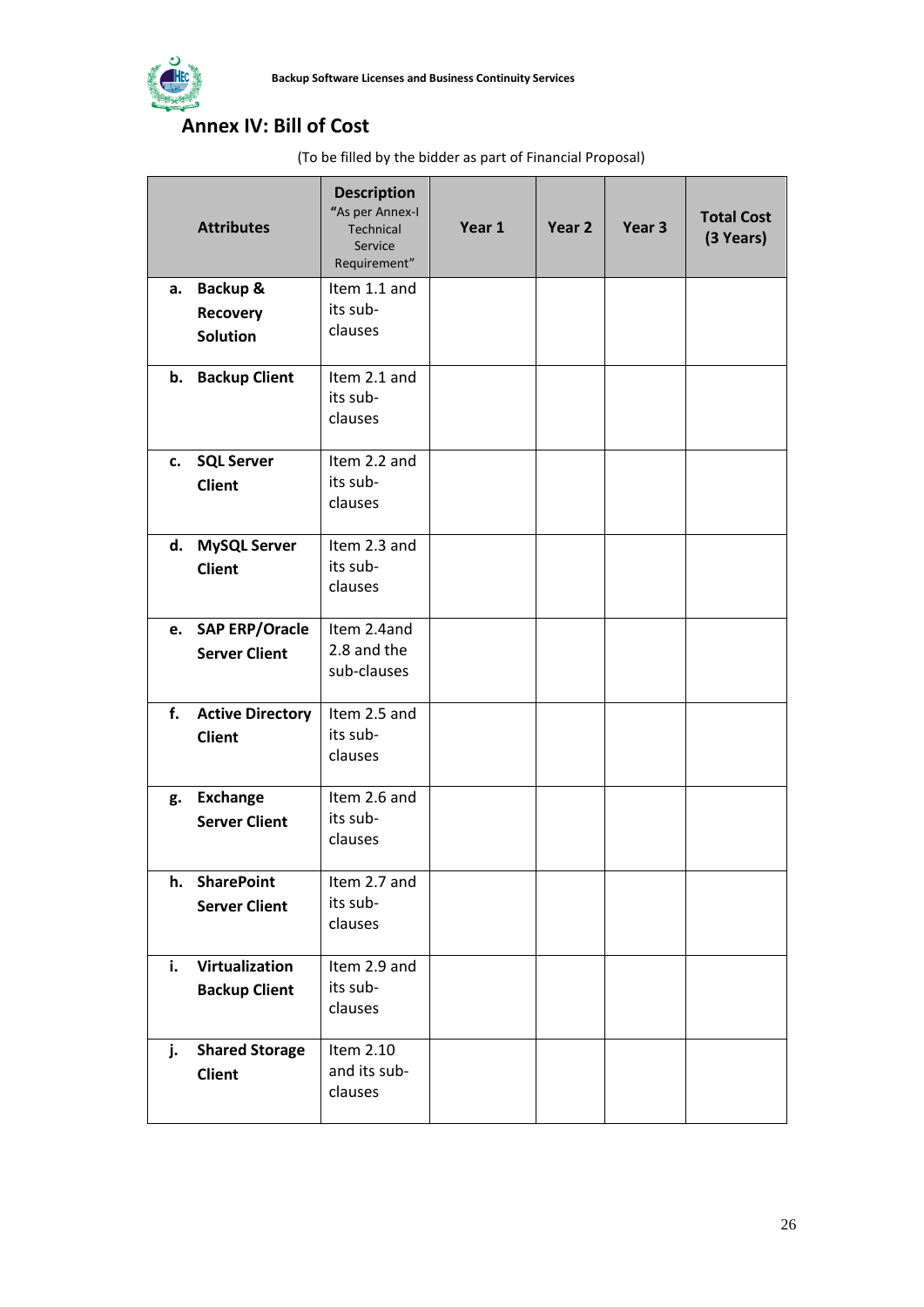

<span id="page-28-0"></span>

|    | k. Security of          | Item 3.1 and         |  |  |
|----|-------------------------|----------------------|--|--|
|    | <b>Backup clients</b>   | its sub-             |  |  |
|    | and server              | clauses              |  |  |
|    |                         |                      |  |  |
| I. | <b>Backup</b>           | Item 4.1 and         |  |  |
|    | <b>Operation</b>        | its sub-             |  |  |
|    | <b>Manager with</b>     | clauses              |  |  |
|    | <b>Enhanced</b>         |                      |  |  |
|    |                         |                      |  |  |
|    | <b>Reporting</b>        |                      |  |  |
|    | m. Deduplication        | Item 5.1 and         |  |  |
|    | <b>Support</b>          | its sub-             |  |  |
|    |                         | clauses              |  |  |
|    | n. Live Replication     | Item 6.1 and         |  |  |
|    |                         | its sub-             |  |  |
|    |                         | clauses              |  |  |
| о. | <b>Mail Archiving</b>   | Item 7.1, 7.2        |  |  |
|    | and Enterprise          | and its sub-         |  |  |
|    | Vault                   | clauses              |  |  |
|    |                         |                      |  |  |
| p. | Implementation          | Item 8.1 and         |  |  |
|    | Support &               | its sub-             |  |  |
|    | <b>Services</b>         | clauses              |  |  |
|    |                         |                      |  |  |
| q. | <b>Training</b>         | Item 8.2 and         |  |  |
|    |                         | its sub-             |  |  |
|    |                         | clauses              |  |  |
|    | r. Other                | Item 8.3 and         |  |  |
|    | /miscellaneous          | its sub-             |  |  |
|    | items                   | clauses              |  |  |
|    |                         |                      |  |  |
| s. | <b>Desktop and</b>      | Item                 |  |  |
|    | <b>Laptop Client</b>    | described in         |  |  |
|    | <b>Backups</b>          | Optional             |  |  |
|    |                         | Part B at 9.1        |  |  |
|    |                         | and sub              |  |  |
|    |                         | clauses              |  |  |
|    |                         |                      |  |  |
| t. | <b>Backups As A</b>     | Item<br>described in |  |  |
|    | <b>Service for HEIs</b> | Optional             |  |  |
|    |                         | Part B at 9.1        |  |  |
|    |                         | and sub              |  |  |
|    |                         | clauses              |  |  |
|    |                         |                      |  |  |

\* Bidders are required to quote minimum required licences for backup software to comply scope of above mention sizing for year1, while, the quotes as per the projected growth rates for 3 years may also be provided as well. However, the charges will be paid as per actual utilization per annum and may be varied accordingly.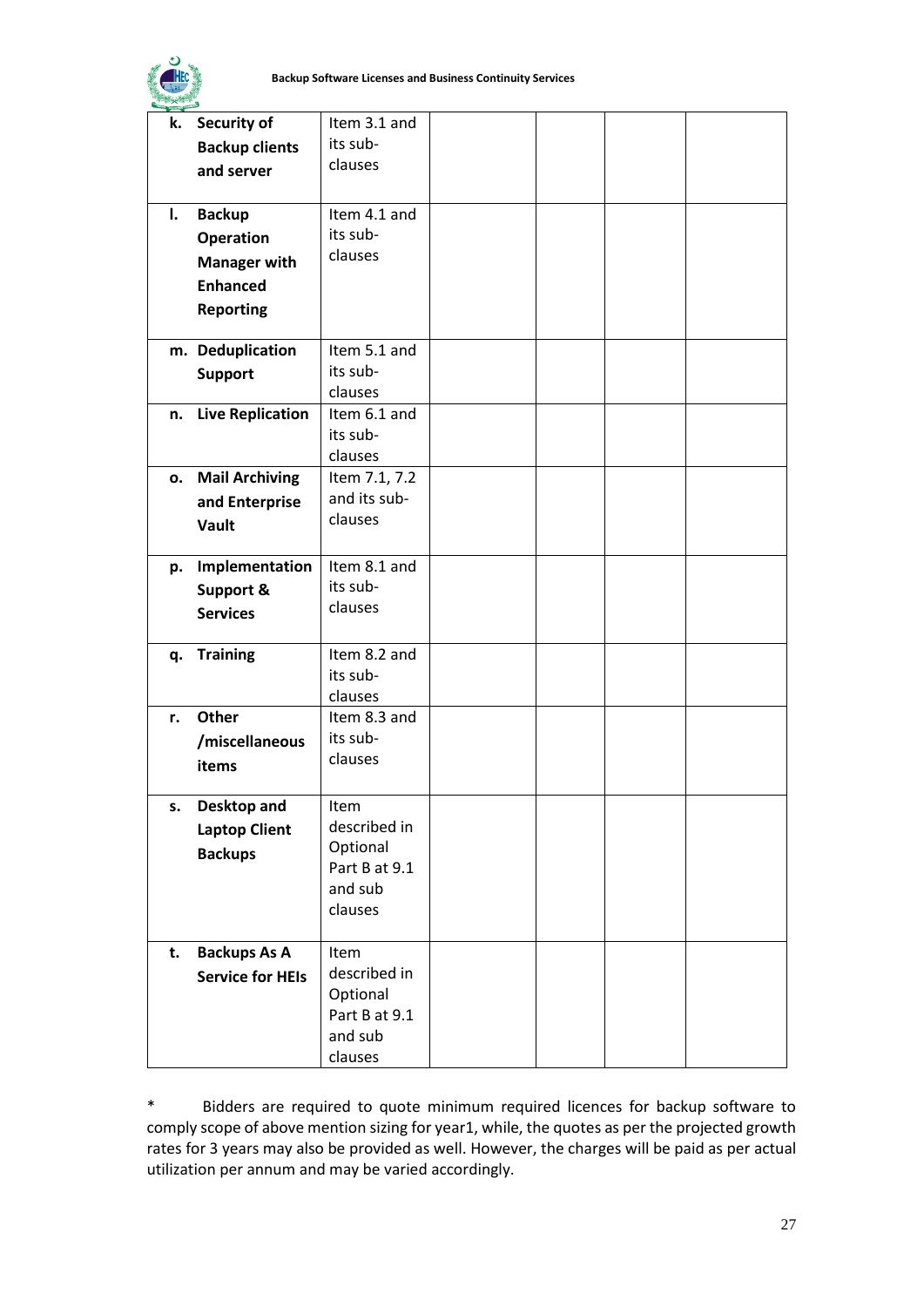

Bidders can quote either volumes based or instance-based licensing model or both, while covering the current landscape of the services requirements as a mandatory quote. For Instance, based licensing the values will be same as per given Qty and requirements at Annex. II.

\* Requirements may be varied (at any stage with prior information/discussion with the service provider(s) according to the needs and technical specifications may also be considered as per actual usage and requirements.

\* Optional Services procurement will be based on demand with subject to the availability of funds and necessary approvals from the concerned authorities at HEC.

## **Annex V: Technical Evaluation & Mandatory Requirements Criteria for Firm to participate in bidding process**

| S.<br>No. | <b>Attributes</b>                                                                                                                                                                       | Reference<br>Page#                          |
|-----------|-----------------------------------------------------------------------------------------------------------------------------------------------------------------------------------------|---------------------------------------------|
|           | <b>Part A) Mandatory</b>                                                                                                                                                                |                                             |
| 1.        | Private limited Firms with Income Tax Certificate / GST Certificate and<br>SECP registered                                                                                              |                                             |
| 2.        | Affidavit (that the firm has not been blacklisted by private, Govt., Semi<br>Govt. and Autonomous Body) on Rs.20 Stamp Paper.                                                           |                                             |
| 3.        | At least five (5) years of relevant experience Implementation of Backup<br>& DR projects (Proof of company being in operation for at least 5 years<br>in Pakistan in relevant business) |                                             |
| 4.        | Partner Organizations with major Enterprise Backup Software Platforms<br>in Pakistan                                                                                                    |                                             |
| 5.        | Must be Silver/Gold Partner for Backup Software etc. for at least three<br>years in Pakistan with the same principal and product for which<br>proposing the solution                    |                                             |
| 6.        | Location of Branch Offices (Islamabad/Rawalpindi, Lahore, Karachi)                                                                                                                      |                                             |
| 7.        | Principal's Authorization Letter for participation of Firm for this tender<br>certifying the competency of firm                                                                         |                                             |
| 8.        | Technical Compliance Sheet (Annex I: Technical Service Requirement)<br>(clause by clause compliance of RFP with Component Level part<br>numbers and reference brochures)                |                                             |
| 9.        | Completely filled BoC (as part of Financial Bid)                                                                                                                                        |                                             |
| 10.       | Project Execution Plan (Timelines, Resources, dedicated Staff, Shared<br>Staff, etc.)                                                                                                   |                                             |
| 11.       | BOQ (Component Level part numbers and reference brochures)                                                                                                                              |                                             |
| 12.       | Firm must have more than Rs. 25 million annual Turnover in IT Services<br>and Solutions for the last two (02) years                                                                     |                                             |
| 13.       | Firm Must have at least one Business Continuity / Business Resilience<br>Certified Consultant, two proposed Product Certified Consultant                                                |                                             |
| S. No.    | Max.<br>Weigh<br><b>Attributes</b><br><b>Criteria</b><br><b>Score</b><br>tage                                                                                                           | Reference<br>Page#<br>Document<br>ary Proof |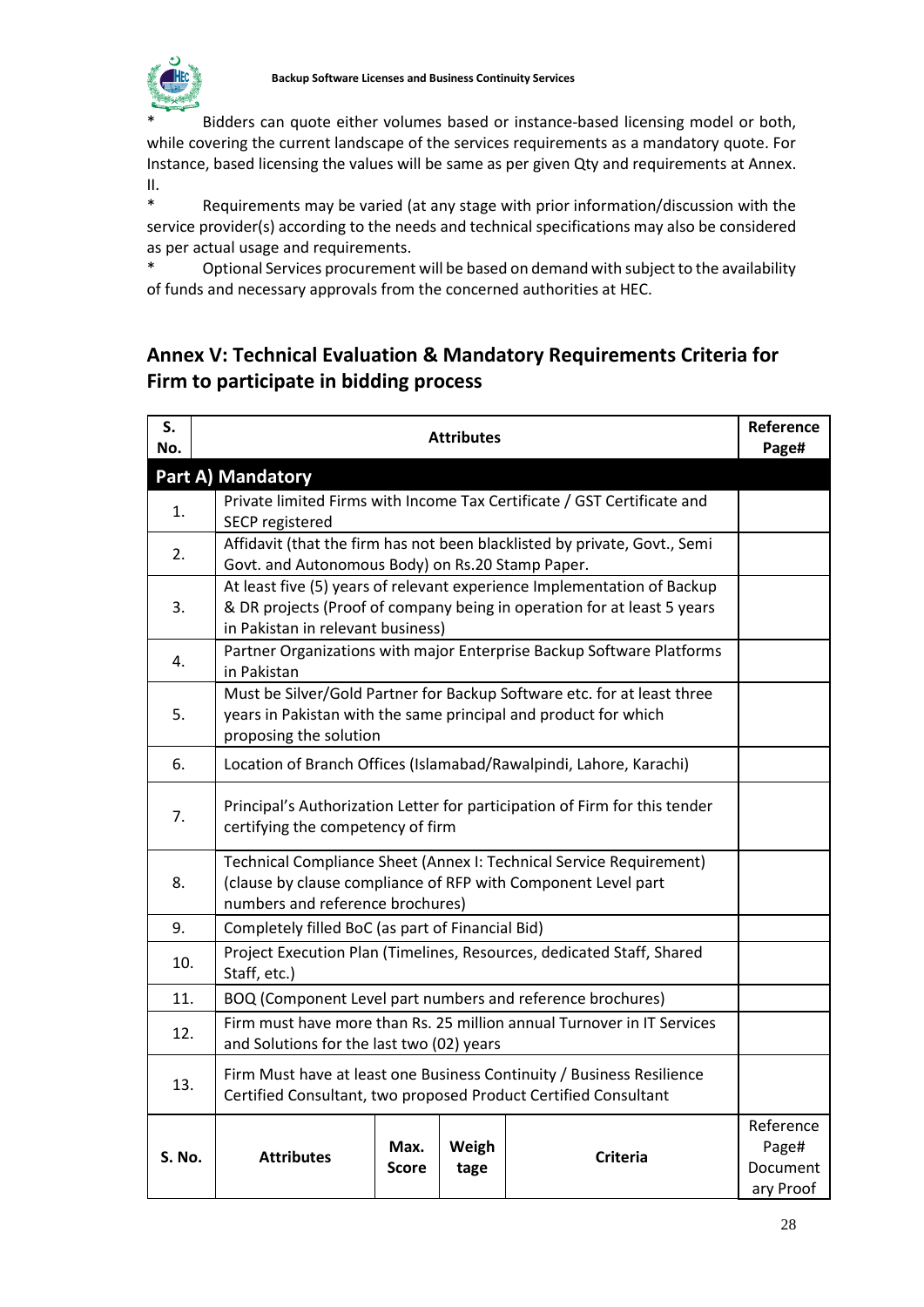

|    | Part B) General Evaluation - Corporate Profile                                                                                                                  |    |                                 |                                                                                                                      |  |
|----|-----------------------------------------------------------------------------------------------------------------------------------------------------------------|----|---------------------------------|----------------------------------------------------------------------------------------------------------------------|--|
|    |                                                                                                                                                                 |    | <b>Corporate Profile</b>        |                                                                                                                      |  |
| 1. | <b>Financial Strength</b><br>(last Two years)                                                                                                                   | 10 | 10                              | Turnover of Bidder in<br>consideration/ Maximum<br>Turnover amongst all the<br>Bidders * 10                          |  |
| 2. | Company in<br>Operations (No. of<br>years)                                                                                                                      | 10 | 10                              | No. of year of Bid in<br>consideration/ Maximum Year<br>amongst all of the Bids * 10                                 |  |
| 3. | Company<br>Association with<br><b>Product Principal</b>                                                                                                         | 10 | 10                              | No. of year of Bid in<br>consideration/ Maximum Year<br>amongst all the Bids * 10                                    |  |
|    |                                                                                                                                                                 |    | <b>Relevant Technical Staff</b> |                                                                                                                      |  |
| 4. | <b>Certified Business</b><br>Continuity /<br><b>Business Resilience</b><br><b>Certified Resource</b>                                                            | 10 | 10                              | No. of Certified Resources of<br>Bid in consideration/Highest<br>No. of Certified Resources<br>amongst all bids * 10 |  |
| 5. | <b>Certified Data</b><br><b>Backup Solution</b><br>Expert                                                                                                       | 10 | 10                              | No. of Certified Resources of<br>Bid in consideration/Highest<br>No. of Certified Resources<br>amongst all bids * 10 |  |
|    |                                                                                                                                                                 |    | <b>Relevant projects</b>        |                                                                                                                      |  |
| 6. | Firm has completed<br>Similar Projects in<br>Pakistan.<br>Documentary proof<br>and references<br>required                                                       | 10 | 10                              | No. of Projects of Bid in<br>consideration/Highest No.<br>Projects amongst all bids * 10                             |  |
| 7. | Successful<br>implementation/<br>Service Level<br>Agreements of<br>similar project of<br>same scope<br>implementations in<br>other organizations<br>of Pakistan | 10 | 10                              | No. of Projects of Bid in<br>consideration/Highest No.<br>Projects amongst all bids * 10                             |  |
| 8. | Firm has SLA<br>Projects In hand in<br>Pakistan with an<br>organization with<br>critical nature of<br>operations                                                | 10 | 10                              | No. of Projects of Bid in<br>consideration/Highest No.<br>Projects amongst all bids * 10                             |  |
|    | <b>Subtotal</b>                                                                                                                                                 | 80 |                                 |                                                                                                                      |  |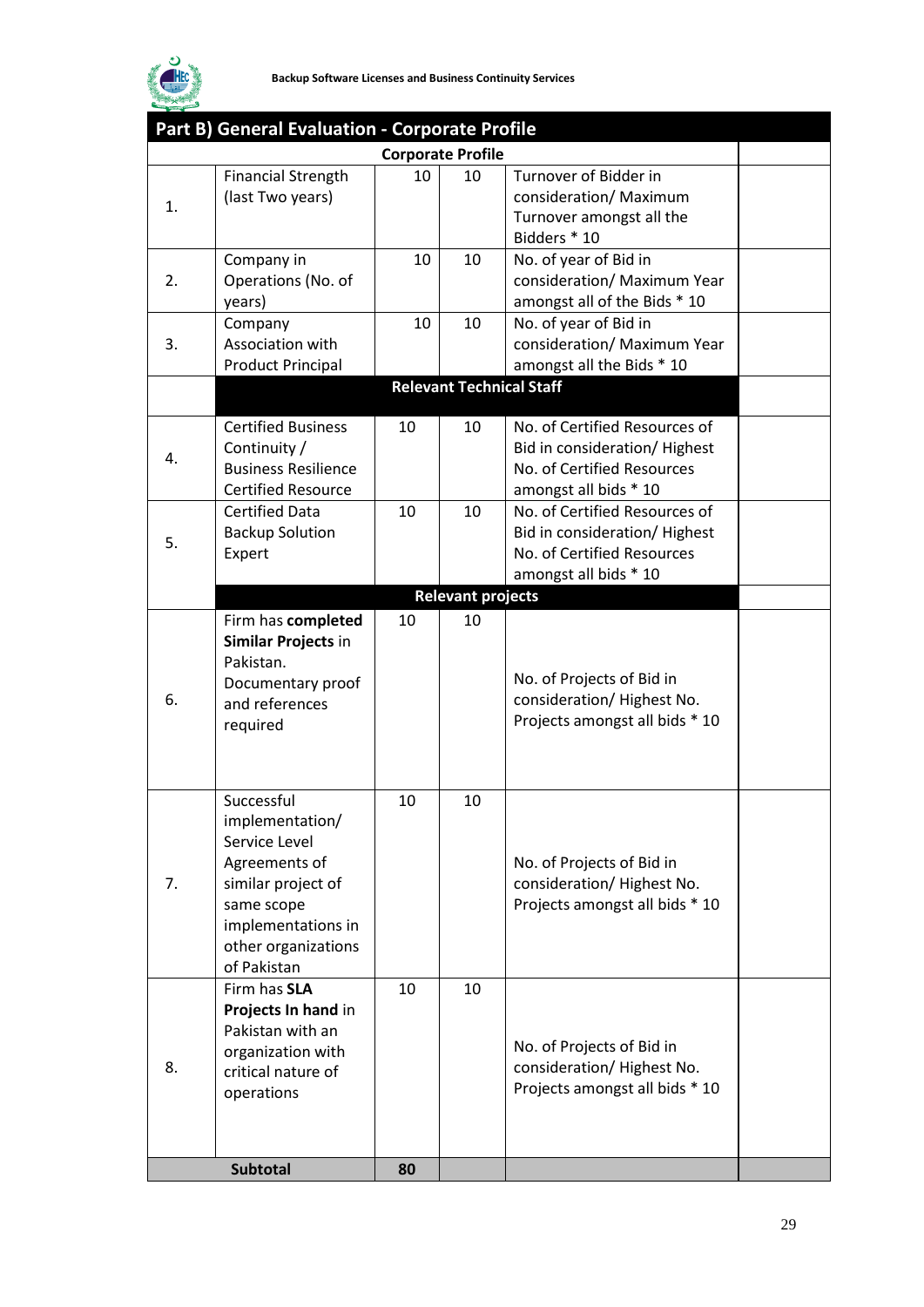

| Weight of the Part (B) in<br><b>Technical Evaluation is 20%</b><br>and firm's Score will be<br>calculated using following<br>formula<br><b>Firm's Score = Marks</b><br><b>Obtained by Firm in Part B/</b><br>Total Max. Marks of Part B *<br>20 |                                                                                                                                                                        | 20            |               |                                                                                                                                                 |                    |
|-------------------------------------------------------------------------------------------------------------------------------------------------------------------------------------------------------------------------------------------------|------------------------------------------------------------------------------------------------------------------------------------------------------------------------|---------------|---------------|-------------------------------------------------------------------------------------------------------------------------------------------------|--------------------|
| <b>S. No.</b>                                                                                                                                                                                                                                   | <b>Attributes</b>                                                                                                                                                      | Max.<br>Score | Weigh<br>tage | <b>Criteria</b>                                                                                                                                 | Reference<br>Page# |
|                                                                                                                                                                                                                                                 | <b>Part C) Product Technical Strength</b>                                                                                                                              |               |               |                                                                                                                                                 |                    |
|                                                                                                                                                                                                                                                 |                                                                                                                                                                        |               |               |                                                                                                                                                 |                    |
|                                                                                                                                                                                                                                                 |                                                                                                                                                                        |               |               | <b>Product Market Share and Market Resources</b>                                                                                                |                    |
| 1.1                                                                                                                                                                                                                                             | <b>Principal Financial</b><br>Strength in Pakistan                                                                                                                     | 10            | 10            | Sales turnout for last two<br>years value of Bid in<br>consideration/Highest Sales<br>turnout for last two years<br>value amongst all Bids * 10 |                    |
| 2.1                                                                                                                                                                                                                                             | <b>Quoted Product</b><br><b>Principal Market Share</b><br>in Region (%) (attach<br>Third Party Report)                                                                 | 10            | 10            | Share of Bid in consideration/<br>Highest share value amongst<br>all bids * 10                                                                  |                    |
| 3.1                                                                                                                                                                                                                                             | Principal's Off-the-<br><b>Shelf Enterprise</b><br><b>Applications Projects</b><br>completed in Pakistan<br>Documentary proof<br>and references<br>required            | 10            | 10            | No. of Projects of Bid in<br>consideration/ Highest No.<br>Projects amongst all the Bids *<br>10                                                |                    |
|                                                                                                                                                                                                                                                 | 4. Principal's Off-the-<br><b>Shelf Enterprise</b><br><b>Applications</b><br>completed Projects in<br><b>Region</b><br>Documentary proof<br>and references<br>required | 10            | 10            | No. of Projects of Bid in<br>consideration/Highest No.<br>Projects amongst all the Bids *<br>10                                                 |                    |
| 5.                                                                                                                                                                                                                                              | Number of Off-the-<br><b>Shelf Enterprise</b><br><b>Products of Principal</b><br>(List of products is<br>required)                                                     | 10            | 10            | No. of Projects of Bid in<br>consideration/ Highest No.<br>Projects amongst all the Bids *<br>10                                                |                    |
|                                                                                                                                                                                                                                                 | <b>Product Third Party Rating</b>                                                                                                                                      |               |               |                                                                                                                                                 |                    |
| 6.                                                                                                                                                                                                                                              | Quoted Backup<br>Product International                                                                                                                                 | 10            | 10            | Product's Market Share of Bid<br>in consideration/ Highest                                                                                      |                    |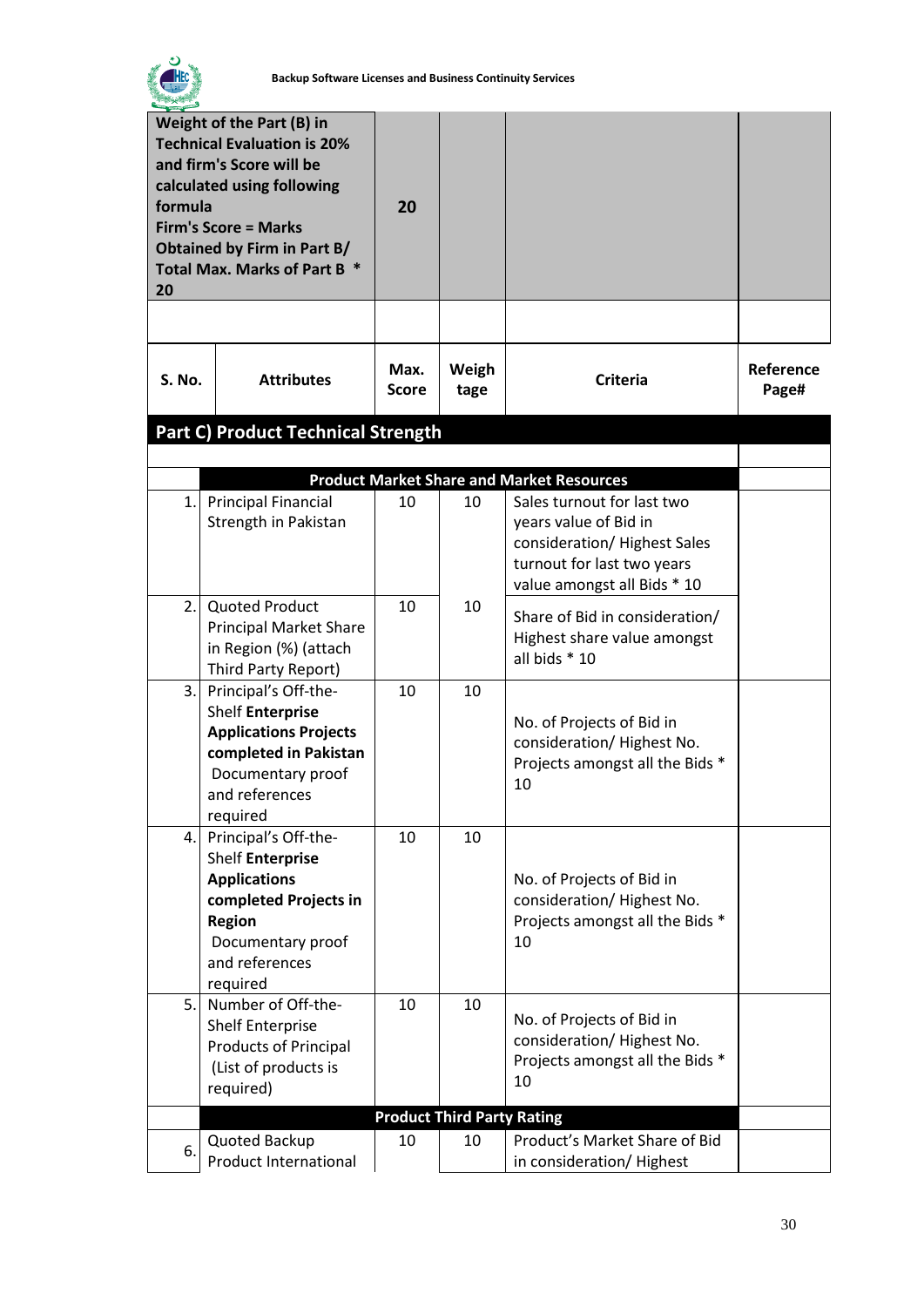

|                      | Market Share.                            |              |                                | Product Market Share in %      |           |
|----------------------|------------------------------------------|--------------|--------------------------------|--------------------------------|-----------|
|                      | (i.e. Gartner.)                          |              |                                | amongst all the Bids * 10      |           |
|                      | Documentary                              |              |                                |                                |           |
|                      | evidence required.                       |              |                                |                                |           |
|                      | Quoted Backup                            | 10           | 10                             | Product Market Share of Bid in |           |
|                      | product Share (as per                    |              |                                | consideration/ Highest         |           |
| 7.                   | Gartner)                                 |              |                                | Product Market Share in %      |           |
|                      |                                          |              |                                | amongst all the Bids * 10      |           |
|                      | Reference required                       |              |                                |                                |           |
|                      | Quoted Backup                            | 10           | 10                             |                                |           |
|                      | <b>Product International</b>             |              |                                | Product Rank of Bid in         |           |
| 8.                   | execution rating                         |              |                                | consideration/ Highest Rank    |           |
|                      | capabilities                             |              |                                | among all the Bids * 10        |           |
|                      | (as per Gartner)                         |              |                                |                                |           |
|                      | Reference is required.                   |              |                                |                                |           |
|                      | Principal R&D annual                     | 10           | 10                             | Last year R&D Spending of      |           |
|                      | <b>Spending</b>                          |              |                                | Bidder in consideration/       |           |
| 9.                   | Report from                              |              |                                | Highest last year spending     |           |
|                      | independent source                       |              |                                | amongst of all Bidders * 10    |           |
|                      | required                                 |              |                                |                                |           |
|                      | <b>Approved Training</b>                 | 10           | 10                             |                                |           |
|                      | <b>Academies / Testing</b>               |              |                                | No. of academies of brand of   |           |
| 10                   | <b>Centers in Region</b>                 |              |                                | Bid in consideration/Highest   |           |
|                      |                                          |              |                                | No. of Academies amongst all   |           |
|                      | Documentary proof /                      |              |                                | the Bids * 10                  |           |
| references required. |                                          |              |                                |                                |           |
|                      |                                          |              |                                |                                |           |
| 11                   |                                          |              | <b>Product Features Rating</b> |                                |           |
|                      | <b>Subtotal</b>                          | 100          |                                |                                |           |
|                      | Weight of the Part (C) in                |              |                                |                                |           |
|                      | <b>Technical Evaluation is 30%</b>       |              |                                |                                |           |
|                      | and firm's Score will be                 |              |                                |                                |           |
|                      | calculated using following               |              |                                |                                |           |
| formula              |                                          | 30           |                                |                                |           |
|                      | <b>Firm's Score = Marks</b>              |              |                                |                                |           |
|                      | Obtained by Firm in Part (C)/            |              |                                |                                |           |
|                      | <b>Total Max. Marks of Part (C)</b>      |              |                                |                                |           |
| $*30$                |                                          |              |                                |                                |           |
| S.                   |                                          | Max.         | Weigh                          |                                |           |
| No.                  | <b>Attributes</b>                        | <b>Score</b> | tage                           | <b>Criteria</b>                | Reference |
|                      |                                          |              |                                |                                | Page#     |
|                      | <b>Part D) Operation and Maintenance</b> |              |                                |                                |           |
|                      |                                          |              | <b>Corporate Profile</b>       |                                |           |
|                      | Server/ Solution                         | 10           | 10                             | Committed Uptime Quoted in     |           |
|                      | Maintenance                              |              |                                | bid in consideration/ Highest  |           |
| 1.                   | Committed Up time                        |              |                                | <b>Committed Uptime Quoted</b> |           |
|                      | (e.g., 99.9% etc.)                       |              |                                | amongst all Bids * 10          |           |
|                      | <b>Dedicated Resources</b>               | 10           | 10                             | Min. No. of resources among    |           |
| 2.                   | deputed to run O&M                       |              |                                | all bids/ No. of resources of  |           |
|                      |                                          |              |                                | bid in consideration * 10      |           |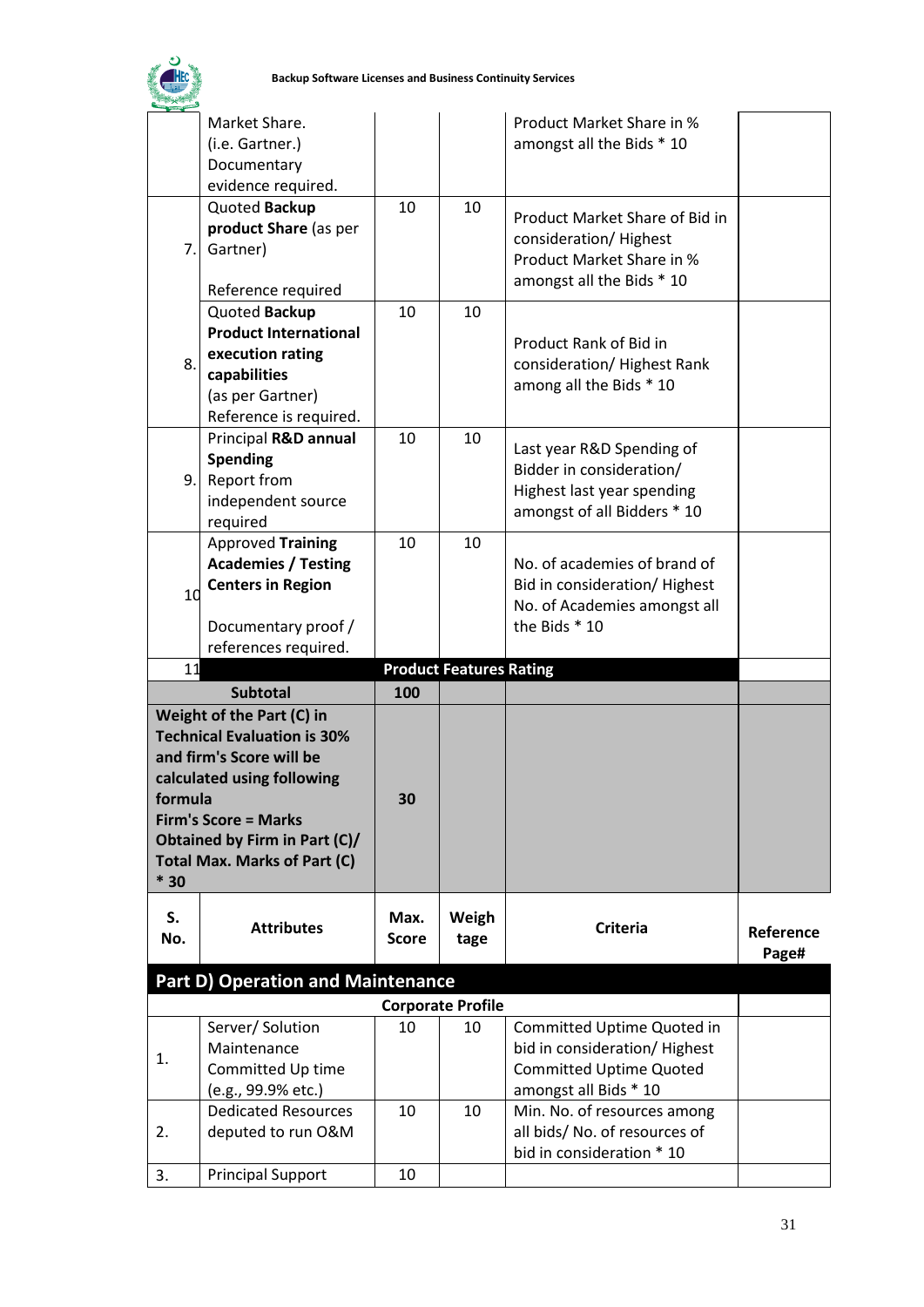

|         |                                                                                             |    | 10             | Principal Involvement in                         |  |
|---------|---------------------------------------------------------------------------------------------|----|----------------|--------------------------------------------------|--|
|         |                                                                                             |    |                | escalation/ Premium Support                      |  |
|         |                                                                                             |    | $\overline{7}$ | <b>Principal TechNet Support</b>                 |  |
|         | Call-Out Interval                                                                           | 10 | 10             | Min. time for all fault severity                 |  |
|         |                                                                                             |    |                | levels from all bids in                          |  |
| 4.      |                                                                                             |    |                | consideration/ Time for all                      |  |
|         |                                                                                             |    |                | fault severity levels of the bid                 |  |
|         |                                                                                             |    |                | in consideration * 10                            |  |
|         | <b>Restoration Time</b>                                                                     | 10 | 10             | Min. time for all fault severity                 |  |
|         |                                                                                             |    |                | levels from all bids in                          |  |
| 5.      |                                                                                             |    |                | consideration/ Time for all                      |  |
|         |                                                                                             |    |                | fault severity levels of the bid                 |  |
|         |                                                                                             |    |                | in consideration * 10                            |  |
|         | <b>Resolution Time</b>                                                                      | 10 | 10             | Min. time for all fault severity                 |  |
|         |                                                                                             |    |                | levels from all bids in                          |  |
| 6.      |                                                                                             |    |                | consideration/ Time for all                      |  |
|         |                                                                                             |    |                | fault severity levels of the bid                 |  |
|         |                                                                                             |    |                | in consideration * 10                            |  |
|         | <b>Operations Plan</b>                                                                      | 10 | 10             | [Responsibilities (Rows) x No.                   |  |
|         | (Responsibility area                                                                        |    |                | of Parties (Columns) + No. of                    |  |
| 7.      | matrix, Standard                                                                            |    |                | processes in the SoP of the bid                  |  |
|         | <b>Operating Procedures</b>                                                                 |    |                | in consideration]/ Highest                       |  |
|         | $(SOP)$ , etc.)                                                                             |    |                | Value from all the bids in                       |  |
|         |                                                                                             |    |                | consideration * 10                               |  |
|         | <b>Subtotal</b>                                                                             | 70 |                |                                                  |  |
|         | Weight of the Part (D) in<br><b>Technical Evaluation is 10%</b><br>and firm's Score will be |    |                |                                                  |  |
|         | calculated using following                                                                  |    |                |                                                  |  |
| formula |                                                                                             | 10 |                |                                                  |  |
|         | <b>Firm's Score = Marks</b>                                                                 |    |                |                                                  |  |
|         | Obtained by Firm in Part (D)/                                                               |    |                |                                                  |  |
|         | Total Max. Marks of Part (D)                                                                |    |                |                                                  |  |
| $*10$   |                                                                                             |    |                |                                                  |  |
|         |                                                                                             |    |                |                                                  |  |
|         | <b>Part E) Project Execution</b>                                                            |    |                |                                                  |  |
|         | <b>Project Execution Plan</b>                                                               | 10 | 10             | (Project Execution time (days)                   |  |
|         |                                                                                             |    |                | of the bid in consideration) $\approx$           |  |
|         |                                                                                             |    |                | Mean (Project Execution time                     |  |
|         |                                                                                             |    |                | (days) of all the bids in                        |  |
|         |                                                                                             |    |                | consideration)                                   |  |
|         |                                                                                             |    | $\overline{7}$ | > Min. (Project Execution time                   |  |
| 1.      |                                                                                             |    |                | (days) of the bids in                            |  |
|         |                                                                                             |    |                | consideration) OR <max.< td=""><td></td></max.<> |  |
|         |                                                                                             |    |                | (Project Execution time (days)                   |  |
|         |                                                                                             |    |                | of the bids in consideration)                    |  |
|         |                                                                                             |    | 3              | Min. (Project Execution time                     |  |
|         |                                                                                             |    |                | (days) of the bids in<br>consideration) OR Max.  |  |
|         |                                                                                             |    |                |                                                  |  |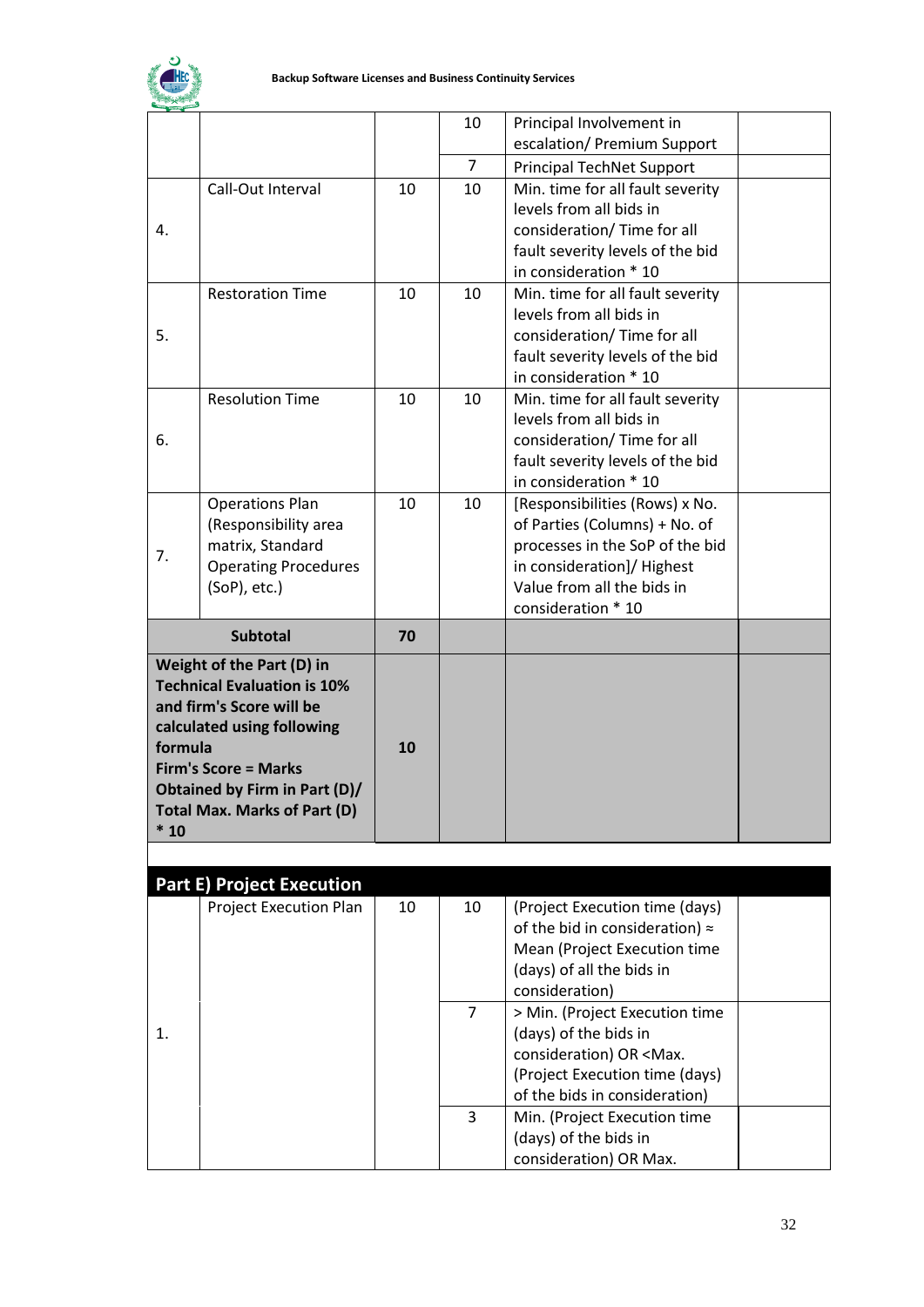

|       |                                                                                                                                                                                                                                         |    |                | (Project Execution time (days)<br>of the bids in consideration)                                                                                                                         |  |
|-------|-----------------------------------------------------------------------------------------------------------------------------------------------------------------------------------------------------------------------------------------|----|----------------|-----------------------------------------------------------------------------------------------------------------------------------------------------------------------------------------|--|
|       | HR dedicated for the<br>project                                                                                                                                                                                                         | 10 | 10             | (Dedicated Personnel of the<br>bid in consideration) $\approx$ Mean<br>(Dedicated Personnel of all the<br>bids in consideration)                                                        |  |
| 2.    |                                                                                                                                                                                                                                         |    | $\overline{7}$ | > Min. (Dedicated Personnel of<br>the bids in consideration) OR <<br>Max. (Dedicated Personnel of<br>the bids in consideration)                                                         |  |
|       |                                                                                                                                                                                                                                         |    | 3              | Min. (Dedicated Personnel of<br>the bids in consideration) OR<br>Max. (Dedicated Personnel of<br>the bids in consideration)                                                             |  |
| 3.    | No. of Days required<br>to install and<br>commissioning                                                                                                                                                                                 | 10 | 10             | Min. (time for all from all bids<br>in consideration)/ (Time for all<br>of the bid in consideration) *<br>10                                                                            |  |
| 4.    | No. of Days required<br>to Integrate and<br>Configure                                                                                                                                                                                   | 10 | 10             | (Minimum time for all from all<br>bids in consideration) /(Time<br>for all of the bid in<br>consideration)* 10                                                                          |  |
| 5.    | No. of Days required<br>to configure analysis<br>reporting                                                                                                                                                                              | 10 | 10             | (Minimum time for all from all<br>bids in consideration)/ (Time<br>for all the bid in consideration)<br>$*10$                                                                           |  |
| 6.    | <b>Project Execution</b><br>(Responsibility area<br>matrix, Standard<br><b>Operating Procedures</b><br>(SoP), etc.)                                                                                                                     | 10 | 10             | (Responsibilities (rows) x no.<br>of parties (Columns)) + no. of<br>processes in the SoP) of the<br>bid in consideration/ (Highest<br>Value from all the bids in<br>consideration) * 10 |  |
|       | <b>Sub Total</b>                                                                                                                                                                                                                        | 60 |                |                                                                                                                                                                                         |  |
| $*10$ | Weight of the Part (E) in<br><b>Technical Evaluation is 10%</b><br>and firm's Score will be<br>calculated using following<br><b>Firm's Score = Marks</b><br><b>Obtained by Firm in Part (E)/</b><br><b>Total Max. Marks of Part (E)</b> | 10 |                |                                                                                                                                                                                         |  |
|       |                                                                                                                                                                                                                                         |    |                |                                                                                                                                                                                         |  |
|       | <b>Part F) Solution Presentation</b>                                                                                                                                                                                                    |    |                |                                                                                                                                                                                         |  |
| 1.    | Distinguished Features<br>product<br>οf<br>and<br>company                                                                                                                                                                               | 40 |                |                                                                                                                                                                                         |  |
| 2.    | Company<br>Competencies<br>to<br>Configure                                                                                                                                                                                              | 20 |                |                                                                                                                                                                                         |  |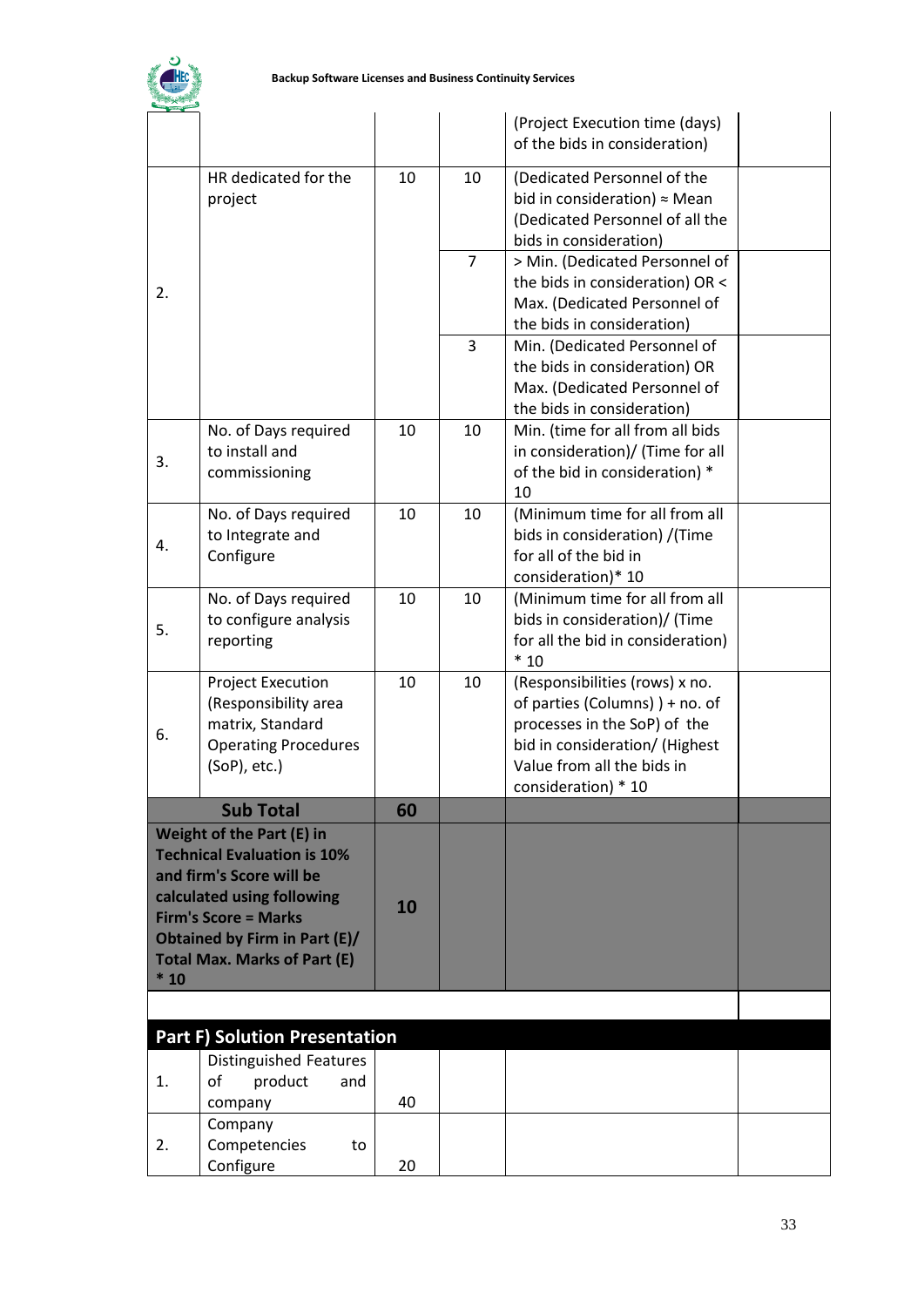

<span id="page-35-0"></span>

| 3.                                                                                                                                                                                           | Ease of management<br>and assignment<br>Management/Service<br>Portal | 20         |  |  |
|----------------------------------------------------------------------------------------------------------------------------------------------------------------------------------------------|----------------------------------------------------------------------|------------|--|--|
| 4.                                                                                                                                                                                           | Solution<br>Comprehensiveness                                        | 20         |  |  |
|                                                                                                                                                                                              |                                                                      | 100        |  |  |
| Weight of the Part (F) 30%<br>and firm's Score will be<br>calculated using following<br><b>Firm's Score = Marks</b><br>Obtained by Firm in Part (F)/<br>Total Max. Marks of Part (F) *<br>30 |                                                                      | 30         |  |  |
| <b>Firm's Total Score =</b><br>Part (B:F)                                                                                                                                                    |                                                                      | <b>100</b> |  |  |

#### Note:

- Vendor who **scores 80% marks** in technical qualification will be consider as qualified for financial opening of proposal.
- Financial proposal of only technically qualified bidder will be opened and will be evaluated on least cost basis.
- For this tender PPRA's Para 36(b) 'Single stage Two Envelope Procedure' for open competitive bidding shall be adopted.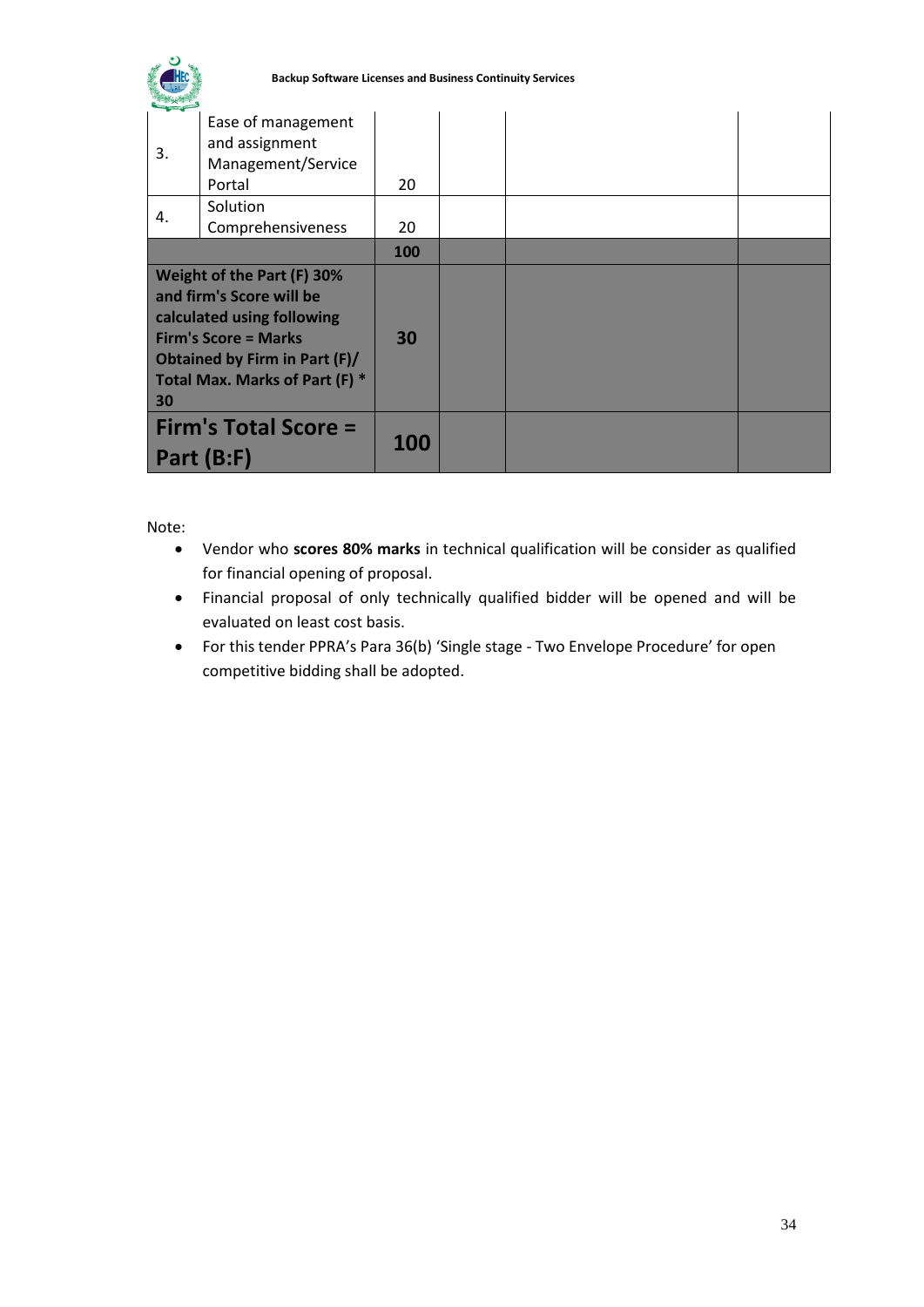

# <span id="page-36-0"></span>**Annex VI**: **Technical Compliance Certificates/Compliance Undertaking**

(To be filled by the bidder as part of technical proposal)

| I, (Name); (CNIC#); (Designation), (Company Name) have gone through the<br>Terms/Conditions of this RFP and have found the document in whole as non-<br>biased to any particular vendor or product/brand. I hereby undertake and firmly<br>bound myself to abide by/ comply all sections of this RFP except for those items<br>noted below. |
|---------------------------------------------------------------------------------------------------------------------------------------------------------------------------------------------------------------------------------------------------------------------------------------------------------------------------------------------|
| 2                                                                                                                                                                                                                                                                                                                                           |
| 3                                                                                                                                                                                                                                                                                                                                           |
| 4                                                                                                                                                                                                                                                                                                                                           |
| 5                                                                                                                                                                                                                                                                                                                                           |
| 6                                                                                                                                                                                                                                                                                                                                           |
| $\overline{7}$                                                                                                                                                                                                                                                                                                                              |
| 8                                                                                                                                                                                                                                                                                                                                           |
| 9                                                                                                                                                                                                                                                                                                                                           |
| 10                                                                                                                                                                                                                                                                                                                                          |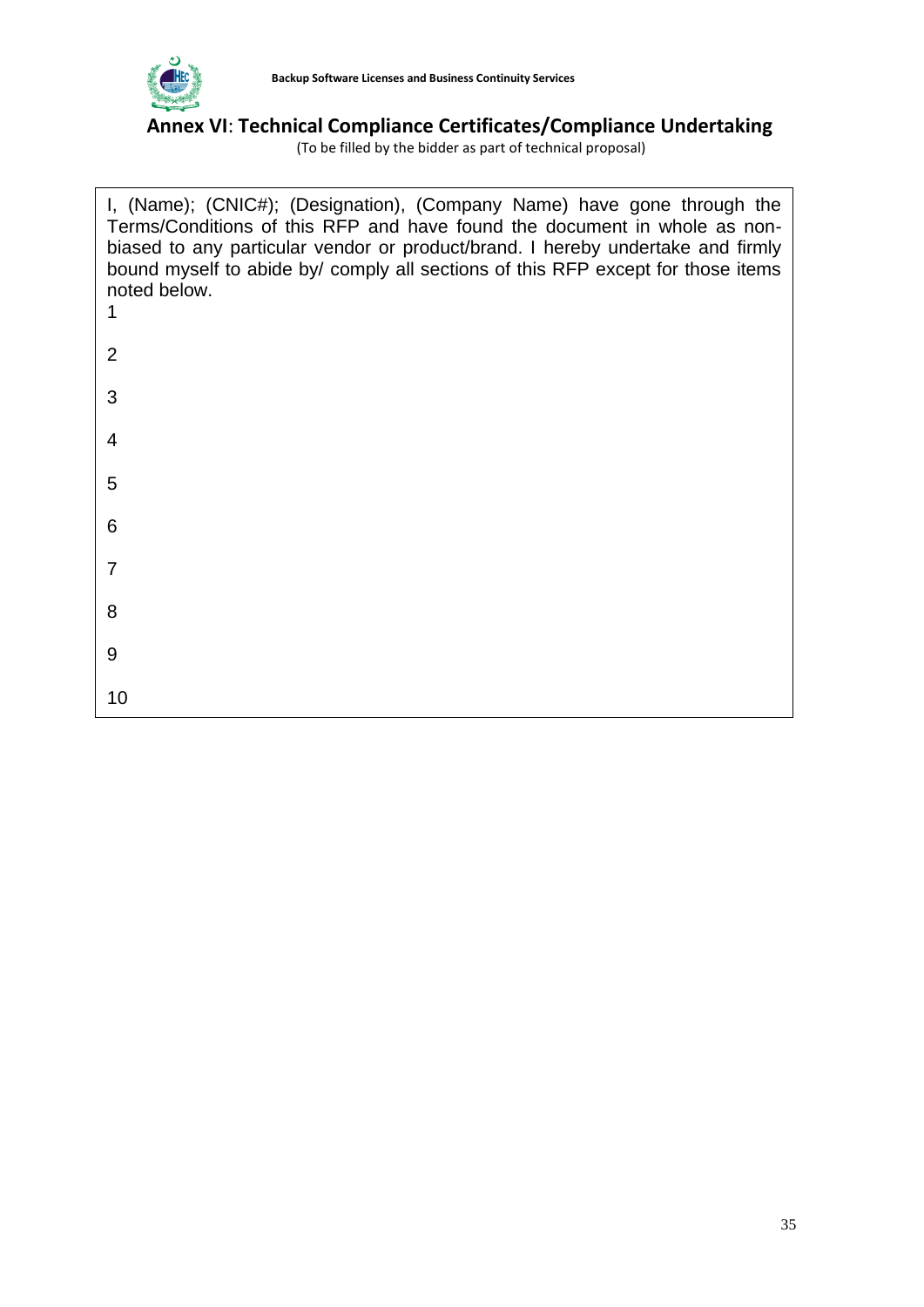<span id="page-37-0"></span>

## **Annex VII**: **Firms References**

#### **Relevant Services carried out in the Last three Years That Best Illustrate Qualifications**

Using the format below, provide information on each reference assignment for which your firm/entity, either individually as a corporate entity or as one of the major companies within an association, was legally contracted.

| <b>Assignment Name:</b>                                                                                | Country:                                                                            |                                             |  |  |  |
|--------------------------------------------------------------------------------------------------------|-------------------------------------------------------------------------------------|---------------------------------------------|--|--|--|
| Location within Country:                                                                               | Key Professional Staff Provided<br>by Your Firm/ entity(profiles):                  |                                             |  |  |  |
| Name of Client:                                                                                        | NO. of Staff:                                                                       |                                             |  |  |  |
| Address:                                                                                               | NO. of Staff-Months; duration of<br>assignment:                                     |                                             |  |  |  |
| Start Date (Month/Year):                                                                               | Completion Date (Month/Year):                                                       | Approx. Value of Services (in<br>Current ): |  |  |  |
| Name of Associated Consultants, if any:                                                                | NO of Months of Professional<br><b>Staff Provided by Associated</b><br>Consultants: |                                             |  |  |  |
| Name of Senior Staff (Project Director/Coordinator, Team Leader) involved, and functions<br>performed: |                                                                                     |                                             |  |  |  |
| Narrative Description of Project:                                                                      |                                                                                     |                                             |  |  |  |
| Description of Actual Services Provided by Your Staff:                                                 |                                                                                     |                                             |  |  |  |

Firm's Name: